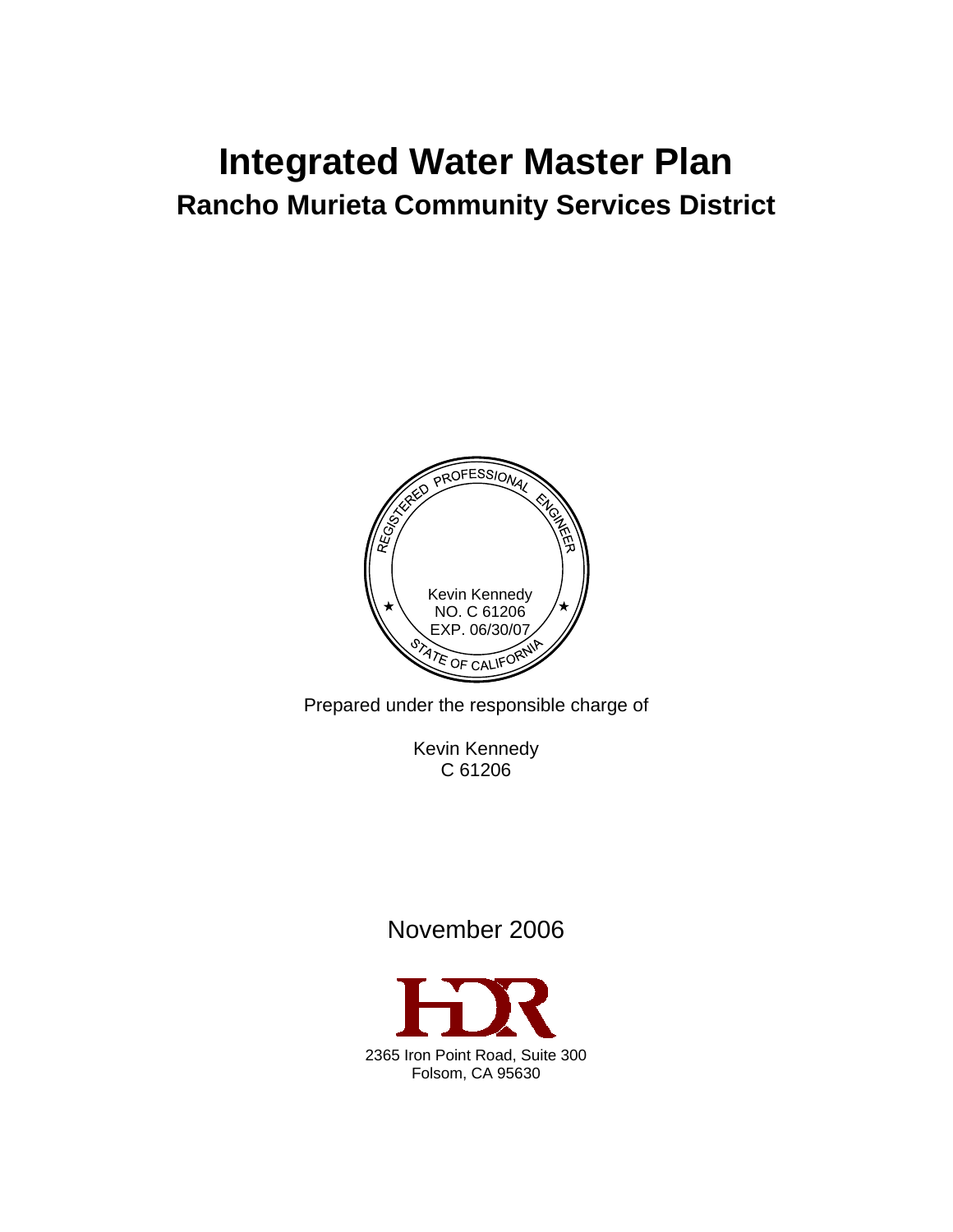# Contents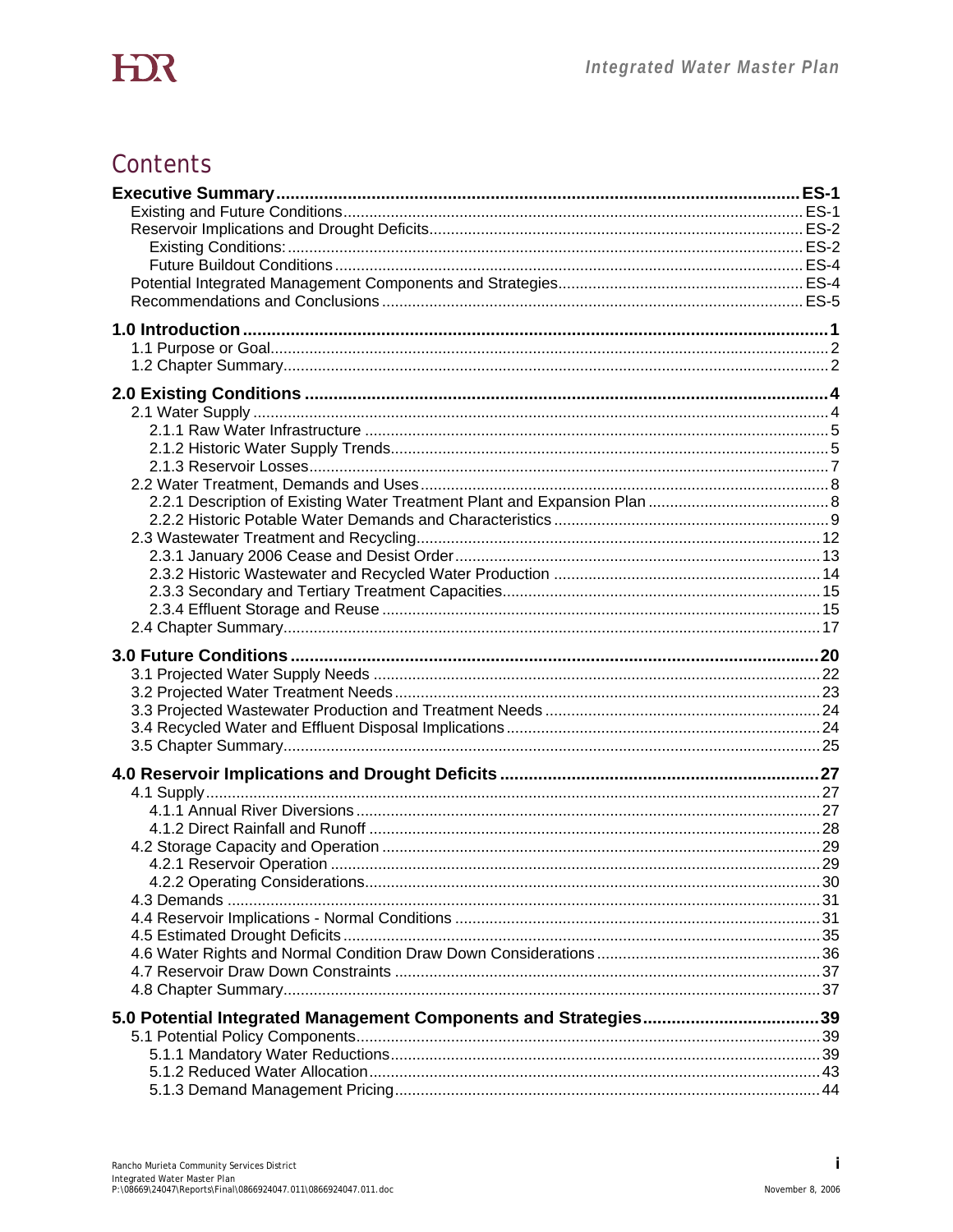# Figures

| Figure ES-1. Estimated Calero Reservoir Volume and Water Levels - Existing Conditions.<br>Figure ES-2. Estimated Calero Reservoir Volumes and Water Levels - Future Conditions ES-3 | . ES-3 |
|-------------------------------------------------------------------------------------------------------------------------------------------------------------------------------------|--------|
| Figure ES-3 Recommended Policy Components and Physical Improvements ES-6                                                                                                            |        |
|                                                                                                                                                                                     |        |
| Figure 2. Water Supply and Potable Water Use - Fiscal Year 1985/86 Through 2004/057                                                                                                 |        |
|                                                                                                                                                                                     |        |
|                                                                                                                                                                                     |        |
| Figure 5. Annual and Running Five Year Average Water Use in the District's Service Area 10                                                                                          |        |
|                                                                                                                                                                                     |        |
|                                                                                                                                                                                     |        |
|                                                                                                                                                                                     |        |
| Figure 9. Estimated Reservoir Volumes and Draw Down Levels--Existing Conditions33                                                                                                   |        |
| Figure 10. Estimated Reservoir Levels and Draw Downs -- Future Conditions (Medium Growth                                                                                            |        |
|                                                                                                                                                                                     |        |
| Figure 11. Drought Condition Reservoir Draw Down Curves - Medium Growth Scenario and 50                                                                                             |        |
|                                                                                                                                                                                     |        |
|                                                                                                                                                                                     |        |
|                                                                                                                                                                                     |        |

# Tables

| Table 10. Projected Clementia Reservoir Use During Normal and Drought Conditions. 30               |  |
|----------------------------------------------------------------------------------------------------|--|
|                                                                                                    |  |
|                                                                                                    |  |
|                                                                                                    |  |
|                                                                                                    |  |
|                                                                                                    |  |
| Table 16. Potential Water Cutbacks for Several Drought Events for a 50 Percent Reduction Goal.  43 |  |
|                                                                                                    |  |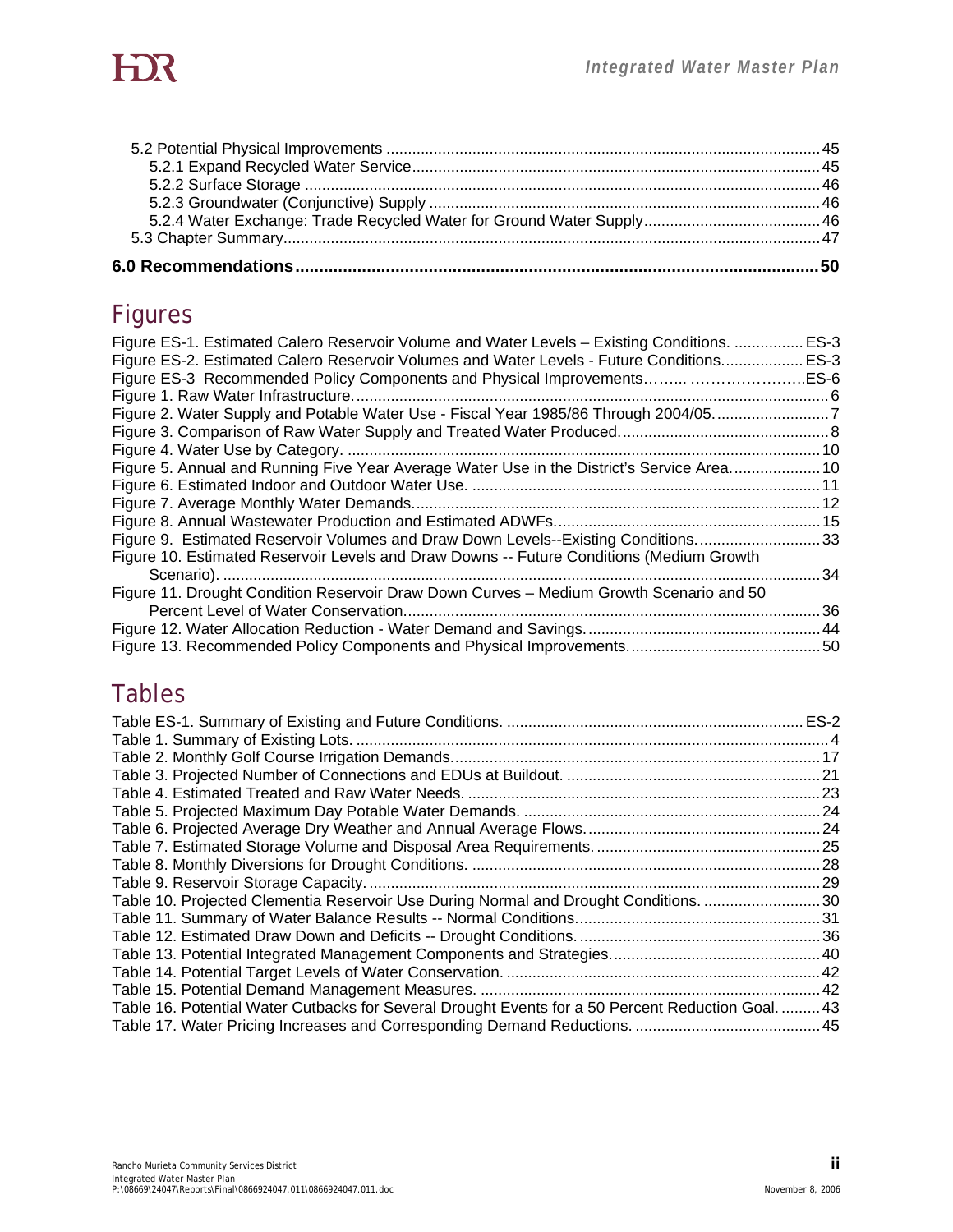# Appendices

Appendix A. Projected EDUs and Water Supply Needs Appendix B. High and Low Growth Scenarios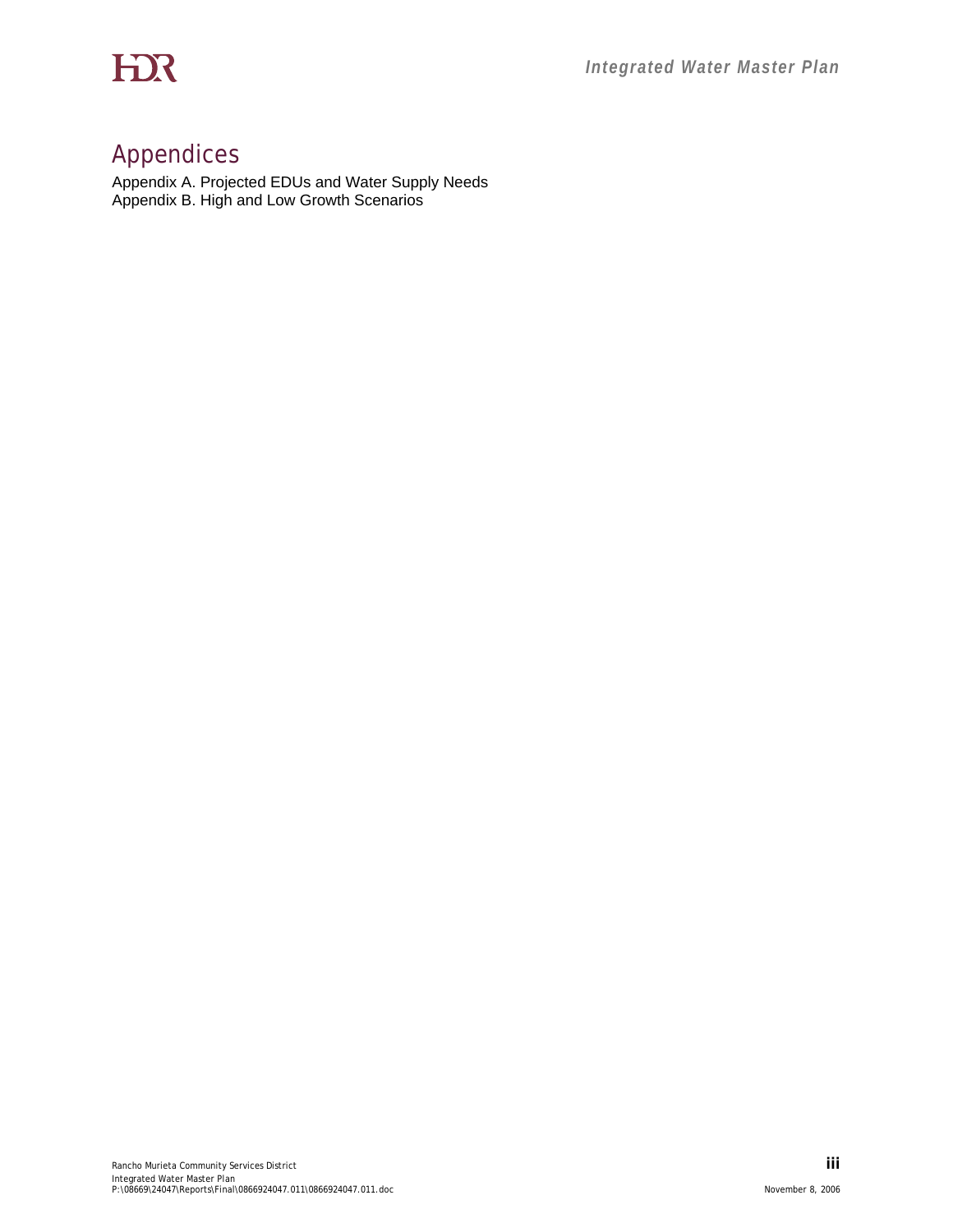# **HIR**

# Glossary of Terms

| acre            | 43,560 feet <sup>2</sup> .                                                                       |
|-----------------|--------------------------------------------------------------------------------------------------|
| acre-foot       | 1 foot depth over 1 acre; equivalent to 325,830 gallons.                                         |
| <b>ADWF</b>     | Estimated average dry weather flow.                                                              |
| base scenario   | Projected medium growth scenario.                                                                |
| cfs             | Cubic feet per second.                                                                           |
| <b>CDO</b>      | Cease and Desist Order No. RS-2006-0001                                                          |
| dead storage    | Unusable reservoir volume.                                                                       |
| District        | Rancho Murieta Community Services District.                                                      |
| drought deficit | Net system deficit in 1:200 drought event.                                                       |
| DU              | Dwelling unit.                                                                                   |
| <b>EDU</b>      | Equivalent dwelling unit.                                                                        |
| gpd             | Gallons per day.                                                                                 |
| I&I             | Inflow and infiltration.                                                                         |
| mgd             | Million gallons per day; 1 mgd is equivalent to 3.07 acre-ft of<br>water.                        |
| Project         | Integrated Water Master Plan Project.                                                            |
| <b>RMCC</b>     | Rancho Murieta Country Club                                                                      |
| <b>SWTR</b>     | Surface Water Treatment Rule.                                                                    |
| <b>TDS</b>      | Total dissolved solids.                                                                          |
| <b>WDR</b>      | Rancho Murieta Community Services District's Waste Discharge<br>Requirements Order No. 5-01-124. |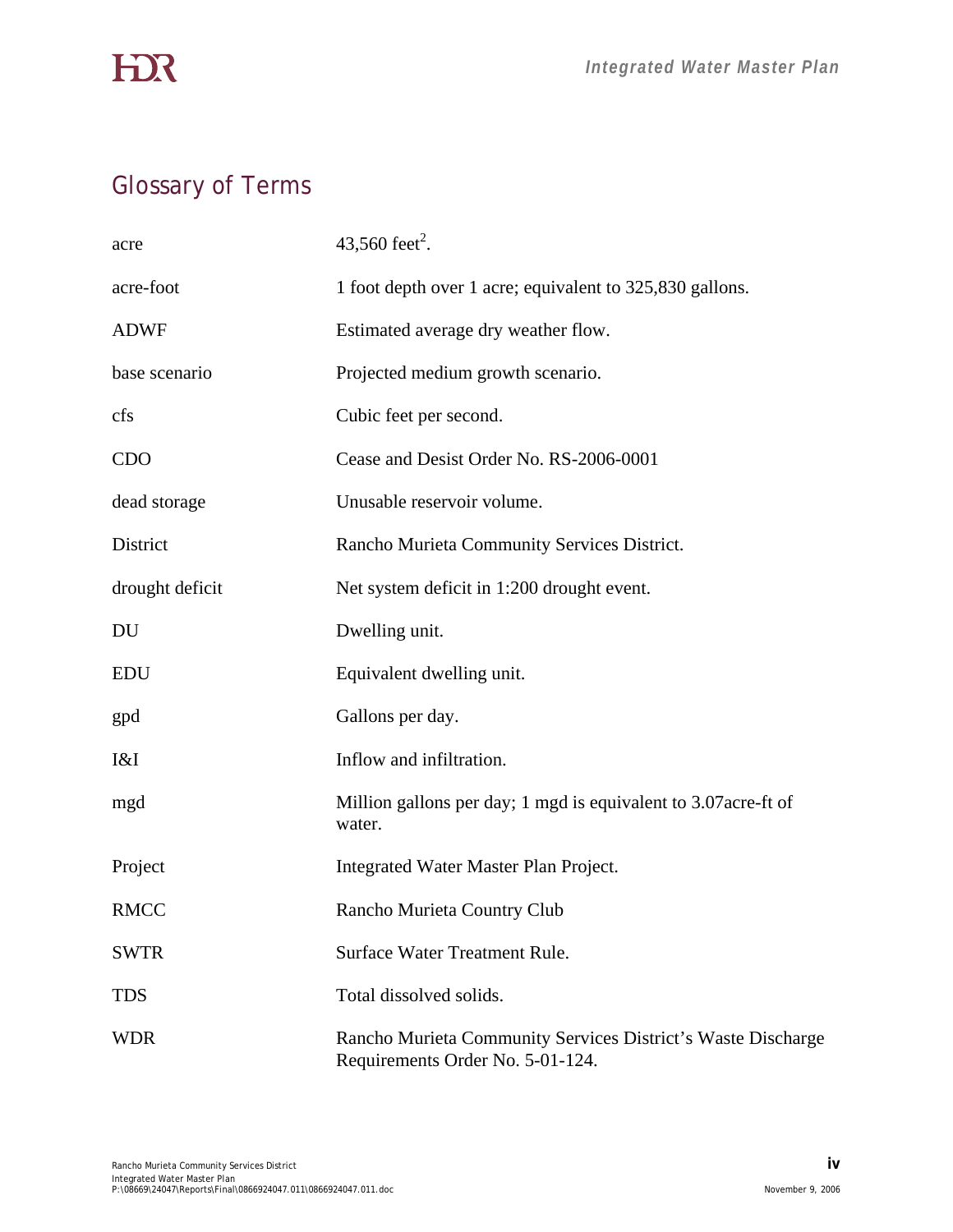| <b>WWRP</b> | Rancho Murieta Wastewater Reclamation Plant.  |
|-------------|-----------------------------------------------|
| <b>WWTF</b> | Rancho Murieta Wastewater Treatment Facility. |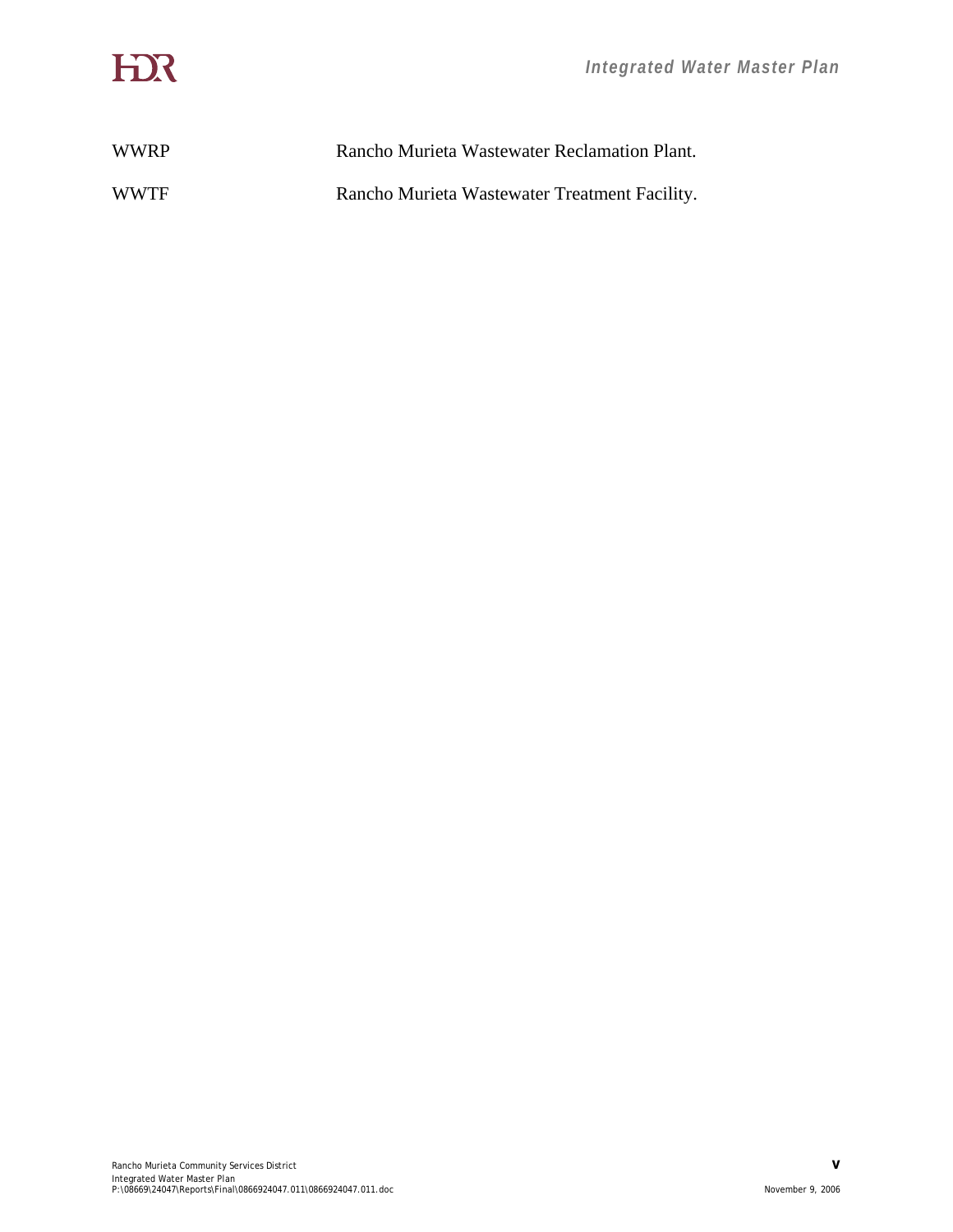# **Executive Summary**

The Rancho Murieta Community Services District (District) was formed in 1982 to provide water supply, wastewater, storm drainage and flood control services to the community of Rancho Murieta. The area served by the District encompasses approximately 3,500 acres. Land uses within this service area provide for the development of approximately 2,000 acres for single-family residences, townhouses, apartments, duplexes and manufactured homes.

The District's water supply consists of seasonal diversion from the Cosumnes River that is normally diverted to three storage reservoirs (Calero, Chesbro, and Clementia). In addition to other use limitations, the total amount of water taken from the Cosumnes River cannot exceed 6,368 acre-ft per year. During average rainfall years, diversions provide adequate water supply for consumptive uses and storage reservoir replenishment. However, some Rancho Murieta residents have expressed concern about degraded waterline aesthetics associated with lower water levels at the reservoirs. In addition, the Cosumnes River water supply is subject to drought restrictions. The District has developed a drought ordinance to protect the community against water supply shortages. Since 1989, over 10 studies or exploratory measures have been executed to determine potential water supply alternatives.

The District has initiated this Integrated Water Master Plan Project (Project) to address drought deficits and reservoir waterline aesthetics. The goals of this project are as to:

- Provide a holistic evaluation of the District's water supply, potable water, treated effluent, and recycled water assets.
- Evaluate both water supply and potable/recycled water needs based on three growth scenarios.
- Recommend a comprehensive plan for maximizing the use of District water resources while simultaneously addressing the community's needs in regard to drought conditions and reservoir draw downs.

# **Existing and Future Conditions**

The District currently serves a total of 2,547 residential units and 326 non-residential units. According to the County's approved Planned Unit Development Plan, Rancho Murieta can ultimately represent a potential 5,200 residential units. However, developer growth projections have recently been reduced from 5,200 to 4,345 residential units due to current economic influence, environmental constraints and consumer home-buying trends.

A summary of key information developed for current and future buildout conditions is presented in Table ES-1 pertaining to raw water supply, potable water demand, wastewater production and recycled water disposal.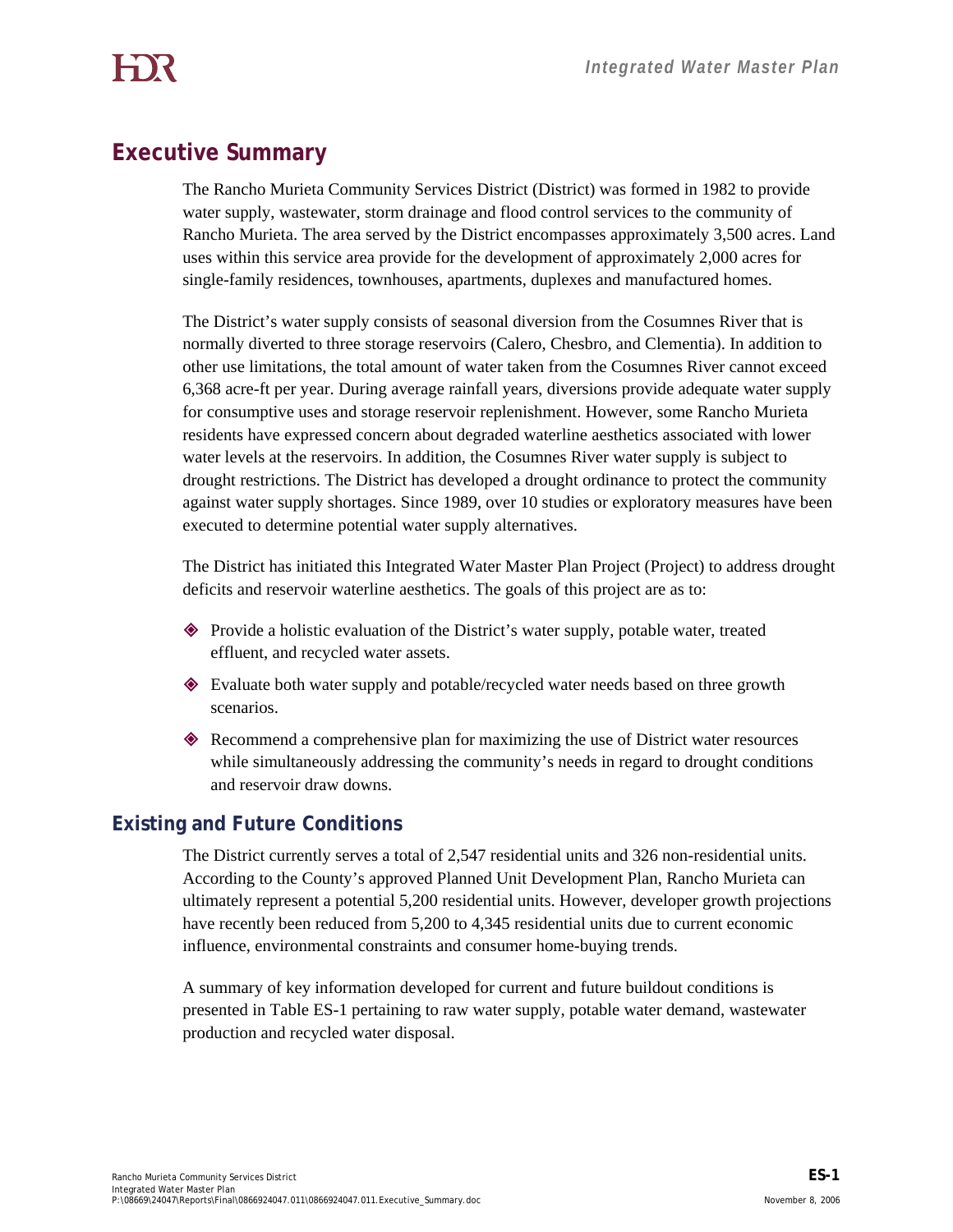| Service and Parameter                    | <b>Units</b>     | <b>Existing Conditions</b>   | <b>Buildout Conditions</b> |  |  |
|------------------------------------------|------------------|------------------------------|----------------------------|--|--|
| Raw Water Supply                         |                  |                              |                            |  |  |
| Projected Demand                         | acre-ft per year | 2,010                        | 4,430                      |  |  |
| Available Water Rights                   | acre-ft per year | 6,368                        | 6,368                      |  |  |
| <b>Water Treatment</b>                   |                  |                              |                            |  |  |
| Projected Maximum Demand                 | mgd              | 3.1                          | 6.7 <sup>a</sup>           |  |  |
| Available Capacity                       | mgd              | 3.5                          | 7.0                        |  |  |
| <b>Wastewater Treatment</b>              |                  |                              |                            |  |  |
| Projected Production (ADWF) <sup>b</sup> | mgd              | 0.5                          | 1.05                       |  |  |
| Available Capacity (ADWF) <sup>b</sup>   | mgd              | 1.55                         | 1.55                       |  |  |
| <b>Recycled Water Production</b>         |                  |                              |                            |  |  |
| Projected Peak Month Demand              | mgd              | 1.5                          | 1.5                        |  |  |
| <b>Available Capacity</b>                | mgd              | 3.0                          | 3.0                        |  |  |
| <b>Recycled Water Storage</b>            |                  |                              |                            |  |  |
| Projected Storage Needs                  | acre-ft          | 430                          | 1,100                      |  |  |
| Available Storage Volume<br>acre-ft      |                  | 720                          | 720                        |  |  |
| <b>Additional Storage Requirements</b>   | acre-ft          | none                         | 380                        |  |  |
| <b>Recycled Water Disposal</b>           |                  |                              |                            |  |  |
| Projected Production                     | acre-ft per year | 565                          | 1,110                      |  |  |
| <b>Golf Course Irrigation Demands</b>    | acre-ft per year | 575                          | 575                        |  |  |
| <b>Excess Recycled Water</b>             | acre-ft per year | supplementary water required | 535                        |  |  |

#### *Table ES-1. Summary of Existing and Future Conditions.*

a Based on planning water demand of 750 gpd per equivalent dwelling unit. Actual demands have been approximately 695 gpd per equivalent dwelling unit.

**b** Average dry weather flow (ADWF).

# **Reservoir Implications and Drought Deficits**

A water balance model was developed to estimate reservoir volumes and water levels during both normal and drought conditions. The water balance model estimates these for both existing and future buildout conditions in the community. Figure ES-1 and Figure ES-2 show projected water volumes and levels in Calero Reservoir for existing and future conditions.

The following summarizes key results derived from the reservoir water balance model:

### **Existing Conditions:**

 Calero Reservoir's volume is sufficient to meet the community's water supply needs under normal conditions. Chesbro Reservoir is expected to be full throughout the year since it is replenished throughout the year by Calero. Clementia Reservoir experiences a maximum draw down of five feet due to naturally occurring evaporation and seepage.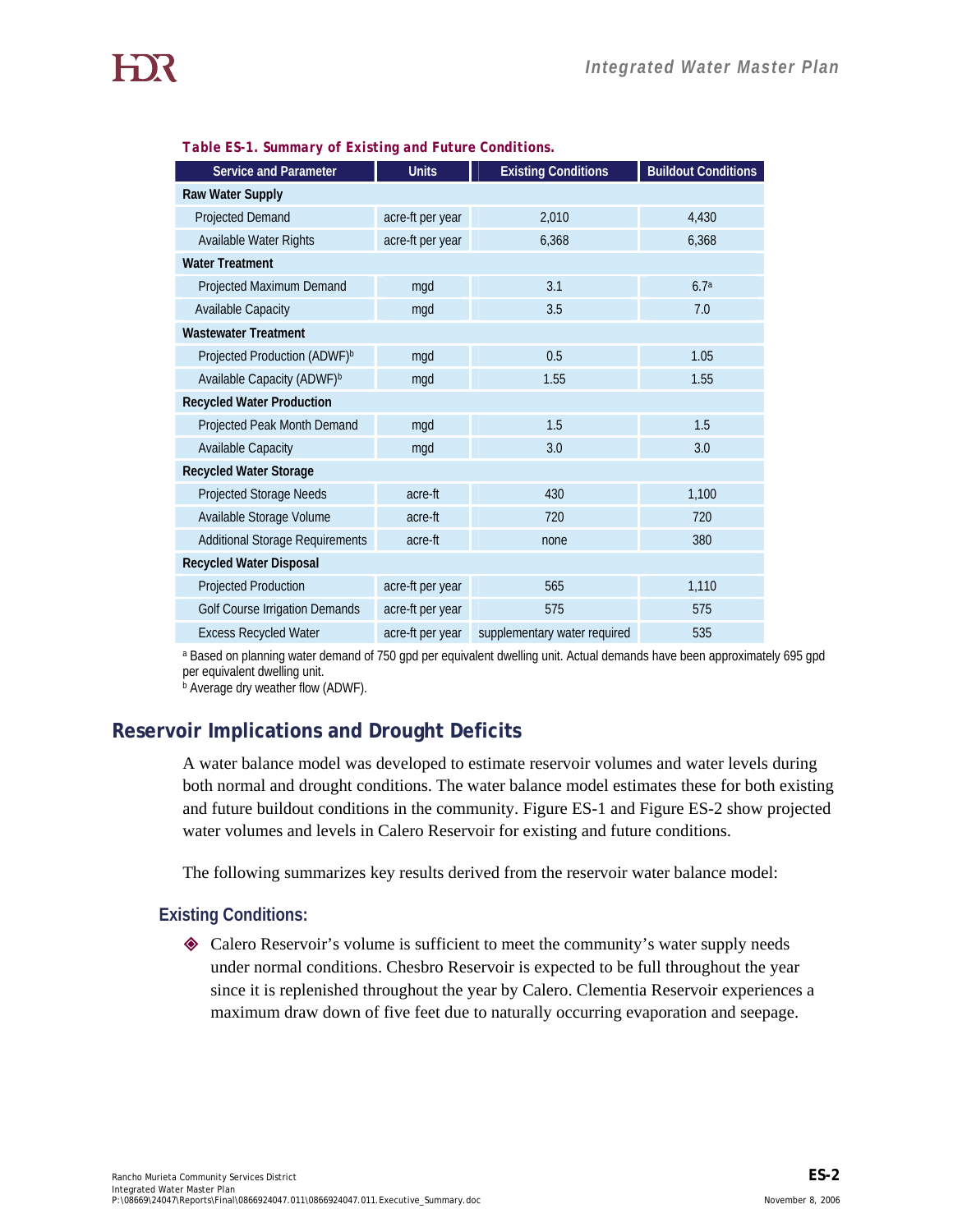



*Figure ES-1. Estimated Calero Reservoir Volume and Water Levels – Existing Conditions.* 



*Figure ES-2. Estimated Calero Reservoir Volumes and Water Levels - Future Conditions.*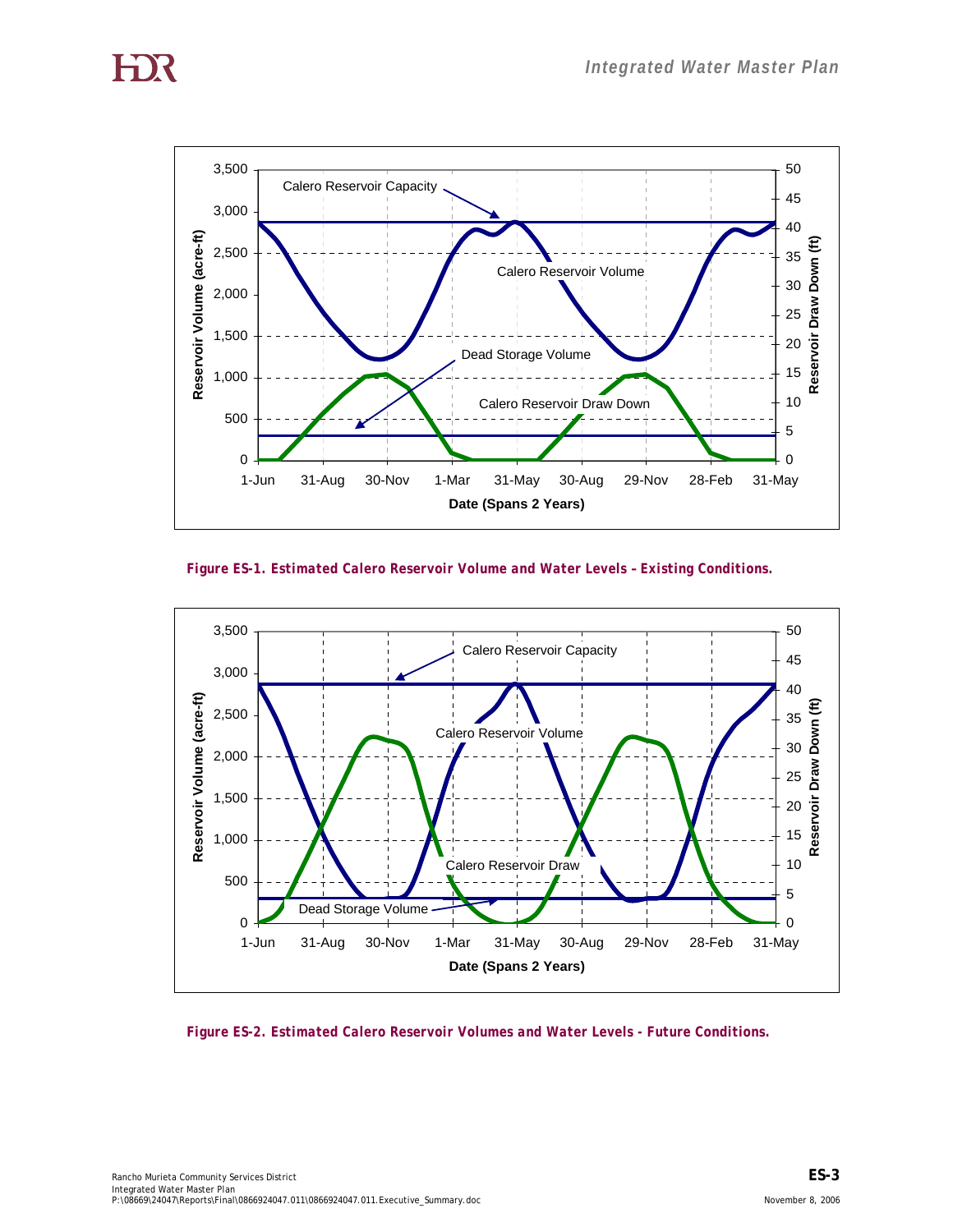These three storage reservoirs are capable of meeting the community's water supply needs under severe drought conditions (a 200-year drought event followed by 25-year drought event) provided water use in the community is reduced 50 percent.

## **Future Buildout Conditions**

- Both Calero and Chesbro Reservoirs are needed to meet the community's water needs during normal conditions. Calero is expected to be at dead storage in October and November. The maximum draw down in Chesbro is estimated to be 5 feet. Clementia Reservoir experiences a maximum draw down of 5 feet due to naturally occurring evaporation and seepage.
- An additional water supply of 435 acre-ft is needed in addition to the volume of all three water storage reservoirs under severe drought conditions. Under severe drought conditions all three reservoirs are expected to reach dead storage. The additional 435 acre-ft estimate includes a safety factor approximately equal to one month's water demand in addition to the estimated drought deficit, and also assumes water use in the community is reduced 50 percent.

# **Potential Integrated Management Components and Strategies**

Workshops were held with District staff on May 17 and June 27, 2005 to review preliminary findings and results. Potential components and strategies that could address degraded waterline aesthetics and projected drought deficits were also discussed. A total of 10 strategies/components were reviewed. Of these strategies and components, the following seven were considered viable options and were selected for further consideration:

- **Mandatory Water Reductions (Policy Component):** It is recommended the District implement a formal water use policy pertaining to drought cutbacks. The policy should be based on achieving a 50 percent level of water conservation during severe drought conditions since this was established as the baseline conservation rate in both this and past planning projects.
- **Reduced Water Allocation (Policy Component):** The estimated water savings for this option is 125 acre-ft per year assuming water allocations for all future large estate lots in the community are reduced by 100 gpd per residential unit.
- **Demand Management Pricing (Policy Component):** The estimated water savings for this option is 125 acre-ft per year based on an overall reduction in water use of 3.5 percent and an assumed water price increase of 10 percent.
- **Expand Recycled Water Service (Physical Improvement):** Expansion of the recycled water program is estimated to reduce water demand by 535 acre-ft per year under normal conditions and 420 acre-ft per year under severe drought conditions. Decreased water demand reductions are attributed to increased golf course recycled water demands during drought conditions.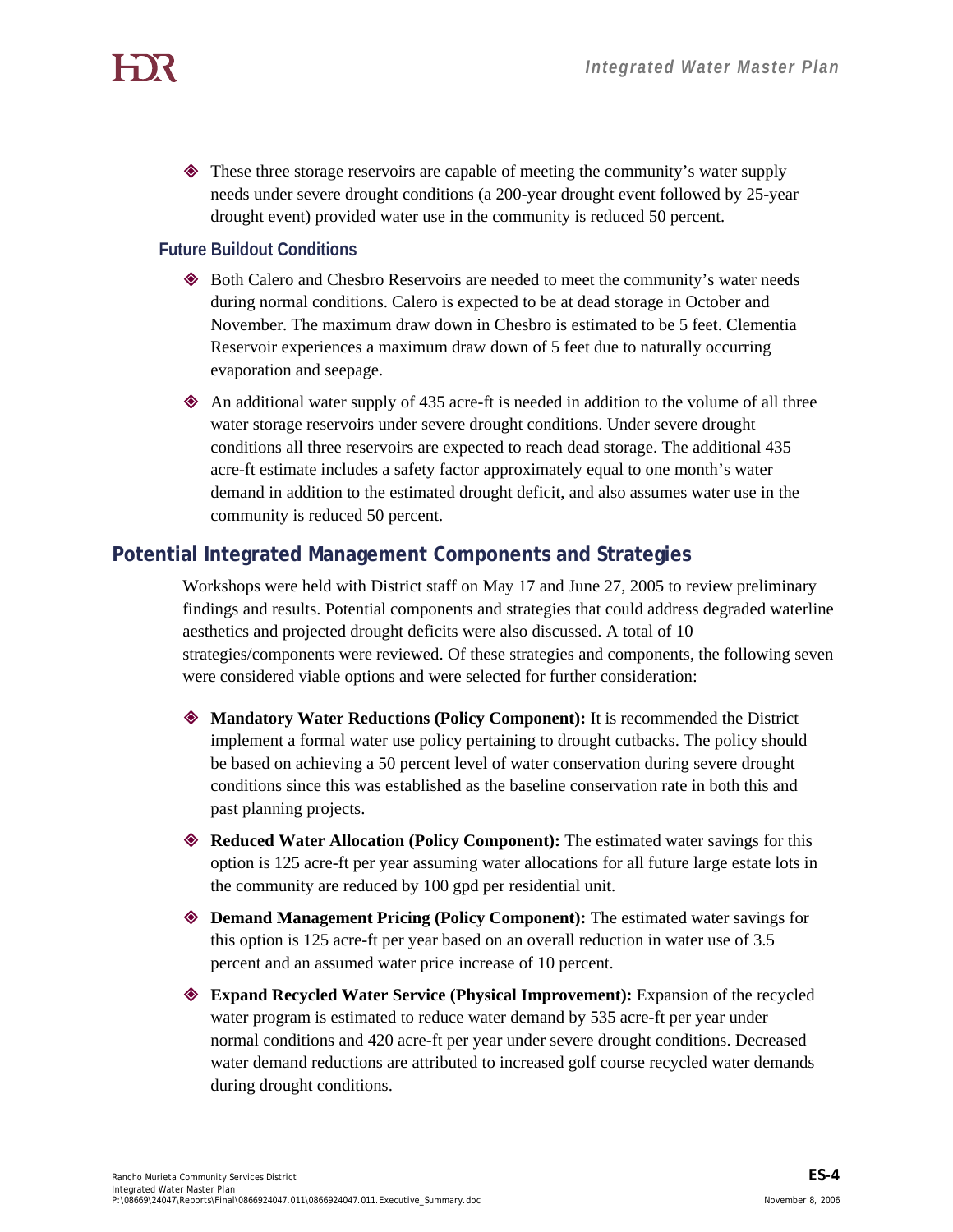**Surface Storage (Physical Improvement):** A new surface storage reservoir could be constructed to address drought deficits. District staff has indicated a new reservoir could only be used during droughts and could not be used to reduce reservoir draw downs under normal conditions.

- **Groundwater Supply (Physical Improvement):** Previous studies show that providing new groundwater supply is more cost effective than installing a new off stream storage reservoir. The conjunctive use option could use groundwater during normal and drought conditions in combination with stored surface water provided some type of groundwater recharge process is implemented. This is only one of two options that can significantly reduce reservoir draw downs while simultaneously eliminating drought deficits.
- **Water Exchange Trading Recycled Water for Groundwater Supply (Physical Improvement):** There are several agricultural operations in close proximity of Rancho Murieta. The District could form agreements with local ranchers or farmers and trade District-produced recycled water for groundwater drawn for agriculture. This is only one of two options that could significantly reduce reservoir draw downs while simultaneously eliminating drought deficits. As the community grows larger and more recycled water is produced, this water exchange option also addresses the District's future need to dispose of excess recycled water.

## **Recommendations**

A multi-faceted and integrated solution is required to reduce reservoir draw downs and eliminate the drought deficit. Figure ES- 3 illustrates the recommended approach for addressing these issues.

The solution is comprised of the four components described below, the first three of which are policy related. The fourth component is comprised of three competing options all of which are physical improvements. These options will be compared as part of the District's upcoming buildout expansion and financing plan project that is expected to be initiated in January 2007. At this time, it is envisioned that a single option would be selected from these three options.

- **Mandatory Water Reductions During Severe Drought:** Policy implementation describes the level of service to be provided during severe drought conditions to the community. The policy should be based on achieving a 50 percent level of water conservation during severe drought conditions, since this was established as the baseline conservation rate in both this and past planning projects.
- **Reduced Water Allocations for Large Estates:** Policy implementation provides the District the ability to influence water demands associated with highest future growth classification. Can be used as the stepping stone to set forth allocations for other lot classifications and promote water conscious landscaping throughout the community. Policy can be used to describe level of service to be provided during normal conditions for specific or all lot classifications.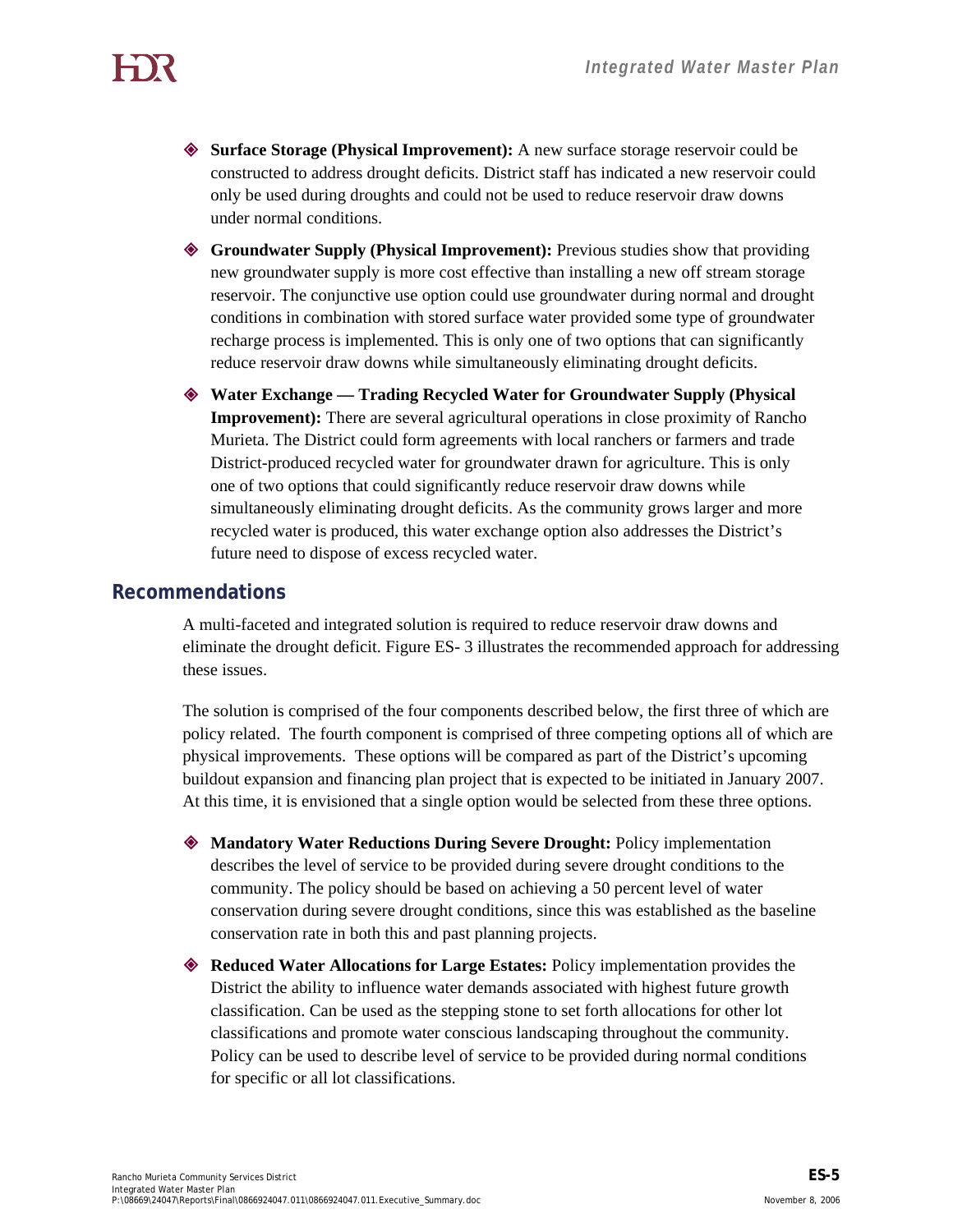**Demand Management Pricing:** Policy implementation provides a mechanism for enforcing mandatory water reductions and reduced water allocations.

 **Effluent Management and Water Supply Augmentation:** Each of the options listed below are physical improvements which maximize the use of all available water resources, provides additional supply for normal, drought, and emergency conditions, and addresses the community's long-term treated effluent disposal needs.

- $\blacktriangle$  Exchange recycled water for local groundwater supply.
- $\blacktriangle$  Expand recycled water service to new residential customers.
- È Convey recycled water to a local rancher. Independently obtain new groundwater supply to address normal and drought water supply needs.



*Figure ES- 3. Recommended Policy Components and Physical Improvements*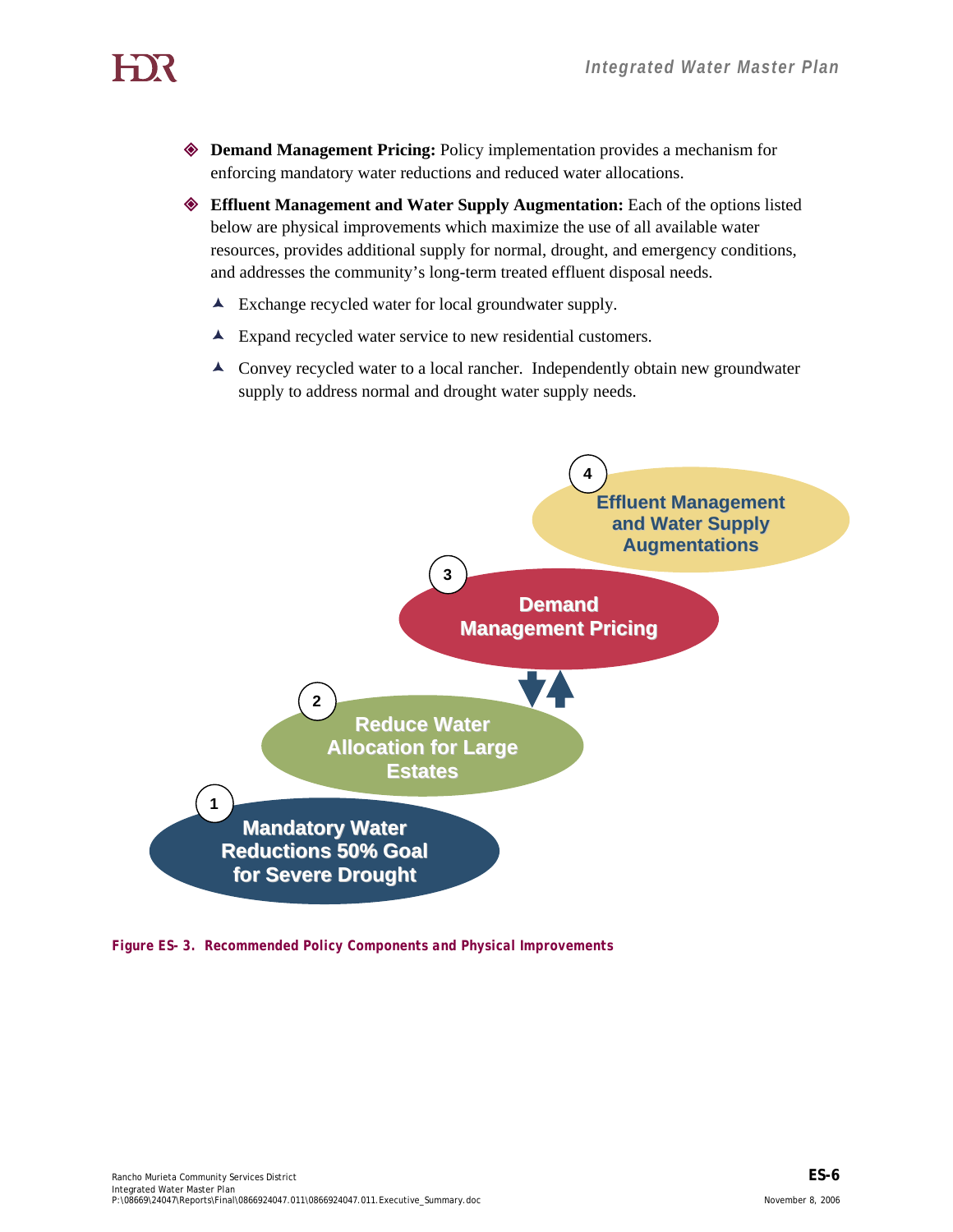# **1.0 Introduction**

The Rancho Murieta Community Services District (District) was formed in 1982 to provide water supply collection, treatment and distribution; wastewater collection, treatment and reuse; as well as storm drainage collection, disposal and flood control services for the community of Rancho Murieta. The area served by the District encompasses approximately 3,500 acres. Land uses within this service area show the development of approximately 2,000 acres for singlefamily residences, townhouses, apartments, duplexes and mobile homes. According to the County's approved Planned Unit Development Plan, the development of this area represents a potential of 5,200 residential units at buildout.

The District's water supply consists of seasonal diversions from the Cosumnes River that are normally diverted to three storage reservoirs (Calero, Chesbro and Clementia). Diversions are limited as follows:

- During periods of high flow in the river and between the dates of November 1 and May 31, surface water can be diverted from Granlees Dam into the District's water storage reservoirs. Diversions are limited as follows:
	- $\blacktriangle$  No water may be diverted when river flows are less than 70 cubic feet per second (cfs) at Michigan Bar.
	- $\blacktriangle$  For river flow between 70 and 175 cfs, a maximum diversion rate of 6 cfs is allowed provided this diversion does not reduce downstream flow below 70 cfs.
	- $\blacktriangle$  When river flows exceed 175 cfs, diversion of 6 cfs is allowed for direct use plus an additional 3,900 acre-ft for storage as follows:
		- 1. 1,250 acre-ft to Chesbro Reservoir.
		- 2. 2,610 acre-ft to Calero Reservoir.
		- 3. 850 acre-ft to Clementia Reservoir.
		- 4. 40 acre-ft to South Course Lake 10.
	- $\blacktriangle$  The combined amount of items 2, 3, and 4 above cannot exceed 2,650 acre-ft.
	- $\blacktriangle$  The maximum allowable diversion rate to storage is 46 cfs.

The total amount of water taken from the river cannot exceed 6,368 acre-ft per year. During average rainfall years, diversions provide adequate water supply for consumptive uses and storage reservoir replenishment. However, some Rancho Murieta residents have expressed concern about the degraded waterline aesthetic associated with lower water levels at the reservoirs.

The Cosumnes River water supply is subject to drought restrictions. In 1976 and 1977, California experienced the driest one-year drought span on record. This drought represented a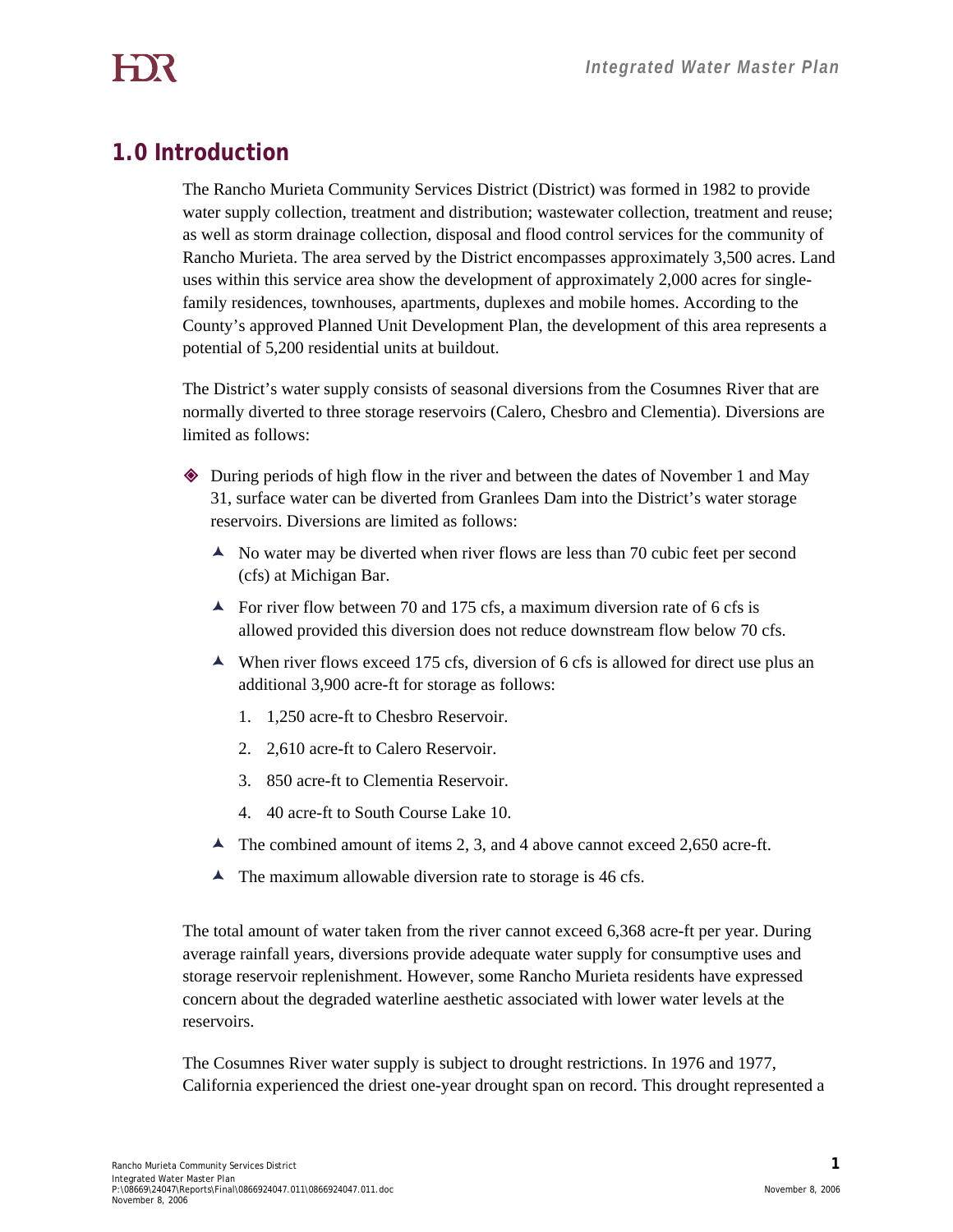one in 200-year drought event; during the drought, total available river water supply was reduced to 277 acre-ft/year. The District has developed a drought ordinance to protect the community against similar water supply shortages. Since 1989, over 10 studies or exploratory measures have been executed to determine potential water supply alternatives. In addition, other studies have evaluated alternative buildout projections and assessed reclaimed water disposal needs.

## **1.1 Purpose or Goal**

The goal of the Integrated Water Master Plan Project (Project) is to:

- Provide a holistic evaluation of the District's water supply, potable water, treated effluent and recycled water assets.
- Evaluate both water supply and potable/recycled water needs based on three growth scenarios.
- Recommend a comprehensive plan for maximizing the use of District water resources while addressing the community's needs in regard to drought conditions and reservoir draw downs.

Specific tasks conducted for the project include:

- **Characterize Existing Conditions:** Characterize existing conditions within the community in regard to water connections and water supply, raw water treatment, wastewater treatment and treated effluent/reuse needs based on a review of historic data.
- **Project Future Conditions:** Project water supply, raw water treatment, wastewater treatment, treated effluent disposal/reuse needs based on three buildout scenarios and historic growth patterns.
- **Estimate Reservoir Implications and Estimated Drought Deficits:** Estimate reservoir draw down levels and drought deficits based on existing and future conditions.
- **Identify Potential Integrated Management Components and Strategies:** Identify, describe and evaluate potential components/strategies that can be used to address water supply deficits and reservoir levels.
- **Recommend Plan:** Recommend an integrated water management plan consisting of single or multiple components/strategies to address water supply deficits and reservoir levels.

# **1.2 Chapter Summary**

This chapter provided introductory and background information about the District, its water rights, and the goals for the Project.

Project goals are to: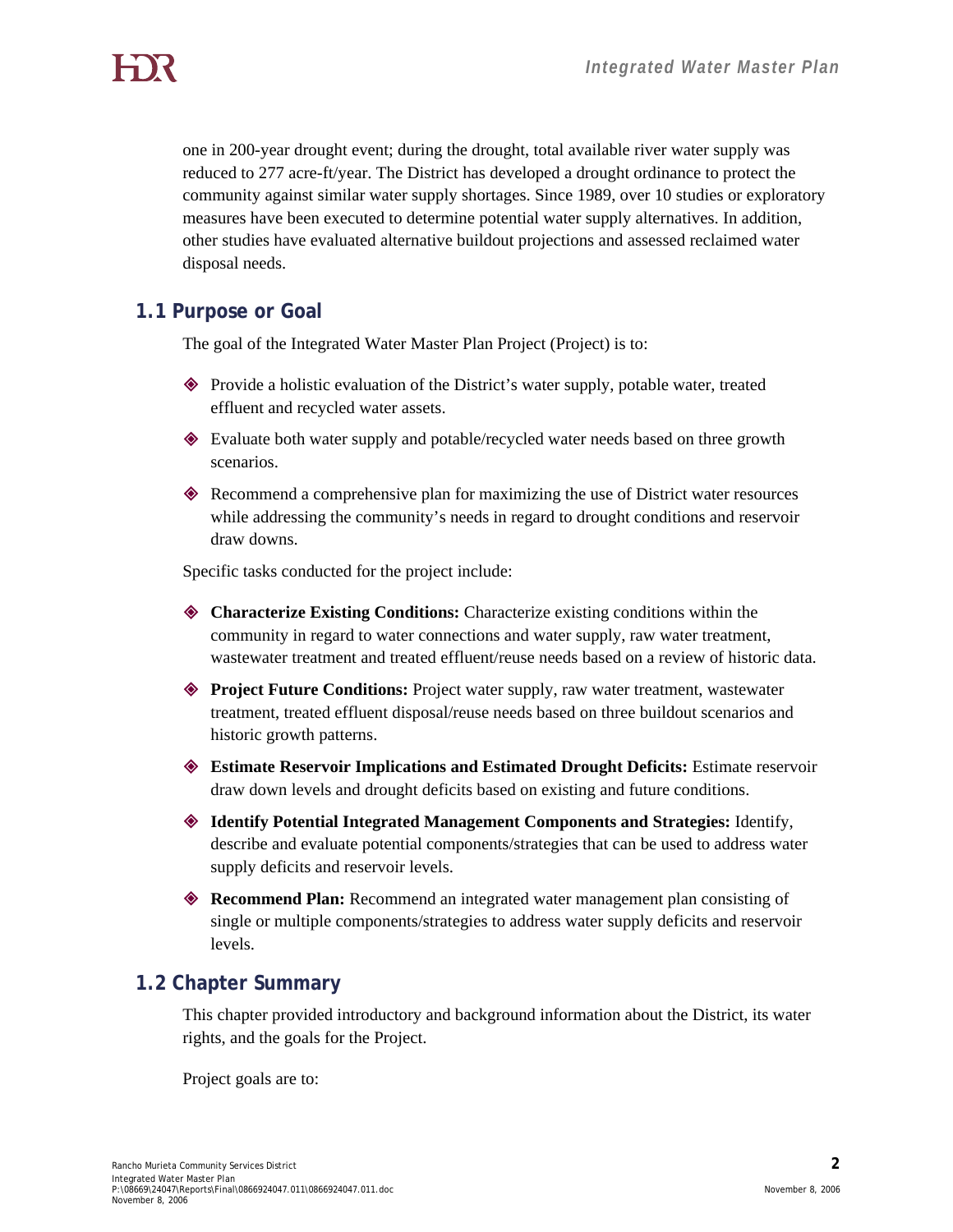# HOR

- Provide a holistic evaluation of the District's water resources.
- Evaluate both current and future water supply and potable/recycled water needs.
- Recommend a comprehensive plan for maximizing use of District water resources.
- Address community needs in regard to drought conditions and reservoir drawdowns.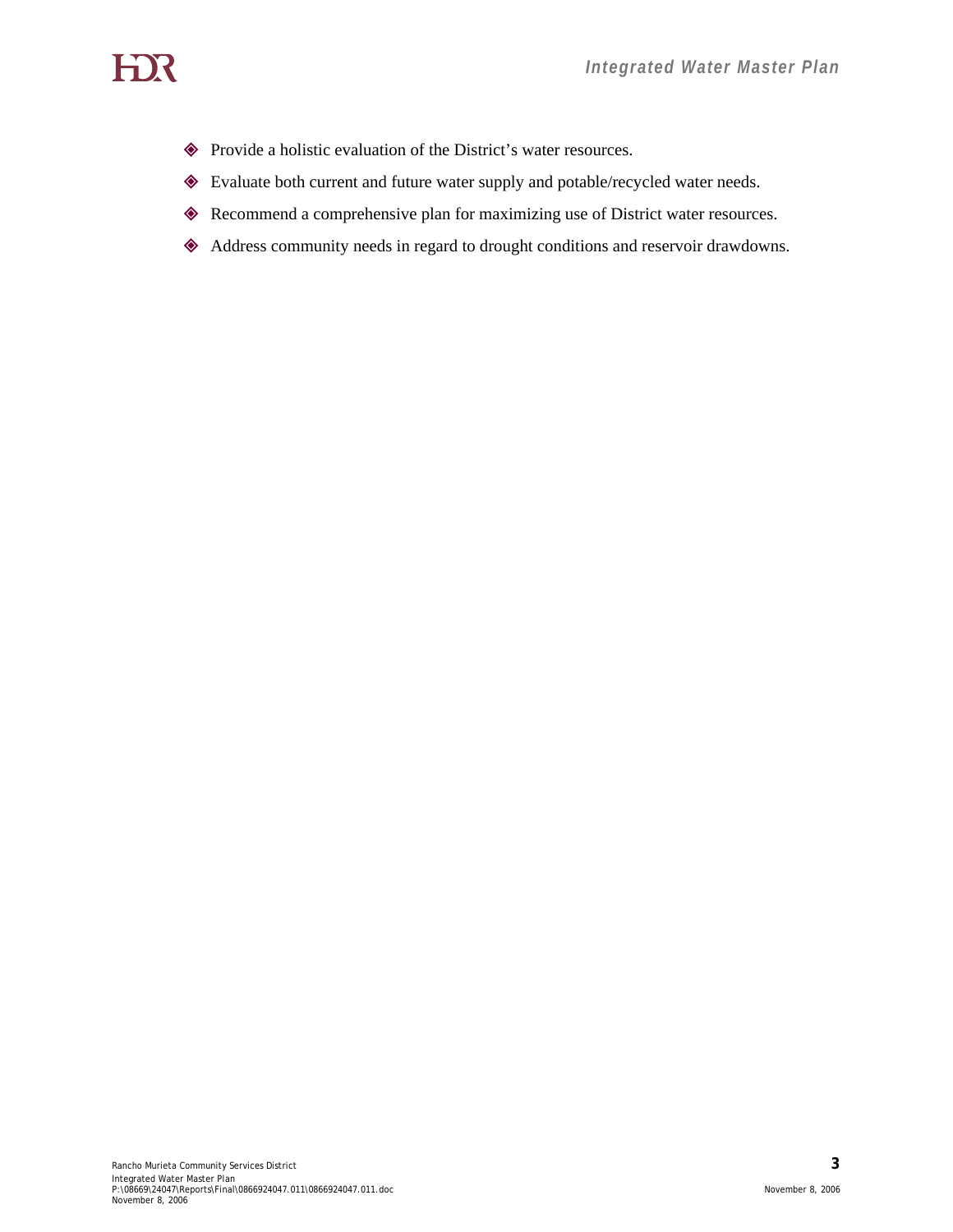# **2.0 Existing Conditions**

Table 1 summarizes the existing number of lots according to type of unit (residential, commercial, parks, school, etc.) and lot type. As shown in Table 1, the District estimates current service at 2,547 residential lots (units).

| Number of EDUs <sup>3</sup>                   |  |  |  |  |  |
|-----------------------------------------------|--|--|--|--|--|
|                                               |  |  |  |  |  |
|                                               |  |  |  |  |  |
|                                               |  |  |  |  |  |
|                                               |  |  |  |  |  |
|                                               |  |  |  |  |  |
|                                               |  |  |  |  |  |
|                                               |  |  |  |  |  |
|                                               |  |  |  |  |  |
|                                               |  |  |  |  |  |
| 1,958                                         |  |  |  |  |  |
| <b>Non-Residential Units</b>                  |  |  |  |  |  |
|                                               |  |  |  |  |  |
|                                               |  |  |  |  |  |
|                                               |  |  |  |  |  |
|                                               |  |  |  |  |  |
| 2,282                                         |  |  |  |  |  |
| 752<br>486<br>335<br>187<br>116<br>272<br>324 |  |  |  |  |  |

*Table 1. Summary of Existing Lots.* 

1 Gallon per day (gpd) per dwelling unit (DU).

 <sup>2</sup> Rounded to the nearest tenth.

 <sup>3</sup>  ${}^{3}$ Equivalent dwelling unit (EDU). Equal to the product of the EDU conversion ratio and the number of lots.

> The District projects water demands using equivalent dwelling units (EDUs) and an average unit demand factor of 750 gallons per day (gpd) per EDU. EDU is a unit measure for demand. It is used to equalize demand for various land use classifications and structure types. As shown in Table 1, various types of lots or user classes are assigned a ratio that converts a lot size or user class to a water demand value. For example, a large estate lot greater than 12,000 square feet is expected to have greater water demand than a smaller townhouse lot. A large estate lot is assigned a water demand of 1.0 EDU while the smaller townhouse lot is assigned a demand of 0.5 EDU. EDU value is used to project demands between development units in various lot and user classes.

# **2.1 Water Supply**

The following describes the District's existing raw water supply infrastructure and historic water supply trends.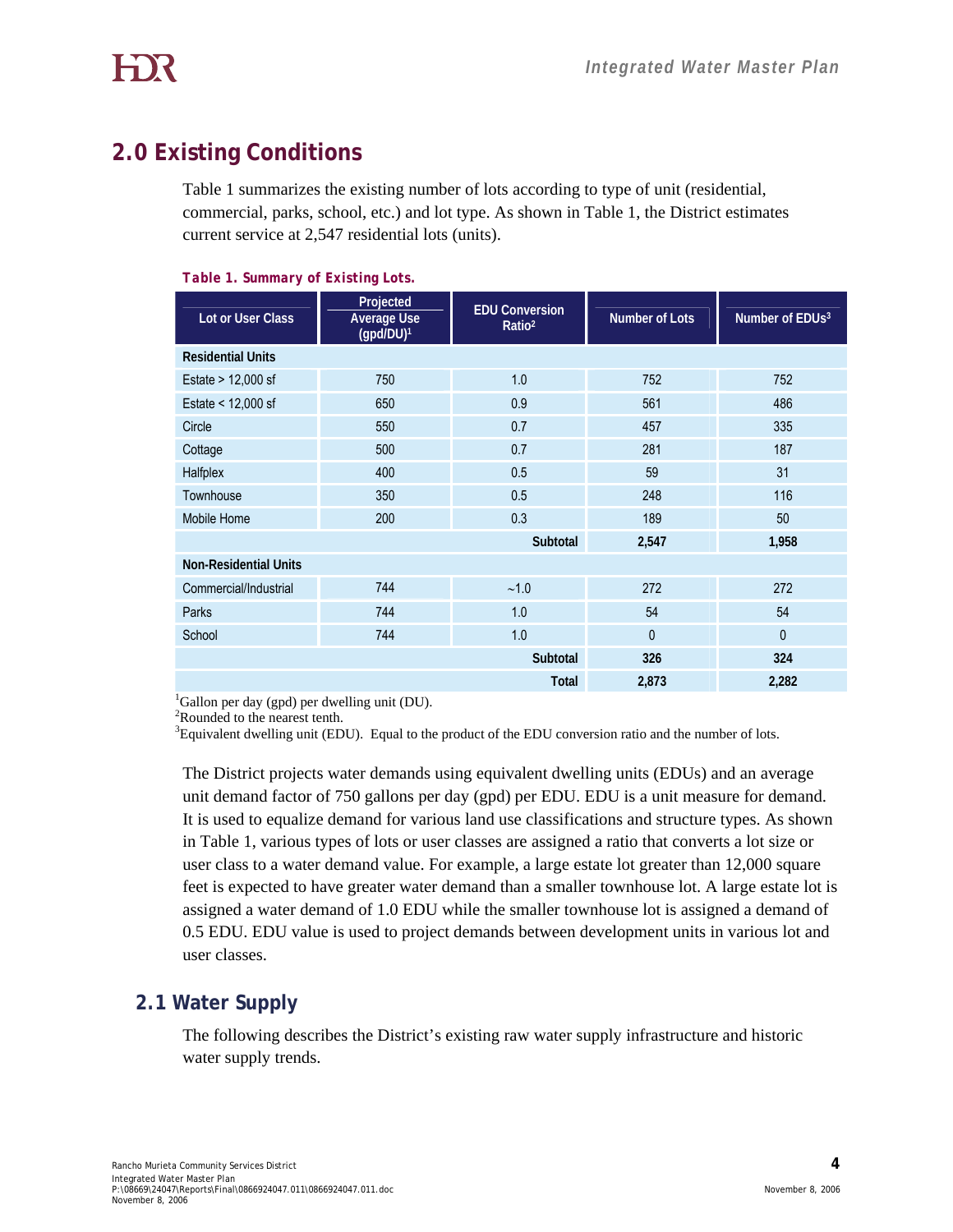### **2.1.1 Raw Water Infrastructure**

The District's raw water infrastructure consists of an intake from the Cosumnes River (Granlees Dam and a diversion structure), booster pumps and three primary raw water storage reservoirs (see Figure 1). The three primary storage reservoirs (Chesbro, Calero and Clementia) have an estimated combined storage of 4,723 acre-ft.<sup>1</sup> Although there are three water supply storage reservoirs within the District's system, only two reservoirs, Calero and Chesbro, are needed under normal or wet conditions to supply the community with raw water.

Raw water can be conveyed from Granlees Dam to either Calero or Clementia Reservoirs via 33- or 21-inch raw water pipelines. Calero Reservoir is at the highest elevation of the three reservoirs and is the first to be drawn down. It is drawn down by transferring raw water via a 30-inch pipeline to Chesbro Reservoir. Raw water needed to meet the community's needs is routed from Chesbro Reservoir to the water treatment plants through a gravity-driven 36-inch raw water supply pipeline. In addition to raw water storage, Clementia Reservoir can be used to route water to a number of other lakes and ponds within the community. Clementia Reservoir is also used for irrigation supply and recreational uses.

Operation of the raw water system is based on a water balance where supply meets demand. Although this concept may seem simple, the actual implementation of balanced operation becomes complicated because of the District's water rights restrictions and seasonal demands. The basic equation for raw water supply is:

$$
\Delta Storage = \sum_{in} Flow - \sum_{out} Flow
$$

For an average rainfall year during the diversion season, flow into the system is greater than flow out of the system. Surplus water is moved to storage and reservoir depth increases until they are filled to capacity. The opposite state occurs during the summer-to-fall draw down season; flow out of the system is greater than flow into the system. Reservoirs decrease in volume depth until the minimum allowable reservoir volume is reached (dead storage) or until the diversion season starts once again. Typically the District enters into the draw down period with all three reservoirs filled to capacity. During severe drought conditions, flow out of the system remains greater than flow into the system for most of the drought period including the diversion season.

### **2.1.2 Historic Water Supply Trends**

Volumes of raw water pumped from Granlees Dam to the three storage reservoirs over the past 20 years are presented in Figure 2. This figure also shows the number of customers served by the District and the total amount of potable water produced by the water treatment plant.

 $\overline{a}$ <sup>1</sup> Combined volume with flashboards.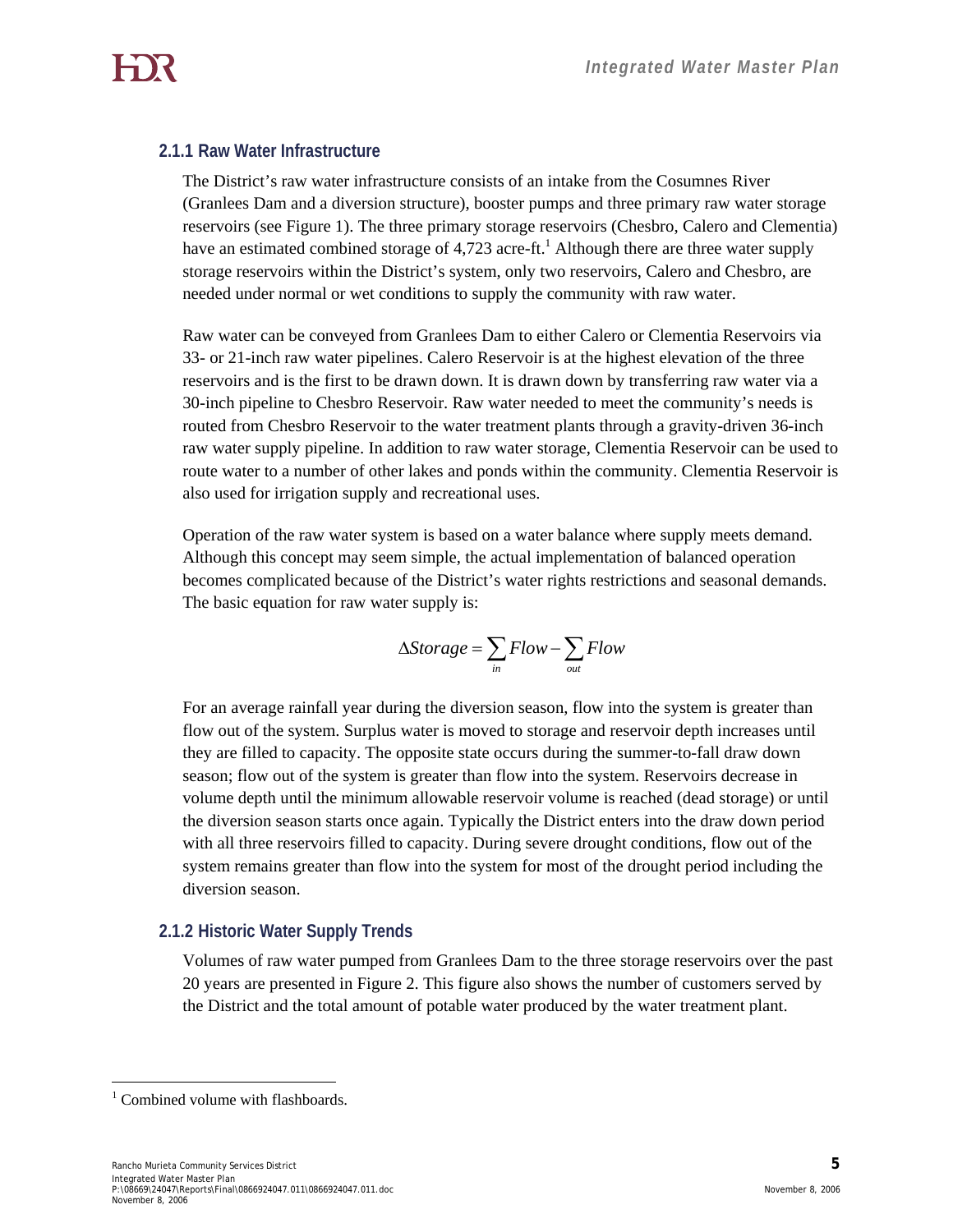

*Figure 1. Raw Water Infrastructure.*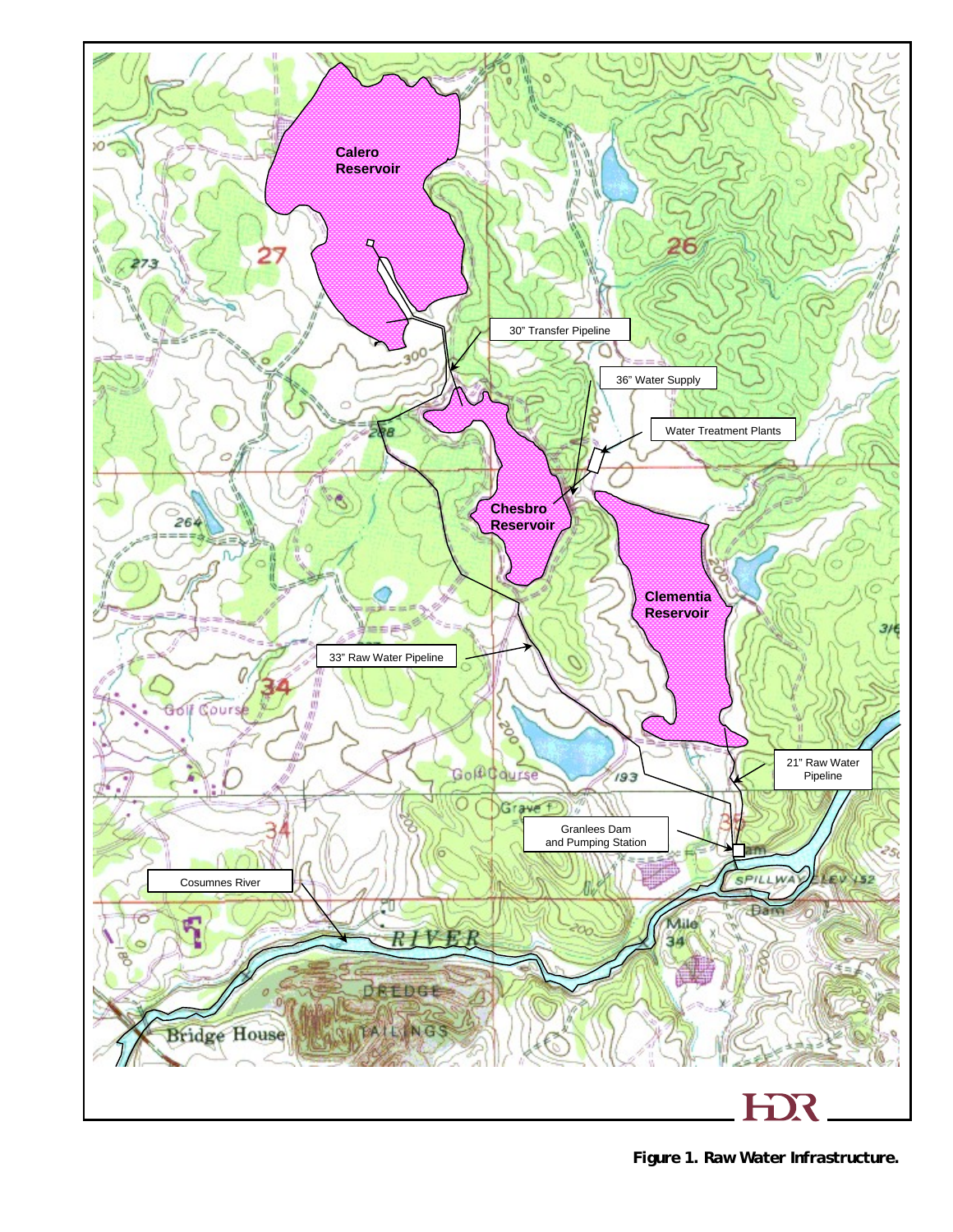

#### *Figure 2. Water Supply and Potable Water Use - Fiscal Year 1985/86 Through 2004/05.*

As indicated by similar slopes in water supply (after fiscal year 1989/90), water demands and connection trends, the increase in overall water supply and use is roughly comparable to rates of growth.

#### **2.1.3 Reservoir Losses**

Past studies used an assumed reservoir loss of 25 percent to account for evaporation and reservoir seepage. Evaporation rates were estimated using pan evaporation rates and estimated surface areas of the three water supply reservoirs. Losses associated with reservoir seepage were based on a rate of 2.5 feet per year and the interface between water volume and the reservoir's total bottom surface area.

A comparison between the amount of water pumped from Granlees Dam to raw water storage and the amount of water produced at the water treatment plant was prepared. Figure 3 shows the estimated raw water supply and treated water production rates between 1985 and 2003. The solid line in the figure represents no reservoir losses; the volume of water pumped from Granlees Dam to storage is equal to the total amount of water produced. As shown, the best fit line (developed based on a regression analysis of historic values) and all historic values fall on or below the solid line shown in the figure that is associated with no reservoir losses. This result indicates water losses do occur in the reservoir. Reservoir losses vary significantly from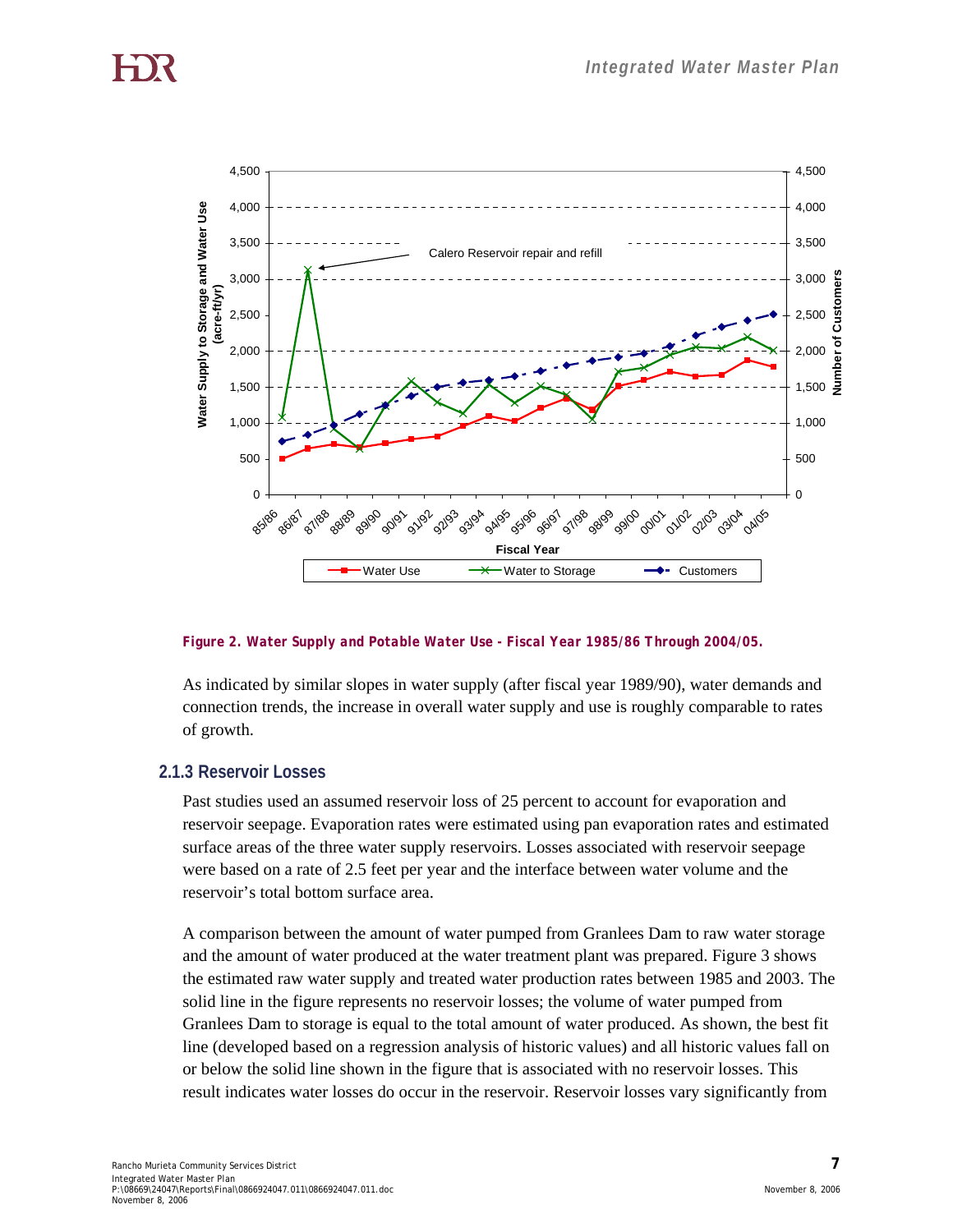

year to year and range between 100 and 800 acre-ft per year. Overall, average losses appear to be 20 percent of the total water supply.

*Figure 3. Comparison of Raw Water Supply and Treated Water Produced.* 

# **2.2 Water Treatment, Demands and Uses**

The following are descriptions of the District's existing water treatment plant and historic potable water demands and characteristics.

#### **2.2.1 Description of Existing Water Treatment Plant and Expansion Plan**

The District's first water treatment plant (Plant 1) was constructed in 1975 and had a design capacity of 1.5 million gallons per day (mgd). Plant components and processes include:

- Drum screen
- Flash mixing
- Flocculation
- Sedimentation
- Traveling bridge filter
- Chlorine contact basin
- Booster pumps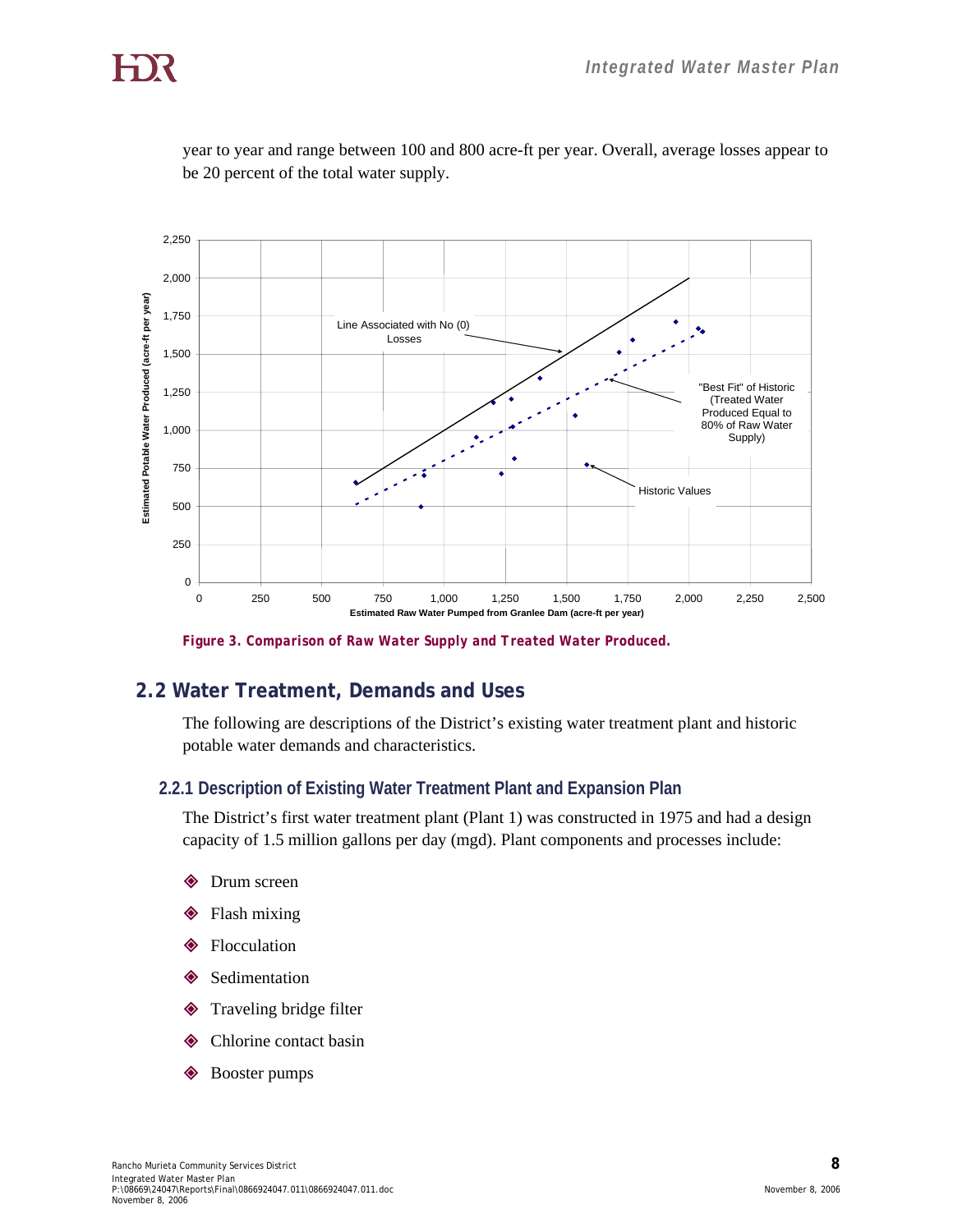The second water treatment plant (Plant 2) was constructed in 1988 with a rated capacity of 2.0 mgd. Plant components and processes for Plant 2 are the same as those in Plant 1. However, Plant 2 can reliably treat 2.0 mgd. Both plants accommodate higher hydraulic flows but cannot reliably meet current treated water quality regulations at higher flows. In 1995, both Plants 1 and 2 were retrofitted to meet the new Surface Water Treatment Rule (SWTR). Since then, the plants have generally operated well and provide a reliable capacity of 1.5 and 2.0 mgd, respectively, resulting in 3.5 mgd total combined capacity. The current maximum day demand is estimated to be 3.1 mgd.

To ensure adequate water supply for future development, the District has initiated the Phase 3 Water Treatment Plant Expansion Project. This project will expand the District's water treatment system. Key objectives of this project include:

- Modifying the existing raw water pipeline to accommodate higher flows to Plant 1 and provide raw water screening upstream of Plant 1.
- Retrofitting Plant 1 with submerged membrane filtration technology and increasing its maximum day capacity from 1.5 to 2.2 mgd in accordance with current and foreseeable future regulations. This replacement is required due to age and regulatory constraints.
- The existing Plant 2 treatment system will remain in service and will not be modified as part of this project.

Following this expansion project, the firm rated capacity of the District's water system will be 4.2 mgd.

A second expansion project (the Phase 4 Water Treatment Plant Expansion Project) will be initiated in the future. The purpose of this future project will be to increase the rated capacity of Plant 2 from 2.0 to 4.75 mgd. Once this project is completed, the firm rated capacity of the District's water system will approximately 7.0 mgd.

### **2.2.2 Historic Potable Water Demands and Characteristics**

Figure 4 provides a breakdown of the total potable water demands by user category. As shown, residential demands account for 72 percent of the total water produced. Of this amount, residential outdoor uses account for 53 percent of total residential demand. The remaining demand (28 percent) is comprised of non-residential uses and system losses. Non-residential uses account for 19 percent of the total water produced and, of that amount, 68 percent of nonresidential use is associated with outdoor uses. System losses, which are defined as losses after water treatment (e.g. distribution leaks, water used for fire hydrant testing, etc.), account for the remaining 9 percent of the total water produced.

Annual and running five year average water uses over the past 20 years are presented in Figure 5. As shown, annual average water uses have varied between 485 and 738 gpd per connection. In general, the lowest water uses occurred in the late 1980's and early 1990's and some of the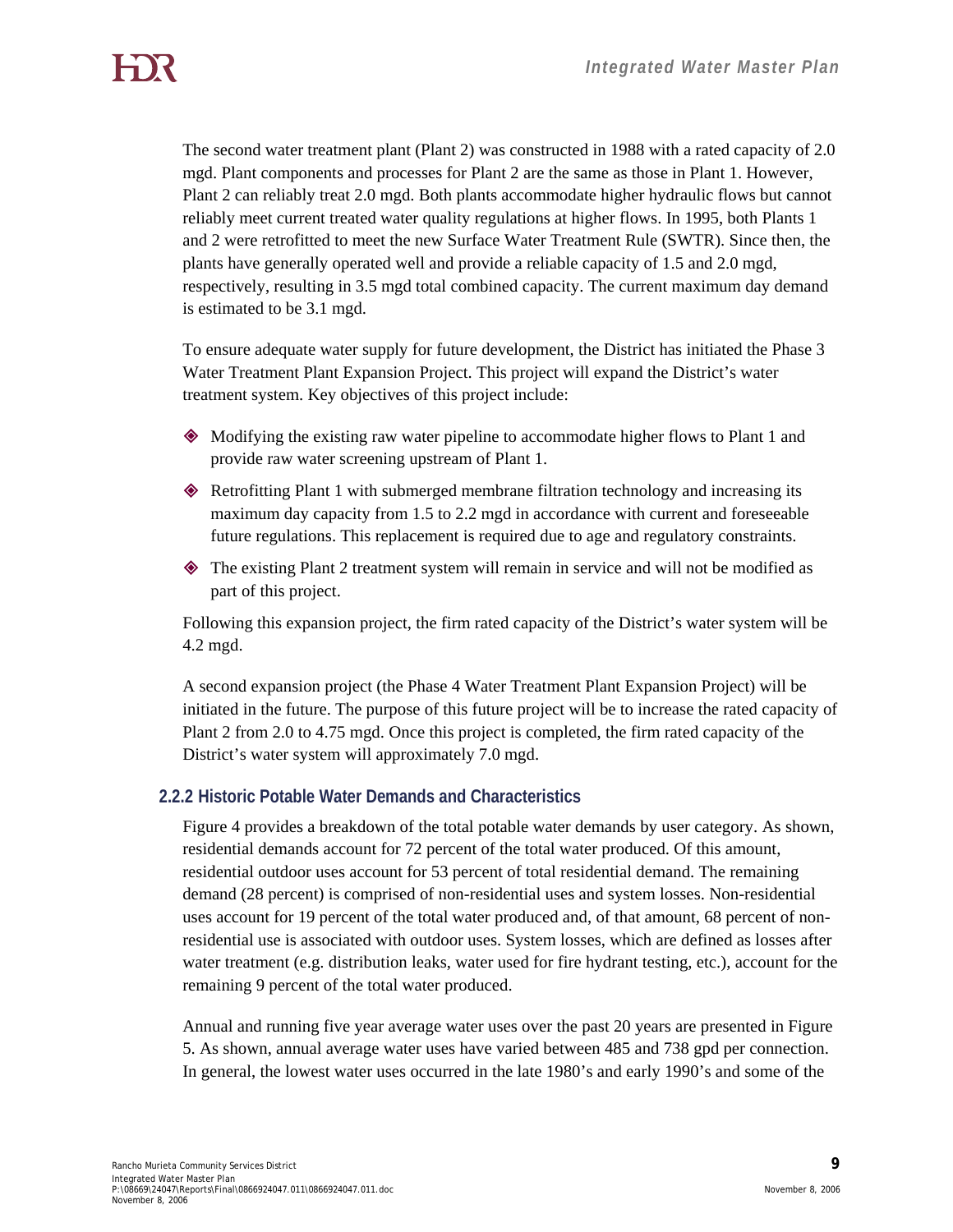

*Figure 4. Water Use by Category.* 



*Figure 5. Annual and Running Five Year Average Water Use in the District's Service Area.*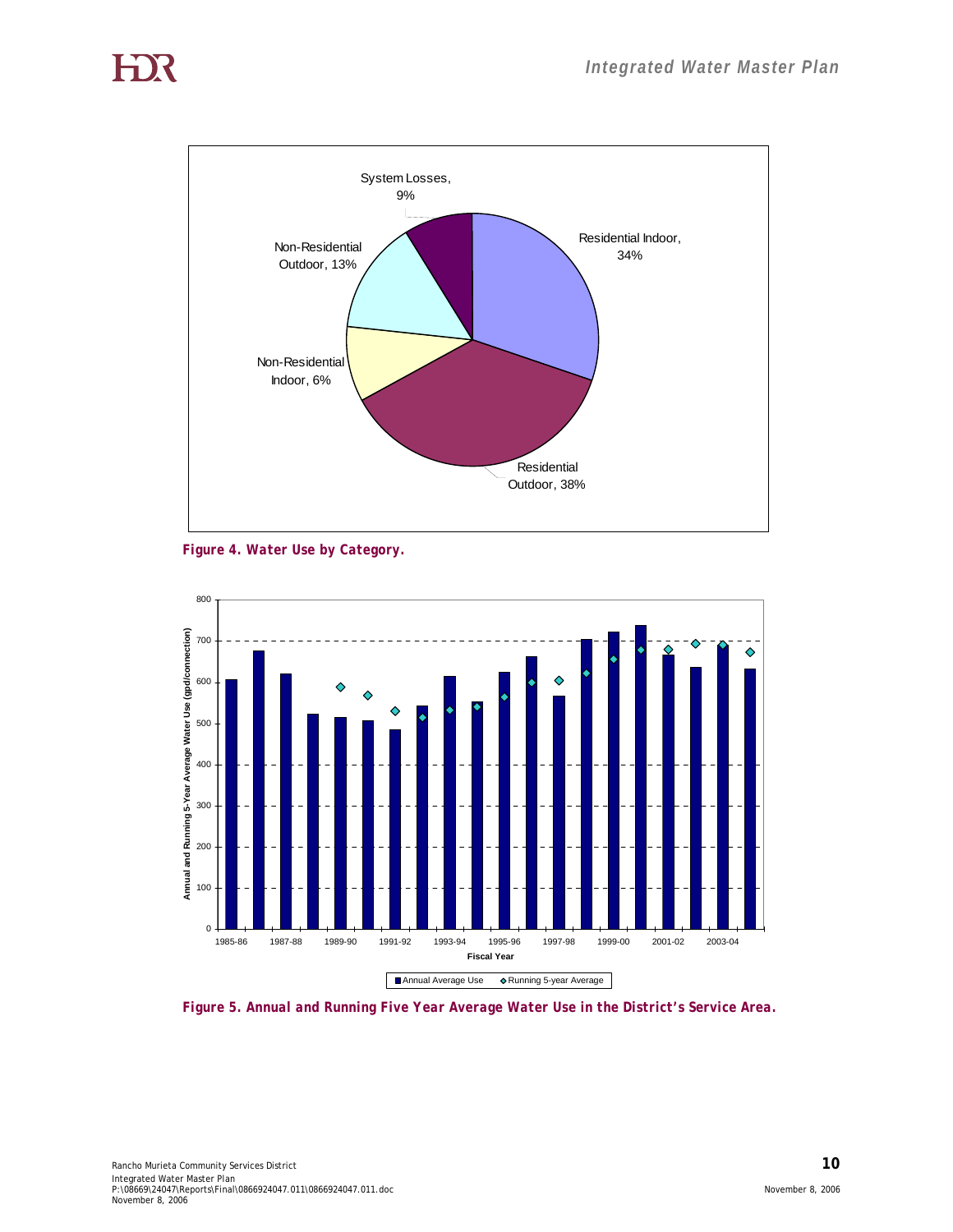highest demands have occurred in the last seven years. The highest five year average use of 693 gpd per connection occurred in 2002/03.

#### **2.2.2.1 Indoor and Outdoor Water Use Characteristics**

Estimates for indoor and outdoor water uses were developed from historical seasonal patterns. Figure 6 shows all types of estimated uses over the past 20 years. Currently, residential and non-residential indoor use averages about 300 gpd per connection, while outdoor uses are currently between 350 and 400 gpd per connection. Outdoor water use has increased by 50 to 100 gpd per connection since 1992.



*Figure 6. Estimated Indoor and Outdoor Water Use.* 

#### **2.2.2.2 Seasonal Characteristics**

Another factor that influences current and future water demands are seasonal variances between indoor and outdoor uses. Figure 7 shows seasonal indoor, outdoor and total water demands. As shown, the months of January, February and December have significantly lower water demand than the remaining months of the year due to lower outdoor water use. Overall, average demand during these months is approximately 315 gpd per connection, compared to 735 gpd per connection in the remaining nine months of the year. The difference between these two demands is primarily attributed to outdoor use (e.g., landscape irrigation).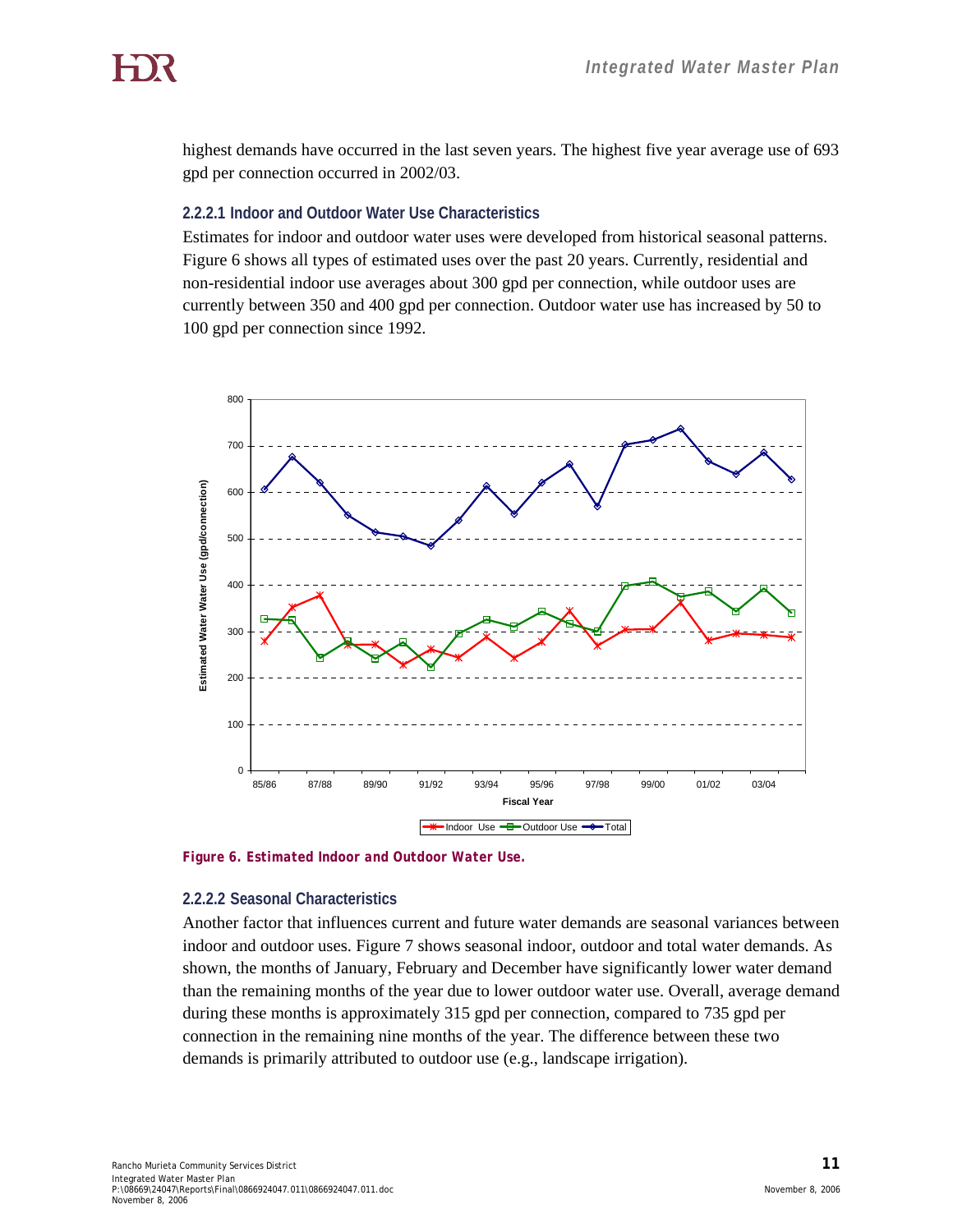

*Figure 7. Average Monthly Water Demands.* 

# **2.3 Wastewater Treatment and Recycling**

The District operates the Rancho Murieta Wastewater Reclamation Plant (WWRP) which provides wastewater treatment for the entire Rancho Murieta community. Raw wastewater sources are residential homes in the Rancho Murieta community and commercial facilities such as stores and restaurants which serve the community. There are no industrial dischargers to the WWRP.

The collection system consists of gravity sewer lines which flow to nine lift stations located throughout the community. Six of the lift stations are located on the north side of the Cosumnes River and three are located south of the river. Ultimately, wastewater is conveyed to the WWRP by three lift stations: Main Lift North, Main Lift South and Lift Station 6B. The volume of influent flow entering the WWRP is calculated by totaling flow readings from these three lift stations.

The WWRP consists of a secondary wastewater treatment facility and a tertiary treatment plant. Wastewater receives secondary treatment through five aerated facultative ponds that are operated in series. Treated effluent is stored in two storage reservoirs before receiving tertiary treatment. The tertiary treatment facilities consist of two dissolved air flotation units, two rapid sand filters, a chlorine contact chamber and a concrete lined equalization basin.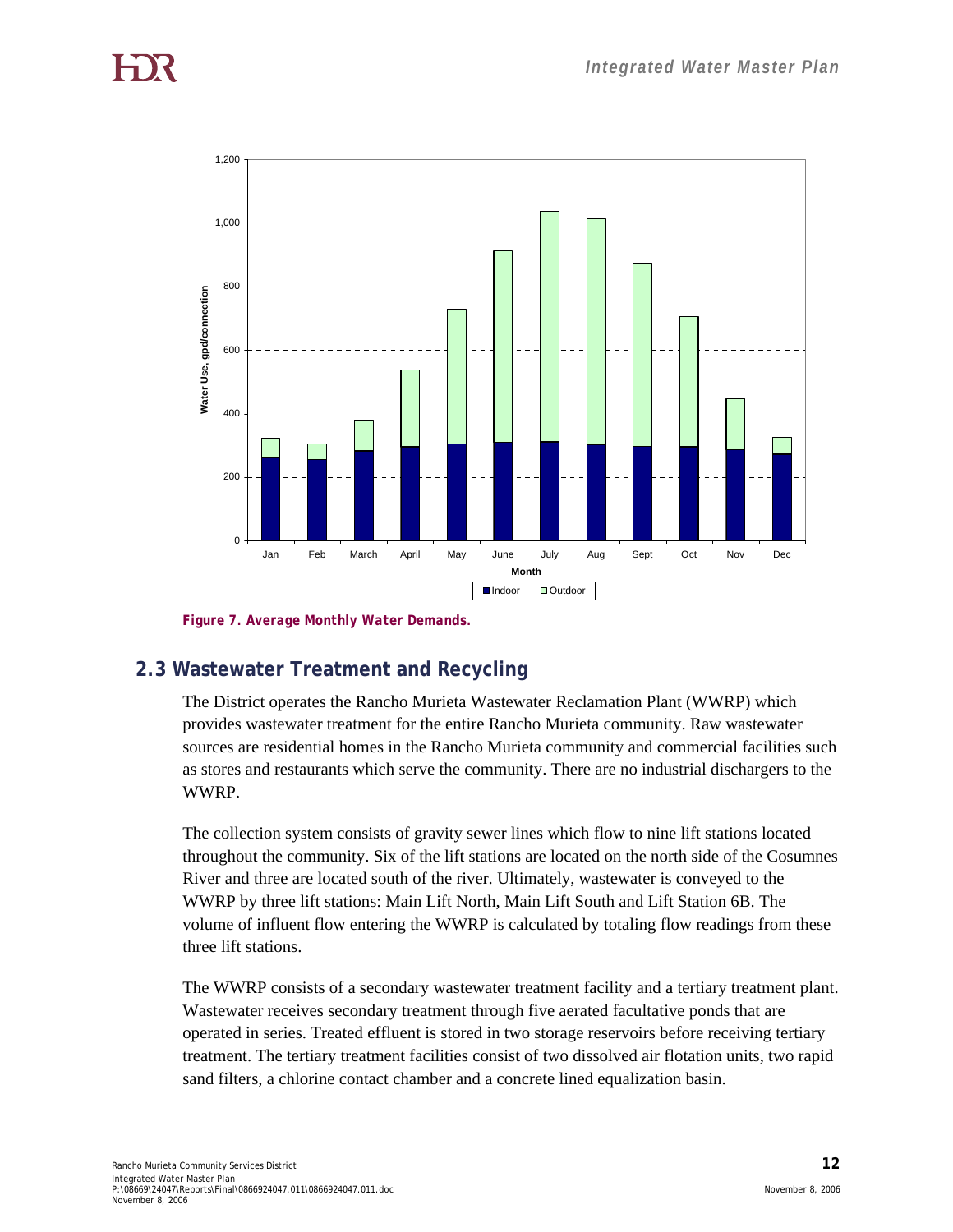The tertiary treatment plant is operated each year from April through November. During the winter period, secondary treated effluent is stored in the WWRP's two storage reservoirs. After receiving tertiary treatment, reclaimed water is pumped to the golf courses and stored in five reservoirs (Lake 10, Lake 11, Lake 16, Lake 17 and Bass Lake) situated around the golf courses. Depending on irrigation demands, recycled water stored in Lake 10, Lake 11 and Bass Lake may be supplemented with water from the Cosumnes River. At buildout, all water used for golf course irrigation is expected to be reclaimed wastewater.

Residual biosolids produced at the WWRP are collected and treated prior to landfill disposal. On-site biosolids treatment consists of two sludge drying bed trains.

Historically, treated effluent disposal through spray irrigation on 250 acres of land used for Rancho Murieta North and South golf courses has been the only method for effluent disposal. However, the District has recently initiated two projects to increase the number of effluent disposal methods and the overall treated effluent disposal capacity. Both of these projects were initiated to address Cease and Desist Order No. R5-2006-0001 (CDO).

#### **2.3.1 January 2006 Cease and Desist Order**

The CDO was issued by the Regional Water Quality Control Board (RWQCB) in January 2006 to the District and the Rancho Murieta Country Club (RMCC). The primary issues described in the CDO were overflows of the golf course lakes, odor complaints related to golf course irrigation, groundwater degradation, and storage and recycled water disposal. Of these four issues, only storage and recycled water disposal and golf course lake overflows impact this Project.

#### **2.3.1.1 Golf Course Lake Overflows**

The RMCC, in conjunction with the District and the RWQCB developed a feasibility study and cost evaluation of potential alternatives for achieving golf course lake overflow compliance. The results, along with the preliminary recommendations (implementation of storm water drainage modifications in conjunction with a NPDES permit) were described in a letter submitted to the report on June 27, 2006.

#### **2.3.1.2 Storage and Recycled Water Disposal**

Water balance updates have been prepared for this Project to identify a potential range of storage and disposal requirements associated with existing and future conditions. Final storage and disposal requirements for the selected growth scenario will be prepared as part of the District's upcoming facilities and financial plan. According to the CDO, this plan must be submitted to the RWQCB by June 30, 2007 to address the storage and recycled water disposal issue described in the CDO.

The RWQCB has imposed the following influent flow limitations in the CDO until 280 acre-ft of excess secondary effluent is properly disposed of: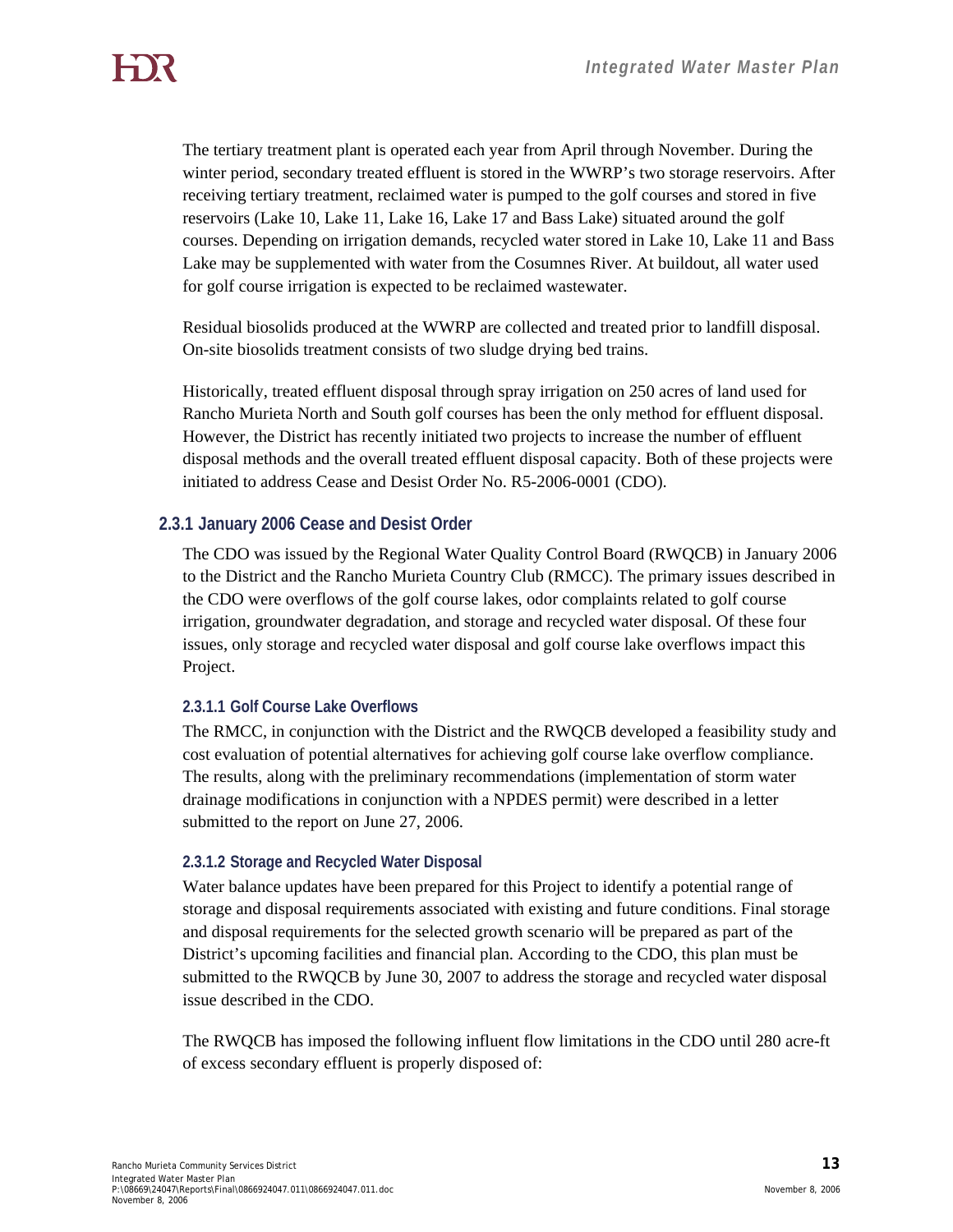- Monthly average daily dry weather influent flow of 0.52 mgd
- Total annual influent flow shall not exceed 198 million gallons per year as measured from July 1 to June 30 of each year<sup>2</sup>

The monthly average daily dry weather influent flow and total annual influent flow shall be limited to 0.67 mgd and 256 million gallons per year, respectively, once the District has demonstrated that the excess water has been properly disposed of.

The District has initiated the evaporative system and is investigating and analyzing the recycled water irrigation project.

- **Evaporative System:** The District has installed an evaporative system for disposing of excess stored water. This system is comprised of large volume evaporative fountains and sprinklers designed to increase the amount of treated effluent which naturally evaporators from the District's two treated effluent storage reservoir. This project has been completed and is operational.
- **Recycled Water Irrigation Project:** The District has initiated a recycled water project to irrigate three grazing pastures on private land south of the WWTF. The project consists of installing temporary reclaimed water conveyance pipelines to deliver treated effluent to grazing pastures. The proposed project would result in spray irrigation of approximately 90 acres of traditional flood-irrigated pastures.

## **2.3.2 Historic Wastewater and Recycled Water Production**

Figure 8 shows total wastewater production at the WWRP, estimated average dry weather flows (ADWFs) and customer contributions (acre-ft/year per connection) for the past 20 years. ADWFs shown in this figure are based on the average historical flow during the dry season (June through September). As shown, wastewater contributions have decreased from approximately 0.30 acre-ft/year per connection (late 1980's) to 0.22 acre-ft/year per connection (current). For comparison purposes, the current average annual wastewater contribution rate of 0.22 acre-ft/year per connection equates to an average annual wastewater contribution of approximately 195 gpd per EDU. As described in the next chapter, the District uses a unit wastewater average dry weather production rate of 210 gpd per EDU for planning purposes. Wastewater contributions, on an ac-ft/year per connection basis, have remained relatively constant over the past 15 years. This infers total wastewater generation has increased proportionally with community growth.

Total wastewater generation has steadily increased by a rate of 3 percent between 1986 and 2003. Currently, annual wastewater production at 565 acre-ft/year equates to an average daily flow of approximately 0.50 mgd. The estimated ADWF for the last three years has been approximately 0.47 mgd, which is significantly lower than the WWRP's rated capacity as

 $\overline{a}$ <sup>2</sup> This volume is equivalent to an average annual flow of 0.54 mgd.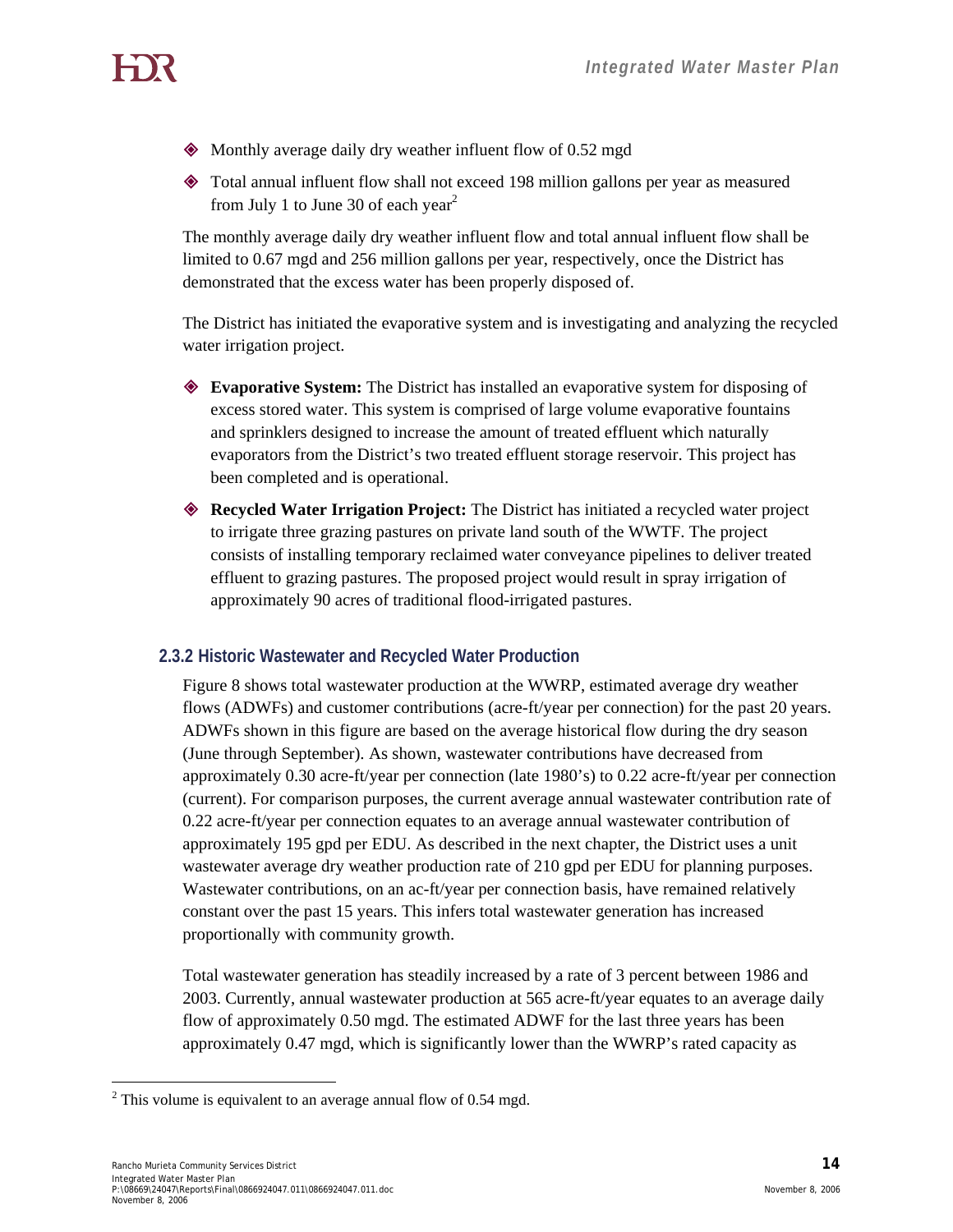described below. In general, recycled water production is considered equal to wastewater generation less minor (i.e., less than 3 percent) losses through the WWTF and WWRP. These losses do not include distribution or evaporation losses downstream of the WWRP or any rainfall contributions entering the recycled water storage reservoirs.



*Figure 8. Annual Wastewater Production and Estimated ADWFs.* 

#### **2.3.3 Secondary and Tertiary Treatment Capacities**

The secondary treatment portion of the WWRP was designed to accommodate complete buildout of the community. The secondary treatment facility average dry weather and peak flow capacities are 1.55 and 2.0 mgd, respectively. As described above, current ADWF routed to the WWRP is estimated at approximately 0.47 mgd.

The design flow rate for the tertiary portion of the WWRP is 3.0 mgd. According to the District's WDR, the maximum 30 day ADWF shall not exceed 3.0 mgd. As described below, the maximum 30 day average limitation is associated with peak month irrigation demands as opposed to peak daily or weekly needs.

#### **2.3.4 Effluent Storage and Reuse**

The WWRP has two large storage reservoirs for secondary effluent storage. These reservoirs provide seasonal storage of secondary effluent during the winter when tertiary treatment is not employed at the WWRP. Current operating protocols prevent golf course irrigation with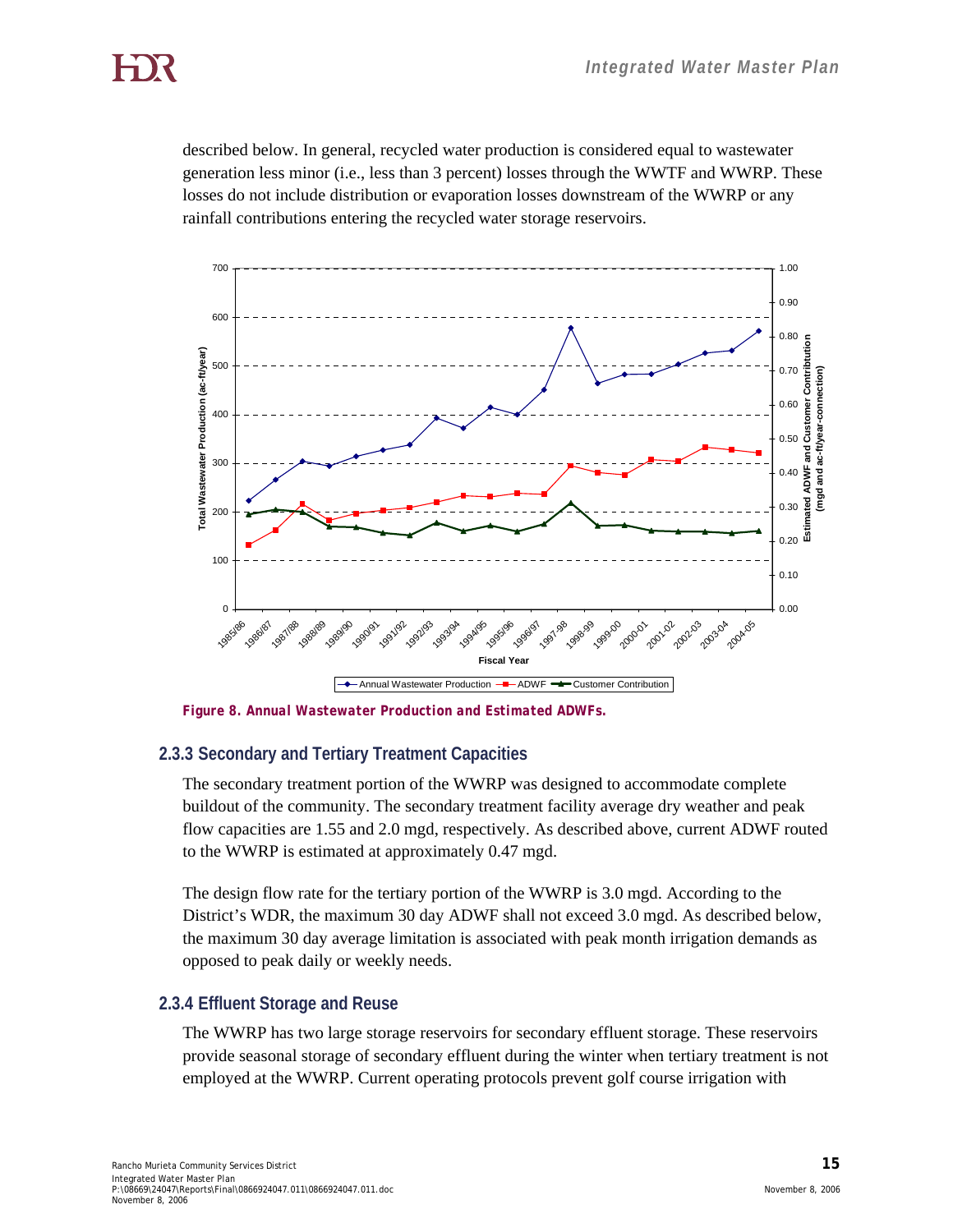reclaimed water after October 15. Typically, golf course irrigation with recycled water does not resume until March 15.

The two secondary effluent storage reservoirs were constructed with a 3-foot thick clay liner and are connected in series. Together they have a combined capacity of approximately 720 ac-ft while maintaining a minimum two feet of freeboard in each reservoir. According to the *Comprehensive Technical Evaluation Report* (February 2004), and the *Updated Water Balances Technical Memorandum* (March 2005) these storage reservoirs have adequate capacity to contain secondary effluent throughout the winter months beyond 2015. The District submitted water balances to the Regional Water Quality Control Board which show the storage reservoirs have sufficient capacity to contain allowable wastewater flow, inflow and infiltration and all flows from seasonal precipitation using a 100-year annual precipitation return period.

Following tertiary treatment, recycled water is pumped to the Rancho Murieta North and South golf courses. As previously described, a total of five storage reservoirs are located around the golf courses. The storage reservoirs are clay lined and were installed to provide operational flexibility rather than reliable seasonal storage. According to District staff, the total surface area of these storage reservoirs is 45 acres, including side slopes. Recycled water is disposed through computer-controlled spray irrigation on each golf course. The irrigation controller uses evapotranspiration rates to determine daily water requirements. Golf course irrigation demands are estimated according to the most recent water balance updates (August 2006) for normal years and the *Infrastructure Program Update Water Supply and Wastewater Disposal Report*  (January 2004) for the 200-year drought condition. These values represent total water demand and do not include evaporation or direct rainfall amounts.

- **Normal Year:** 575 ac-ft per year; this value is used for all subsequent analysis. Peak month demands associated with this condition occur in July when average daily demands are approximately 1.5 mgd, which is significantly lower than the rated capacity of the tertiary treatment plant.
- **200-yr Drought Condition:** 600 to 700 ac-ft per year. A value of 690 ac-ft per year is used for all subsequent analysis. Peak month demands associated with this condition occur in June, July and August when average daily demands are approximately 1.6 mgd, which is significantly lower than the rated capacity of the tertiary treatment plant.

Table 2 estimates monthly golf course irrigation demands. Values shown in this table are based on the annual demands described above and monthly distributions described in the *Updated Water Balances Technical Memorandum* (May 2005) for normal years and *Infrastructure Program Update Water Supply and Wastewater Disposal Report* for drought conditions.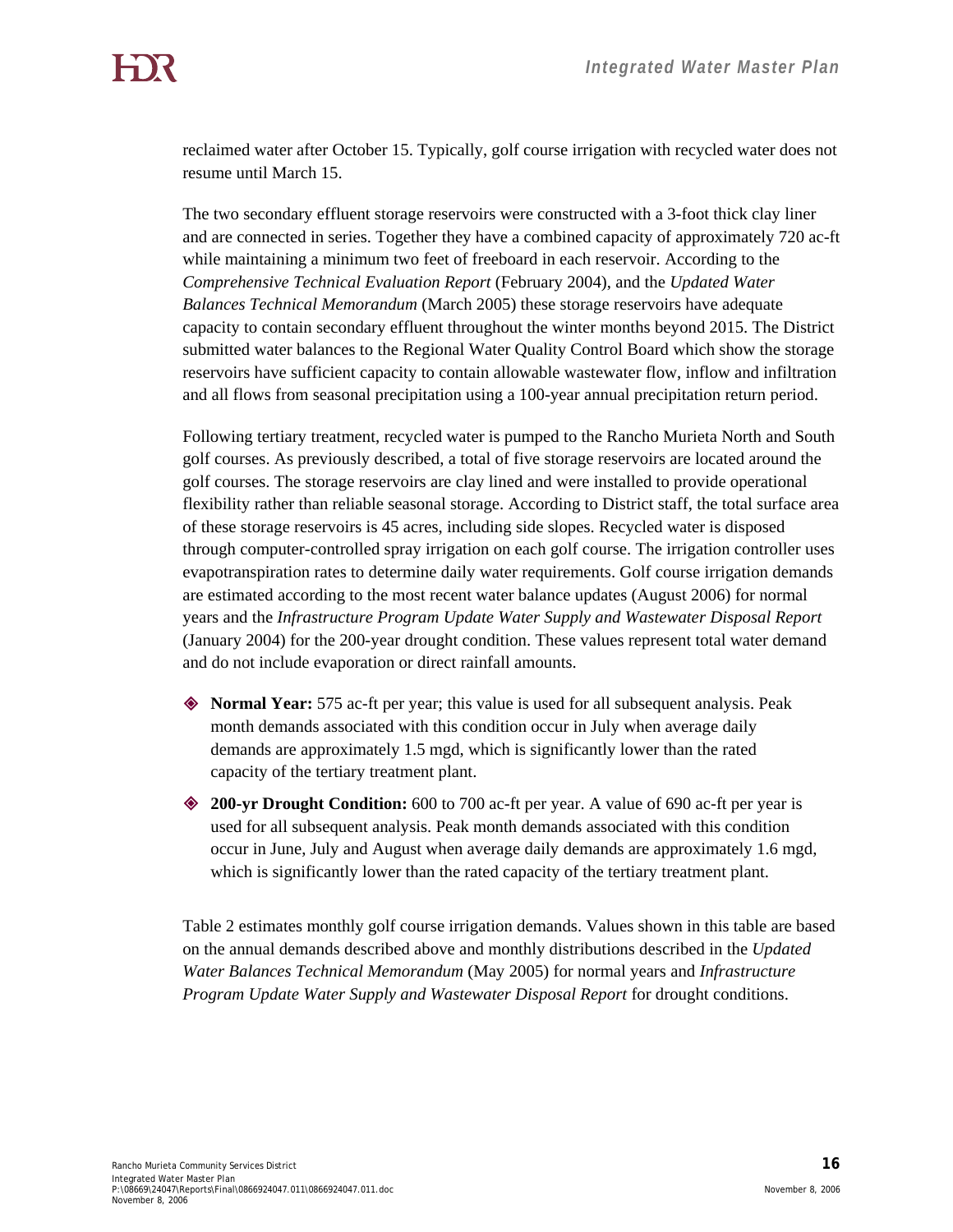| <b>Month</b>           | Monthly Golf Course Demands (ac-ft) |                |  |
|------------------------|-------------------------------------|----------------|--|
|                        | <b>Normal Year</b>                  | 200-yr Drought |  |
| January                | 0.0                                 | 0.0            |  |
| February               | 0.0                                 | 0.0            |  |
| March                  | 0.0                                 | 10.0           |  |
| April                  | 0.0                                 | 24.5           |  |
| May                    | 89.4                                | 95.9           |  |
| June                   | 132.1                               | 137.1          |  |
| July                   | 143.7                               | 149.2          |  |
| August                 | 119.5                               | 125.0          |  |
| September              | 82.7                                | 87.7           |  |
| October                | 10.4                                | 50.2           |  |
| November               | 0.0                                 | 10.0           |  |
| December               | 0.0                                 | 0.0            |  |
| <b>Total (Rounded)</b> | 575                                 | 690            |  |

*Table 2. Monthly Golf Course Irrigation Demands.* 

## **2.4 Chapter Summary**

This chapter presented statistics pertaining to the District's existing service area and water supply, potable water, and wastewater production rates and recycled water production demands. A summary of the key information presented in this chapter is provided below:

- **Service Area:** The District currently serves a total of 2,547 residential and 326 nonresidential units, which represents 2,282 EDUs.
- **Water Supply** (fiscal year 2004/05):

|   | $\blacktriangle$ Water supply:                                  | $2,010$ acre-ft            |
|---|-----------------------------------------------------------------|----------------------------|
|   | $\blacktriangle$ Average reservoir losses:                      | 20 percent of water supply |
| ◈ | <b>Water Treatment:</b>                                         |                            |
|   | $\triangle$ Current maximum day demand                          | $3.1 \text{ mgd}$          |
|   | $\blacktriangle$ Current treatment capacity:                    | $3.5 \text{ mgd}$          |
|   | Capacity following upgrades:                                    |                            |
|   | Phase 3 Project:                                                | $4.2 \text{ mgd}$          |
|   | Phase 4 Project:                                                | 7.0 mgd (approximately)    |
| ◈ | <b>Potable Water Production and Uses (fiscal year 2004/05):</b> |                            |
|   |                                                                 |                            |

| $\blacktriangle$ Treated water production: | $1,780$ acre-ft |
|--------------------------------------------|-----------------|
| $\triangle$ Overall demand (actual):       | 695 gpd per EDU |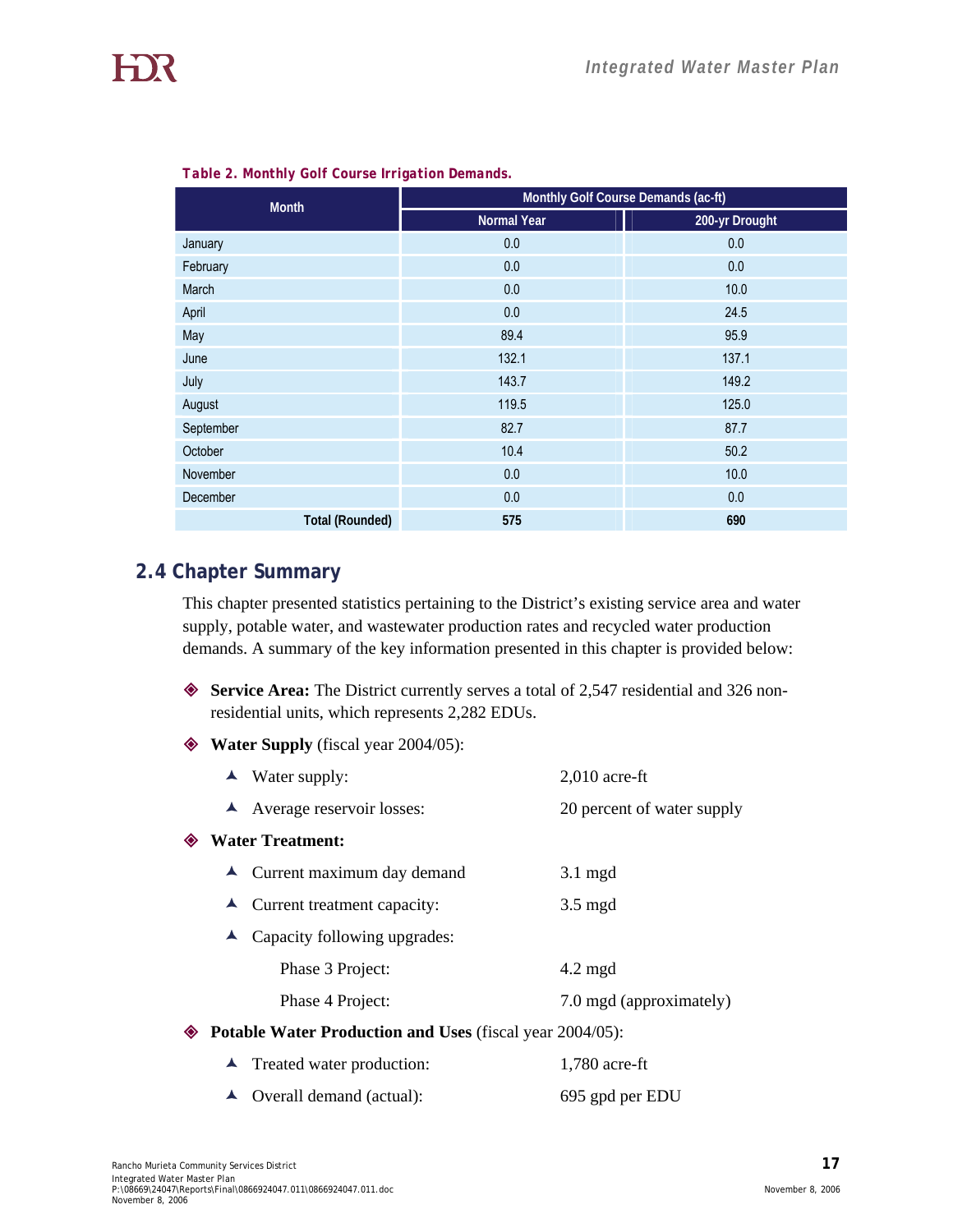| ᅀ                | <b>Residential Demand:</b>                                                                                                                  |                             | 576 gpd per connection                                                                                                                                                                                                                                                                                                                                                                                                                                                                                                                               |  |
|------------------|---------------------------------------------------------------------------------------------------------------------------------------------|-----------------------------|------------------------------------------------------------------------------------------------------------------------------------------------------------------------------------------------------------------------------------------------------------------------------------------------------------------------------------------------------------------------------------------------------------------------------------------------------------------------------------------------------------------------------------------------------|--|
| ▲                |                                                                                                                                             |                             |                                                                                                                                                                                                                                                                                                                                                                                                                                                                                                                                                      |  |
|                  |                                                                                                                                             |                             | 72 percent of total water produced                                                                                                                                                                                                                                                                                                                                                                                                                                                                                                                   |  |
|                  | a.                                                                                                                                          | Outdoor residential use:    | 53 percent of residential use                                                                                                                                                                                                                                                                                                                                                                                                                                                                                                                        |  |
|                  |                                                                                                                                             | 1992.                       | Outdoor water use has increased by 50 to 100 gpd per connection since                                                                                                                                                                                                                                                                                                                                                                                                                                                                                |  |
|                  | 2.                                                                                                                                          |                             | 19 percent                                                                                                                                                                                                                                                                                                                                                                                                                                                                                                                                           |  |
|                  |                                                                                                                                             |                             | 9 percent                                                                                                                                                                                                                                                                                                                                                                                                                                                                                                                                            |  |
|                  |                                                                                                                                             |                             |                                                                                                                                                                                                                                                                                                                                                                                                                                                                                                                                                      |  |
|                  |                                                                                                                                             |                             | $1.55$ mgd                                                                                                                                                                                                                                                                                                                                                                                                                                                                                                                                           |  |
|                  | The current average dry weather flow is estimated to be 0.47 mgd which is<br>1.<br>lower than the rated secondary treatment plant capacity. |                             |                                                                                                                                                                                                                                                                                                                                                                                                                                                                                                                                                      |  |
|                  |                                                                                                                                             |                             | $3.0$ mgd                                                                                                                                                                                                                                                                                                                                                                                                                                                                                                                                            |  |
|                  | 1. The current peak recycled water demand is estimated to be 1.5 mgd which is<br>lower than the rated tertiary treatment plant capacity.    |                             |                                                                                                                                                                                                                                                                                                                                                                                                                                                                                                                                                      |  |
|                  |                                                                                                                                             |                             |                                                                                                                                                                                                                                                                                                                                                                                                                                                                                                                                                      |  |
|                  |                                                                                                                                             |                             | 432 acre-ft                                                                                                                                                                                                                                                                                                                                                                                                                                                                                                                                          |  |
|                  |                                                                                                                                             |                             | 720 acre-ft (approximately)                                                                                                                                                                                                                                                                                                                                                                                                                                                                                                                          |  |
|                  |                                                                                                                                             |                             |                                                                                                                                                                                                                                                                                                                                                                                                                                                                                                                                                      |  |
|                  |                                                                                                                                             |                             |                                                                                                                                                                                                                                                                                                                                                                                                                                                                                                                                                      |  |
|                  |                                                                                                                                             |                             | 565 acre-ft/year                                                                                                                                                                                                                                                                                                                                                                                                                                                                                                                                     |  |
| $\blacktriangle$ | Effluent disposal:                                                                                                                          |                             |                                                                                                                                                                                                                                                                                                                                                                                                                                                                                                                                                      |  |
|                  |                                                                                                                                             |                             |                                                                                                                                                                                                                                                                                                                                                                                                                                                                                                                                                      |  |
|                  | a.                                                                                                                                          | Normal year:                | 575 acre-ft/year                                                                                                                                                                                                                                                                                                                                                                                                                                                                                                                                     |  |
|                  |                                                                                                                                             | i.<br>water.                | Demands are greater than production, thus requiring supplementary                                                                                                                                                                                                                                                                                                                                                                                                                                                                                    |  |
|                  | b.                                                                                                                                          | 200-year drought condition: | 600 to 700 acre-ft/year                                                                                                                                                                                                                                                                                                                                                                                                                                                                                                                              |  |
|                  | 2.                                                                                                                                          |                             |                                                                                                                                                                                                                                                                                                                                                                                                                                                                                                                                                      |  |
|                  | a.                                                                                                                                          | Normal year:                | 280 acre-ft/year                                                                                                                                                                                                                                                                                                                                                                                                                                                                                                                                     |  |
|                  | b.                                                                                                                                          | 200 year-drought condition: | Not applicable; short term solution                                                                                                                                                                                                                                                                                                                                                                                                                                                                                                                  |  |
|                  |                                                                                                                                             |                             | Use Patterns:<br>1. Residential:<br>b.<br>Non-Residential:<br>3. System losses:<br><b>Wastewater Treatment:</b><br>$\blacktriangle$ Secondary plant capacity:<br>$\blacktriangle$ Tertiary plant capacity:<br><b>♦ Effluent Storage:</b><br>$\blacktriangle$ Required storage volume:<br>A Available storage capacity:<br>Existing storage reservoirs have adequate capacity to serve existing conditions.<br><b>♦ Effluent Disposal:</b><br>$\blacktriangle$ Available recycled water:<br>1. Golf course irrigation demands:<br>Pasture irrigation: |  |

3. Total combined capacity: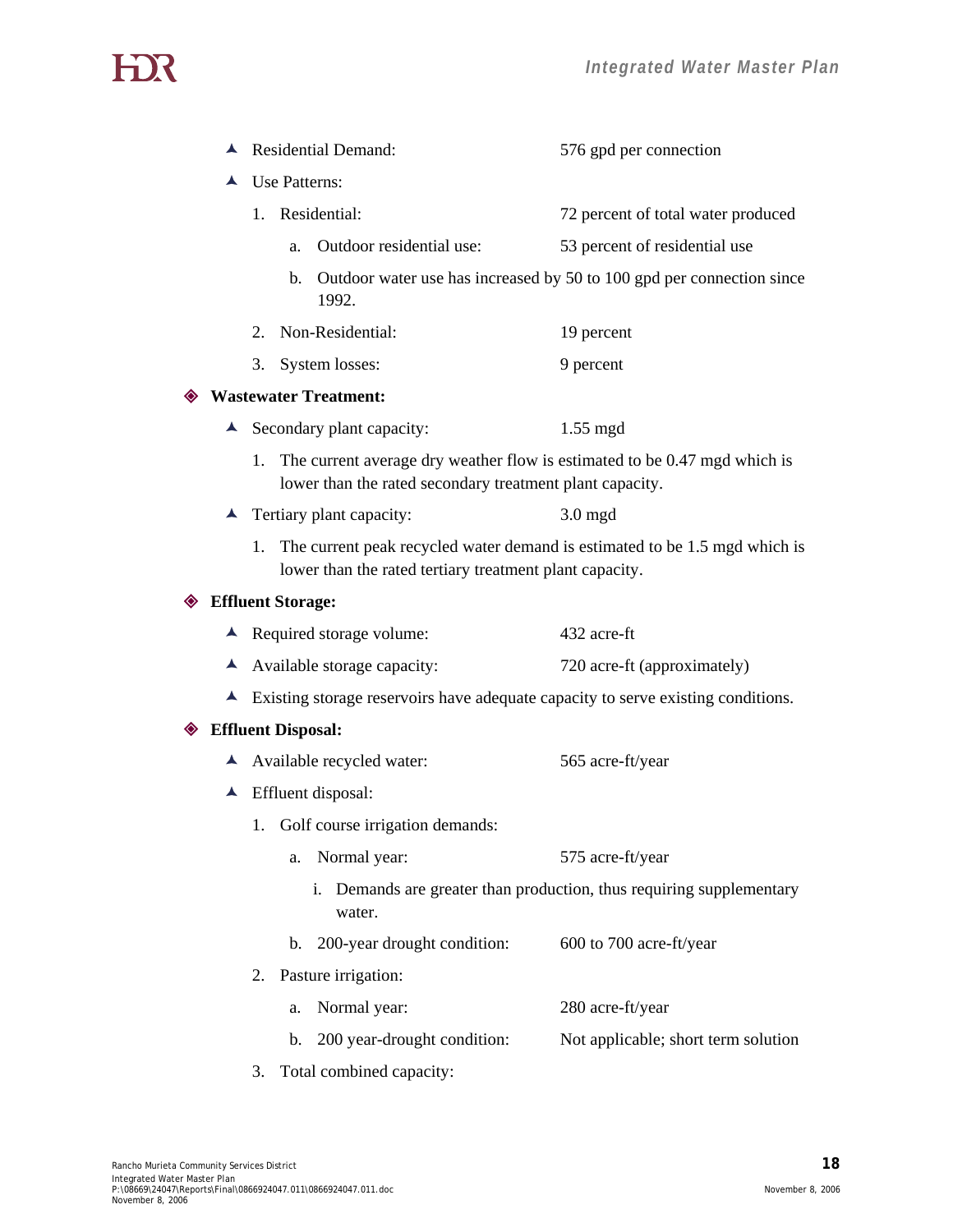| a. Normal year:                | 855 acre-ft/year <sup>3</sup> (short term) |  |  |
|--------------------------------|--------------------------------------------|--|--|
|                                | 575 acre-ft/year (long-term)               |  |  |
| b. 200-year drought condition: | $600$ to 700 acre-ft/year                  |  |  |

<sup>&</sup>lt;sup>3</sup> After pasture irrigation system has been commissioned.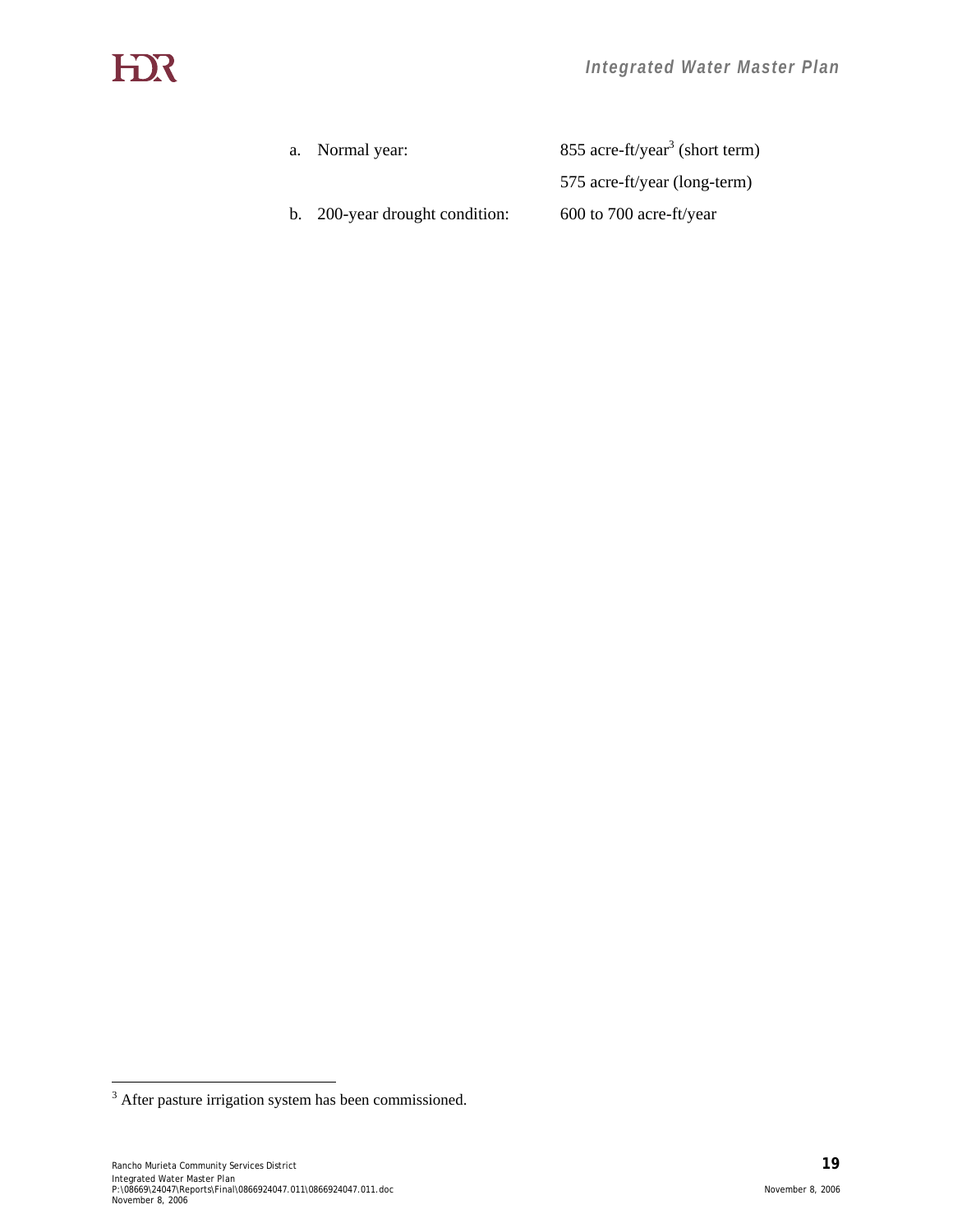# **3.0 Future Conditions**

The District's original master plan projected a total of 5,189 DUs at buildout and 779 EDUs for related commercial and industrial uses, making a total of 5,244 EDUs. However, due to economic influences, environmental constraints and consumer home-buying trends, developers propose to reduce buildout projections from 5,244 to 4,230 EDUs. This decrease represents an overall EDU reduction of approximately 20 percent at buildout. Details regarding the 4,230 EDU count are included in Appendix A.

Three projected growth scenarios were developed for estimating future water, wastewater and recycled water production. The medium density projected growth scenario was based on the current 4,230 EDU count provided by the developers. As described later in this report, this projected growth scenario will serve as the basis for developing the recommended integrated water management plan. Reservoir impacts and drought deficits for the other two projected growth scenarios have been prepared to help the District develop a different course of action if lower population growth occurs or if the community elects to pursue full buildout potential of approximately 5,200 DUs. In addition, Appendix B presents projected water supply, treated water, wastewater treatment, effluent storage, and recycled water needs and productions based on the low and high growth scenarios. The following summarizes the three projected growth scenarios. A summary of the total number of existing and future connections and EDUs for the three projected growth scenarios is presented in Table 3.

- **Medium Growth Scenario (Base Case):** Future connections and EDUs based on the information provided by the developers and the breakdown of future units provided by the District. As shown in Table 3, this scenario is associated with a total of 4,346 DUs and a total of 4,230 EDUs at buildout, which includes both residential and nonresidential units. As shown in Table 3, the number and type of future non-residential connections are the same for all three projected growth scenarios.
- **Low Growth Scenario:** This scenario is based on the future connections associated with the Medium Growth Scenario above less 500 residential units. All future connections are assumed to be estate lots greater than 12,000 square feet (equal to 1 EDU). As shown in Table 3, this scenario shows a total of 3,846 residential units and a total of 3,921 EDUs at buildout.
- **High Growth Scenario:** This scenario is based on a total of 5,200 residential units at buildout. All future connections are assumed to be estate lots greater than 12,000 square feet (equal to 1 EDU). As shown in Table 3, this scenario shows a total of 5,275 EDUs at buildout, which is approximately equal to the total EDU count projected in the original master plan.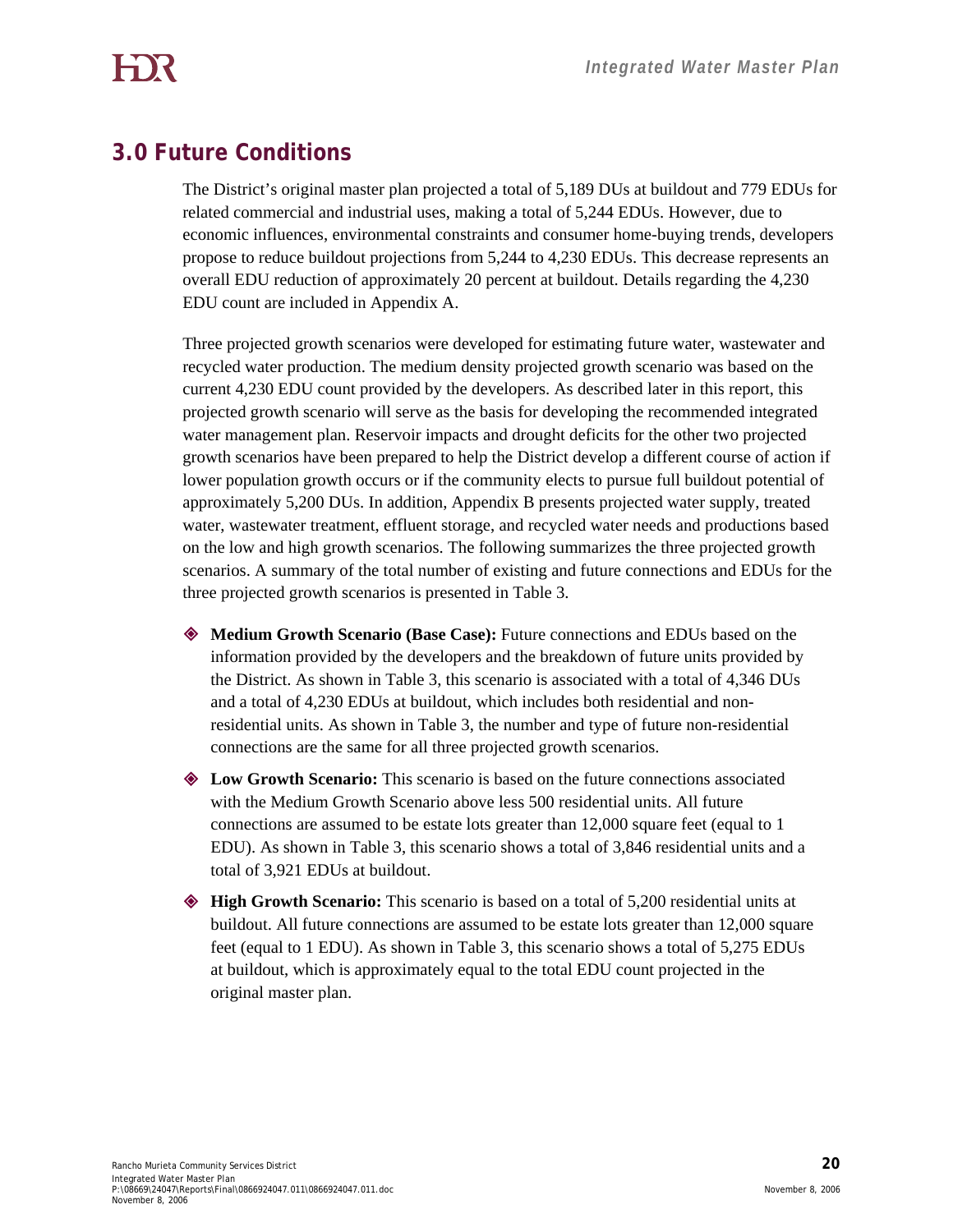| Lot or User                  | <b>Existing Service Area</b>            |                                       | Medium Growth Scenario <sup>1</sup>     |                                              | <b>Low Growth Scenario</b>              |                                              | <b>High Growth Scenario</b>             |                          |
|------------------------------|-----------------------------------------|---------------------------------------|-----------------------------------------|----------------------------------------------|-----------------------------------------|----------------------------------------------|-----------------------------------------|--------------------------|
| <b>Class</b>                 | <b>Number of Units</b><br>(Connections) | Number of EDUs<br>(EDU <sub>S</sub> ) | <b>Number of Units</b><br>(Connections) | <b>Number of EDUs</b><br>(EDU <sub>S</sub> ) | <b>Number of Units</b><br>(Connections) | <b>Number of EDUs</b><br>(EDU <sub>s</sub> ) | <b>Number of Units</b><br>(Connections) | Number of EDUs<br>(EDUs) |
| <b>Residential Units</b>     |                                         |                                       |                                         |                                              |                                         |                                              |                                         |                          |
| Estate > 12,000 sf           | 752                                     | 752                                   | 1,884                                   | 1,884                                        | 2,051                                   | 2,051                                        | 3,405                                   | 3,405                    |
| Estate < 12,000 sf           | 561                                     | 486                                   | 832                                     | 721                                          | 561                                     | 486                                          | 561                                     | 486                      |
| Circle                       | 457                                     | 335                                   | 565                                     | 414                                          | 457                                     | 335                                          | 457                                     | 335                      |
| Cottage                      | 281                                     | 187                                   | 389                                     | 259                                          | 281                                     | 187                                          | 281                                     | 187                      |
| Halfplex                     | 59                                      | 31                                    | 149                                     | 79                                           | 59                                      | 31                                           | 59                                      | 31                       |
| Townhouse                    | 248                                     | 116                                   | 338                                     | 158                                          | 248                                     | 116                                          | 248                                     | 116                      |
| Mobile Home                  | 189                                     | 50                                    | 189                                     | 50                                           | 189                                     | 50                                           | 189                                     | 50                       |
| Subtotal                     | 2,547                                   | 1,958                                 | 4,346                                   | 3,566                                        | 3,846                                   | 3,257                                        | 5,200                                   | 4,611                    |
| <b>Non-Residential Units</b> |                                         |                                       |                                         |                                              |                                         |                                              |                                         |                          |
| Commercial                   | 272                                     | 270                                   | 374                                     | 371                                          | 374                                     | 371                                          | 374                                     | 371                      |
| Park                         | 54                                      | 54                                    | 271                                     | 269                                          | 271                                     | 269                                          | 271                                     | 269                      |
| School                       | $\mathbf{0}$                            | $\mathbf{0}$                          | 24                                      | 24                                           | 24                                      | 24                                           | 24                                      | 24                       |
| Subtotal                     | 326                                     | 324                                   | 669                                     | 664                                          | 669                                     | 664                                          | 669                                     | 664                      |
| <b>TOTAL</b>                 | 2,873                                   | 2,282                                 | 5,015                                   | 4,230                                        | 4,515                                   | 3,921                                        | 5,869                                   | 5,275                    |

#### *Table 3. Projected Number of Connections and EDUs at Buildout.*

1 Base scenario.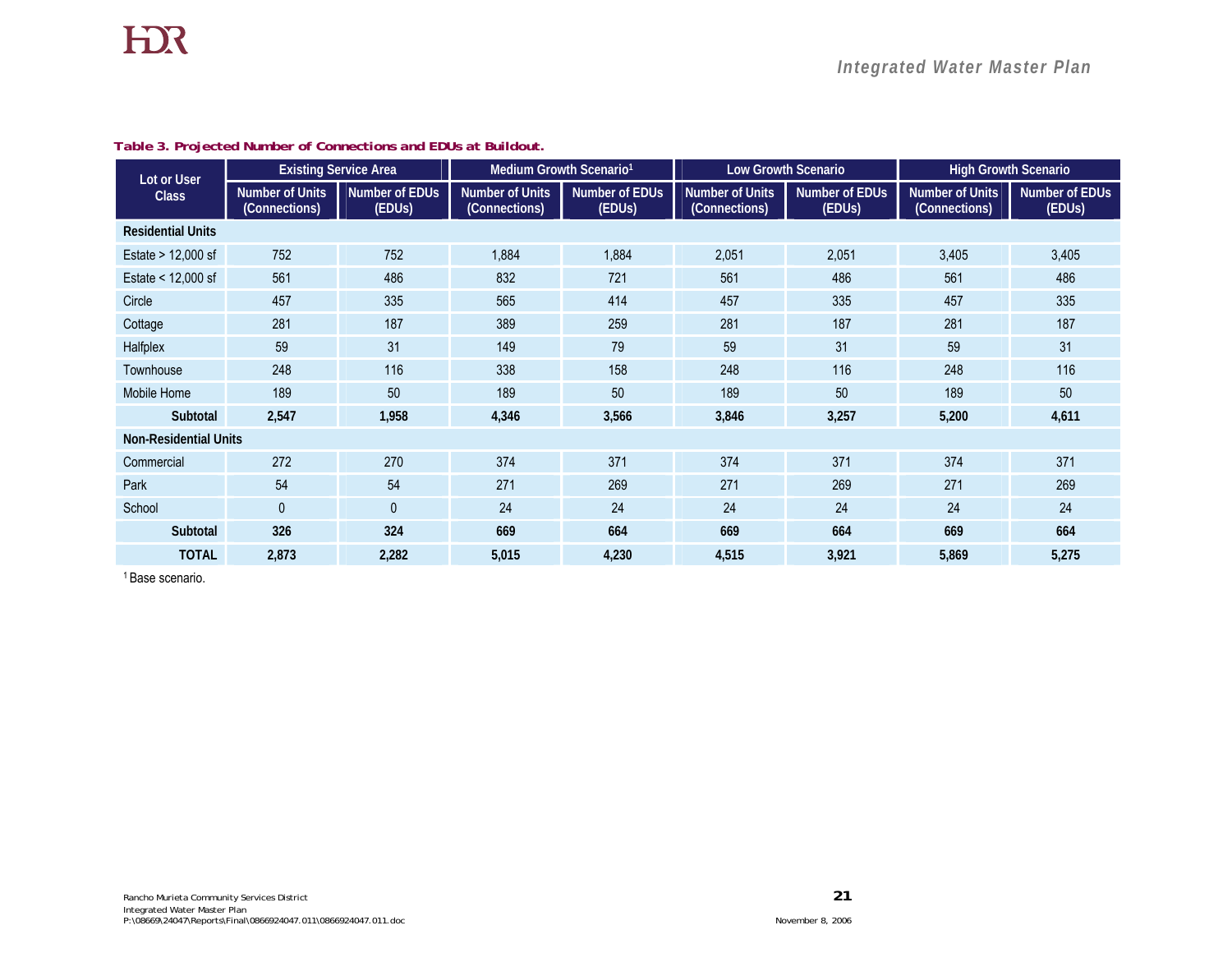# **3.1 Projected Water Supply Needs**

Annual water supply needs for current and buildout conditions during normal rainfall years were estimated based on annual water demands. These estimates took into account system losses, direct rainfall and runoff and reservoir evaporation and seepage losses as described below.

- **Water Demands:** Based on the current and projected EDU count and a demand of 750 gpd/EDU.
- **System Losses:** As previously shown in Figure 4, system losses are estimated to make up 9 percent of the overall water demand. As described, this component is comprised of un-metered uses such as distribution leaks, flows required for fire hydrant testing, etc. This same percentage is used to estimate system losses for the future scenarios.
- **Direct Rainfall and Runoff:** The mean annual rainfall for Rancho Murieta is approximately 21 inches per year. Typically the District operates the storage reservoirs such that raw water is withdrawn from Calero Reservoir until dead storage is reached. The District then withdraws raw water from Chesbro Reservoir until dead storage is reached or the non-diversion season ends. If additional water is needed, the District withdraws raw water from Clementia Reservoir. As previously described, and under normal circumstances, Calero and Chesbro Reservoirs have adequate storage capacity to serve the community throughout the non-diversion season and raw water is not withdrawn from Clementia Reservoir. This same operating strategy is expected to be employed under buildout conditions. Because Clementia Reservoir does not typically contribute to raw water supply under normal conditions, rainfall contributions to the raw water supply are based on surface and runoff areas associated with Calero and Chesbro Reservoirs only.
- **Reservoir Losses (Evaporation and Seepage):** As described in previous studies and reports, evaporation and seepage represent a significant portion of the overall raw water demand. These two components are collectively referred to as reservoir losses since this volume of water is lost specifically as a consequence of open area surface water storage and seepage into the groundwater table. As previously described in Figure 3, reservoir losses constitute about 20 percent of overall raw water demand. This percentage is used for projecting buildout raw water needs.

A comparison of actual and theoretical water supply needs was prepared to verify the parameters described above. Based on historical data, actual demands over the last few years have been on the order of 655 gpd per EDU. Using this rate for this comparison instead of the planning value of 750 gpd per EDU lowers treated water production and raw water supply needs to 1,840 and 2,300 acre-ft per year for existing conditions, respectively. These values were compared to historic data for fiscal years 2003/04 and 2004/05 to determine whether these estimates reflected actual values. As described below, using actual water demands as opposed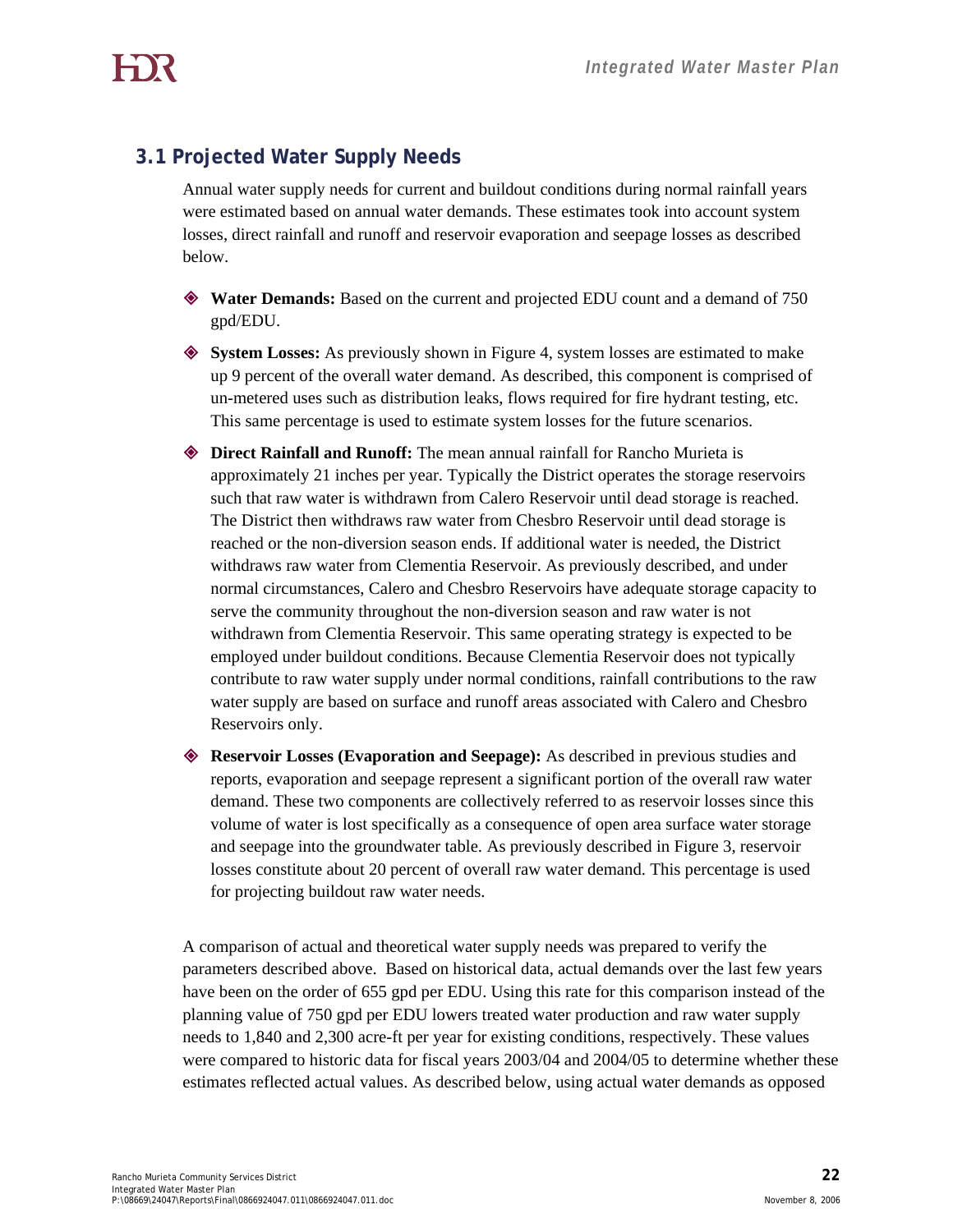to planning values of 750 gpd per EDU and considering lower reservoir losses between 2003 and 2005, projections reflect:

- **Treated Water Production**: Total estimated treated water produced based on historic data was 1,874 acre-ft in fiscal year 2003/04, and 1,778 acre-ft in fiscal year 2004-05. The average of these two production rates is 1,826 acre-ft per year, approximately equal to the estimated value of 1,840 acre-ft per year.
- **Raw Water Supplied:** Total estimated raw water supplied based on historic data was 2,195 acre-ft in fiscal year 2003/04 and 2,008 acre-ft in fiscal year 2004/05. The average of these two is 2,101 acre-ft per year, approximately 10 percent less than the estimated value of 2,300 acre-ft per year. The most likely cause for this discrepancy is lower reservoir losses, which were significantly lower than the 20 percent value used in the projections. During 2003/04 and 2004/05, reservoir losses were respectively estimated at 14 and 11 percent.

Table 4 summarizes estimated treated water production and raw water supply needs for the three growth scenarios.

| <b>Raw Water Demand Component</b>              | <b>Existing</b><br><b>Conditions</b><br>(ac-ft per year) | <b>Projected Buildout Scenarios</b><br>(ac-ft per year) |                      |                    |  |
|------------------------------------------------|----------------------------------------------------------|---------------------------------------------------------|----------------------|--------------------|--|
|                                                |                                                          | <b>Low Growth</b>                                       | <b>Medium Growth</b> | <b>High Growth</b> |  |
| <b>Residential and Non-Residential Demands</b> | 1.917                                                    | 3.295                                                   | 3.554                | 4.432              |  |
| <b>System Losses</b>                           | 190                                                      | 326                                                     | 351                  | 438                |  |
| <b>Estimated Treated Water Production</b>      | 2,107                                                    | 3,621                                                   | 3,905                | 4,870              |  |
| Direct Rainfall and Runoff                     | (287)                                                    | (287)                                                   | (287)                | (287)              |  |
| Reservoir Losses                               | 813                                                      | 813                                                     | 813                  | 813                |  |
| <b>Total Estimated Water Supply Need</b>       | 2.633                                                    | 4.145                                                   | 4.430                | 5,395              |  |

#### Table 4. Estimated Treated and Raw Water Needs.

# 3.2 Projected Water Treatment Needs

Maximum day potable water demands were developed as part of the *Phases 3 and 4 Water Treatment Plant Expansion Basis of Design Report* (August 2003). Table 5 of this document shows projected average and maximum day flow requirements of 3.24 and 6.8 mgd respectively, which implies an average to maximum day peaking factor of approximately 2.1.

As previously described, the District has initiated expansion to the water treatment's firm capacity to approximately 7.0 mgd. As shown in Table 5, this capacity upgrade is adequate to serve both the projected low and projected medium growth scenarios. Additional capacity may be required if the community begins to expand beyond the number of units described in the projected medium growth scenario.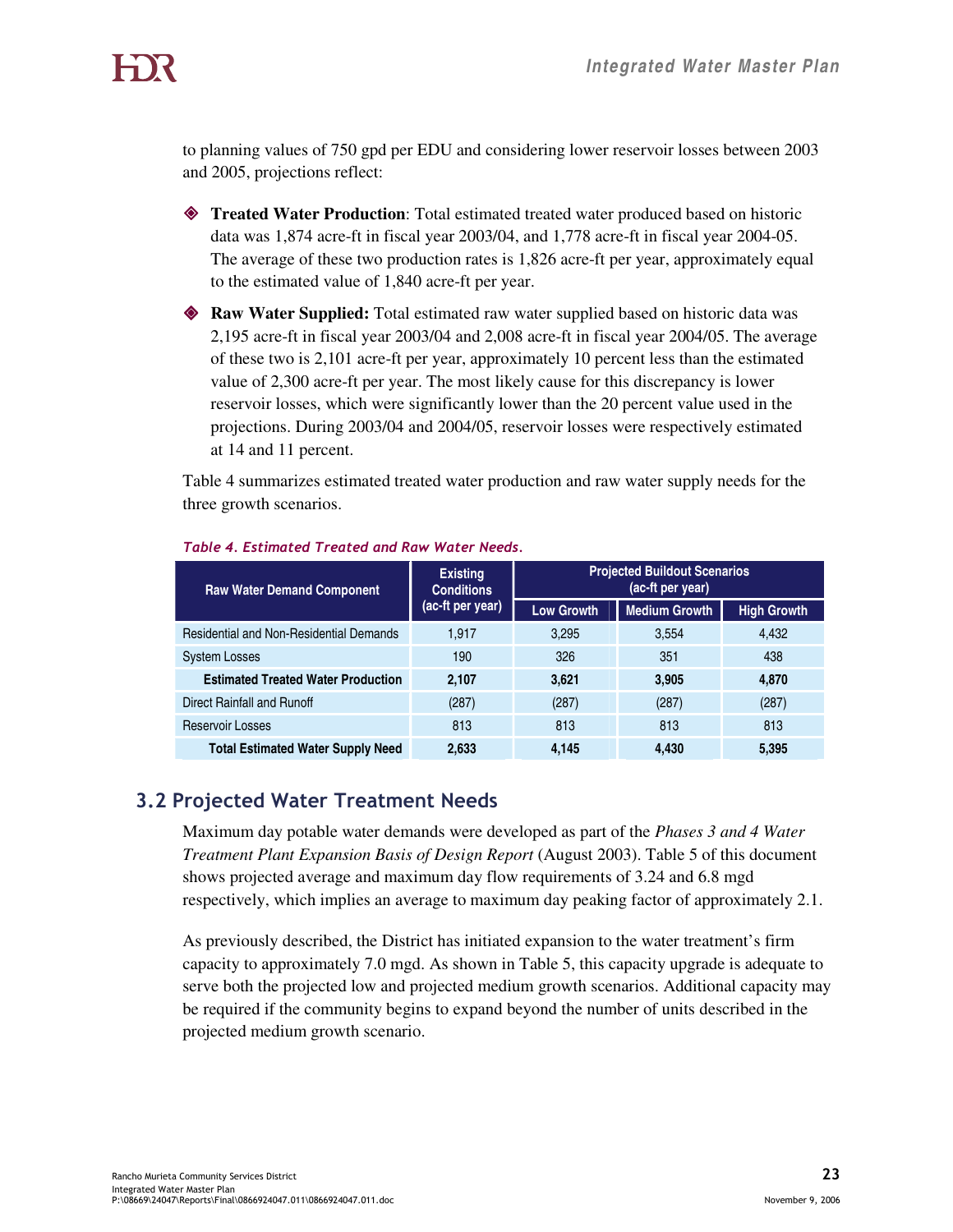| Raw Water Demand Component                 | <b>Units</b> | <b>Buildout Scenarios</b> |                      |                    |  |
|--------------------------------------------|--------------|---------------------------|----------------------|--------------------|--|
|                                            |              | <b>Low Growth</b>         | <b>Medium Growth</b> | <b>High Growth</b> |  |
| Treated Water Production <sup>a</sup>      | ac-ft/year   | 3.621                     | 3,905                | 4.870              |  |
| Equivalent Average Day Demand <sup>b</sup> | mgd          | 2.9                       | 3.2                  | 4.0                |  |
| Peaking Factor (Max to Ave Day)            | --           | 2.1                       | 2.1                  | 2.1                |  |
| <b>Estimated Maximum Day Demand</b>        | mgd          | 6.2                       | 6.7                  | 8.3                |  |

#### *Table 5. Projected Maximum Day Potable Water Demands.*

a From Table 4

<sup>b</sup> Without system losses.

## **3.3 Projected Wastewater Production and Treatment Needs**

The same methodology used in the *Updated Water Balances Technical Memorandum* (May 2005) was used to project future wastewater flows at buildout. A system average ADWF unit production rate of 210 gpd per DU was used to estimate future ADWFs.

To estimate ADWF at buildout for a particular growth scenario, a system average ADWF unit wastewater production rate of 210 gpd per residential DU was applied to the projected number of residential DUs at buildout (see Table 6). Average annual flows were estimated by adding inflow and infiltration (I&I) rates equal to 5 percent of projected ADWF. The 5 percent I&I rate was developed in the *Wastewater Disposal Study* (October 2003) to reflect normal-year rainfall conditions and was based on an assessment of WWRP influent data from 1986 through 2002.

| <b>Wastewater Component</b>                 | <b>Units</b>    | <b>Buildout Scenarios</b> |                      |                    |  |
|---------------------------------------------|-----------------|---------------------------|----------------------|--------------------|--|
|                                             |                 | <b>Low Growth</b>         | <b>Medium Growth</b> | <b>High Growth</b> |  |
| Projected Number of Connections at Buildout | number of units | 4.515                     | 5.015                | 5,869              |  |
| <b>Wastewater Flow Contribution</b>         | gpd per unit    | 210                       | 210                  | 210                |  |
| <b>Projected ADWF</b>                       | mgd             | 0.95                      | 1.05                 | 1.23               |  |
| Inflow and Infiltration Contribution        | mgd             | 0.05                      | 0.05                 | 0.06               |  |
| Projected Average Annual Flow               | mgd             | 1.00                      | 1.11                 | 1.29               |  |

#### *Table 6. Projected Average Dry Weather and Annual Average Flows.*

## **3.4 Recycled Water and Effluent Disposal Implications**

Water balances were developed for each of the projected growth scenarios (including current conditions) to estimate storage requirements and irrigation needs under normal precipitation conditions. The water balances estimated monthly net reclaimed water generated for irrigation at the golf courses along with change in storage volume in the tertiary effluent equalization basin. Changes in storage volume are the difference between total inflow (ADWF, I&I and rainfall) less total outflow (evaporation and irrigation flows).

Table 7 summarizes estimated recycled water storage volume requirements and estimated amounts of reclaimed water available for golf course irrigation. As previously described, the secondary effluent storage reservoirs have a total combined capacity of approximately 720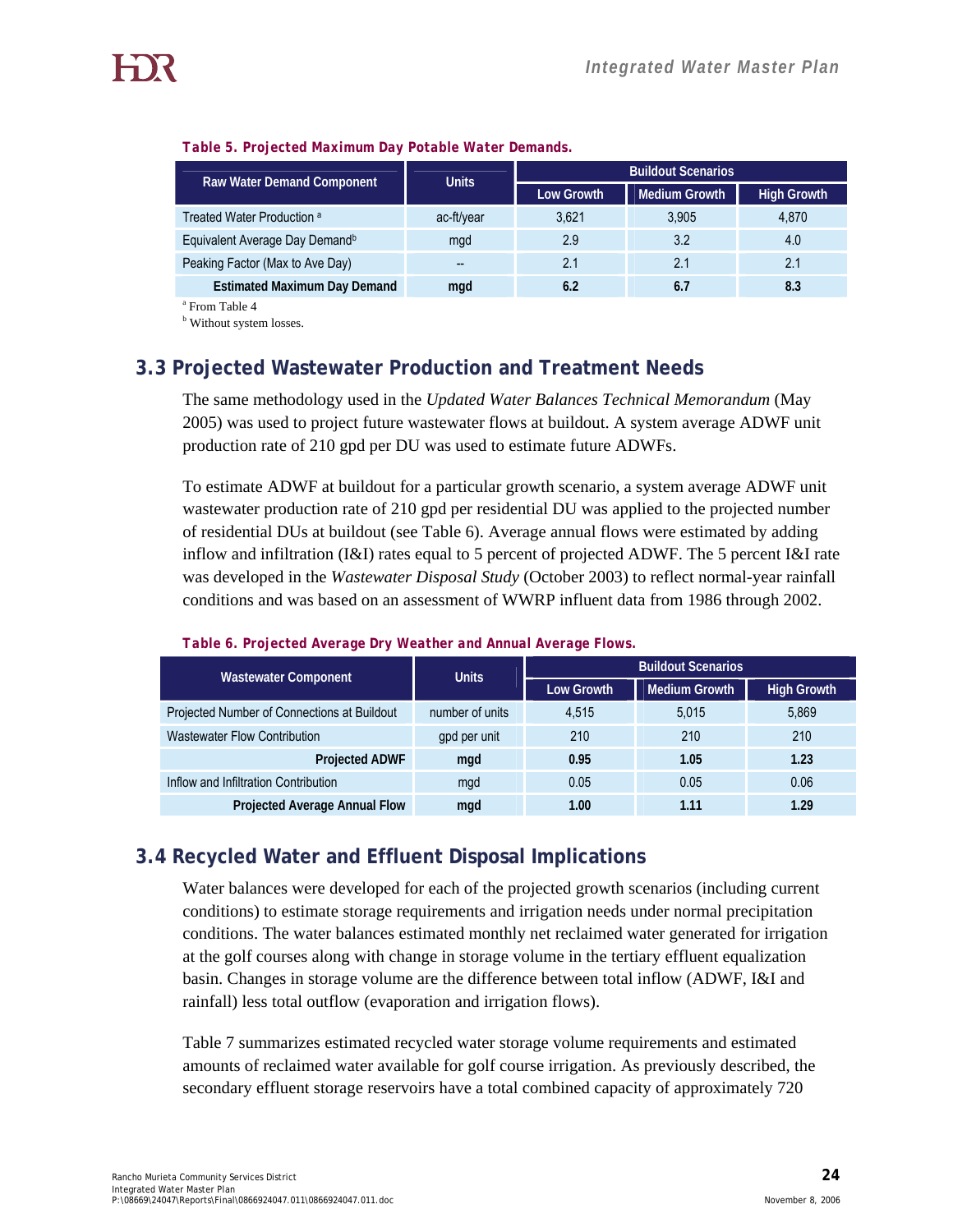acre-ft. As shown in the table, additional storage will be required in the future for each of the buildout scenarios. Supplementary water is needed to satisfy overall golf course irrigation needs under current conditions as recycled water production is less than the amount required annually. In the future, reclaimed water production will surpass golf course irrigation needs and an additional means of effluent disposal will be needed.

| Component                              | <b>Units</b> | <b>Growth Scenario</b> |       |               |             |  |
|----------------------------------------|--------------|------------------------|-------|---------------|-------------|--|
|                                        |              | Current                | Low   | <b>Medium</b> | <b>High</b> |  |
| <b>Storage Requirements</b>            | acre-ft/yr   | 430 <sup>a</sup>       | 1.000 | 1.100a        | 1,250       |  |
| <b>Additional Storage Requirements</b> | acre-ft/yr   | none                   | 280   | 380           | 530         |  |
| Recycled Water Production <sup>b</sup> | acre-ft/yr   | 565                    | 1.005 | 1.110         | 1,290       |  |
| <b>Golf Course Needs</b>               | acre-ft/yr   | 575                    | 575   | 575           | 575         |  |
| Supplementation                        | acre-ft/yr   | 10                     | 0     |               | 0           |  |
| <b>Excess Recycled Water</b>           | acre-ft/yr   |                        | 430   | 535           | 715         |  |

#### *Table 7. Estimated Storage Volume and Disposal Area Requirements.*

a Based on storage requirements shown in the *Updated Water Balances Technical Memorandum* (May 2005). **b** Includes precipitation and evaporation.

## **3.5 Chapter Summary**

This chapter used known and collected data presented in the previous chapters to project future water supply and treated water needs and recycled water production. Implications associated with these projections are also discussed. A summary of the key information presented in this chapter along with key implications are provided below:

- **Buildout Growth Projections:** Developer growth projections have been reduced from 5,200 to 4,345 residential units due to economic influences, environmental constraints and consumer home-buying trends.
- **Growth Scenarios:** Three growth scenarios were developed. The medium density scenario was based on the developer growth projections of 4,346 residential units. This scenario will serve as the basis for developing the integrated water management plan.
- **Water Supply** (medium growth scenario):
	- ▲ Projected Water Supply Needs: 4,430 acre-ft per year
	- ▲ Current Water Rights (maximum): 6,368 acre-ft per year
- **Treated Water** (medium growth scenario):
	- ▲ Projected Average Day Demand: 3.5 mgd
	- ▲ Projected Maximum Day Demand: 6.7 mgd
	- $\blacktriangle$  Production Capacity: 7.0 mgd<sup>4</sup>

 $\overline{a}$ 

<sup>&</sup>lt;sup>4</sup> Capacity after completion of the Phase 3 and 4 water treatment plant improvements.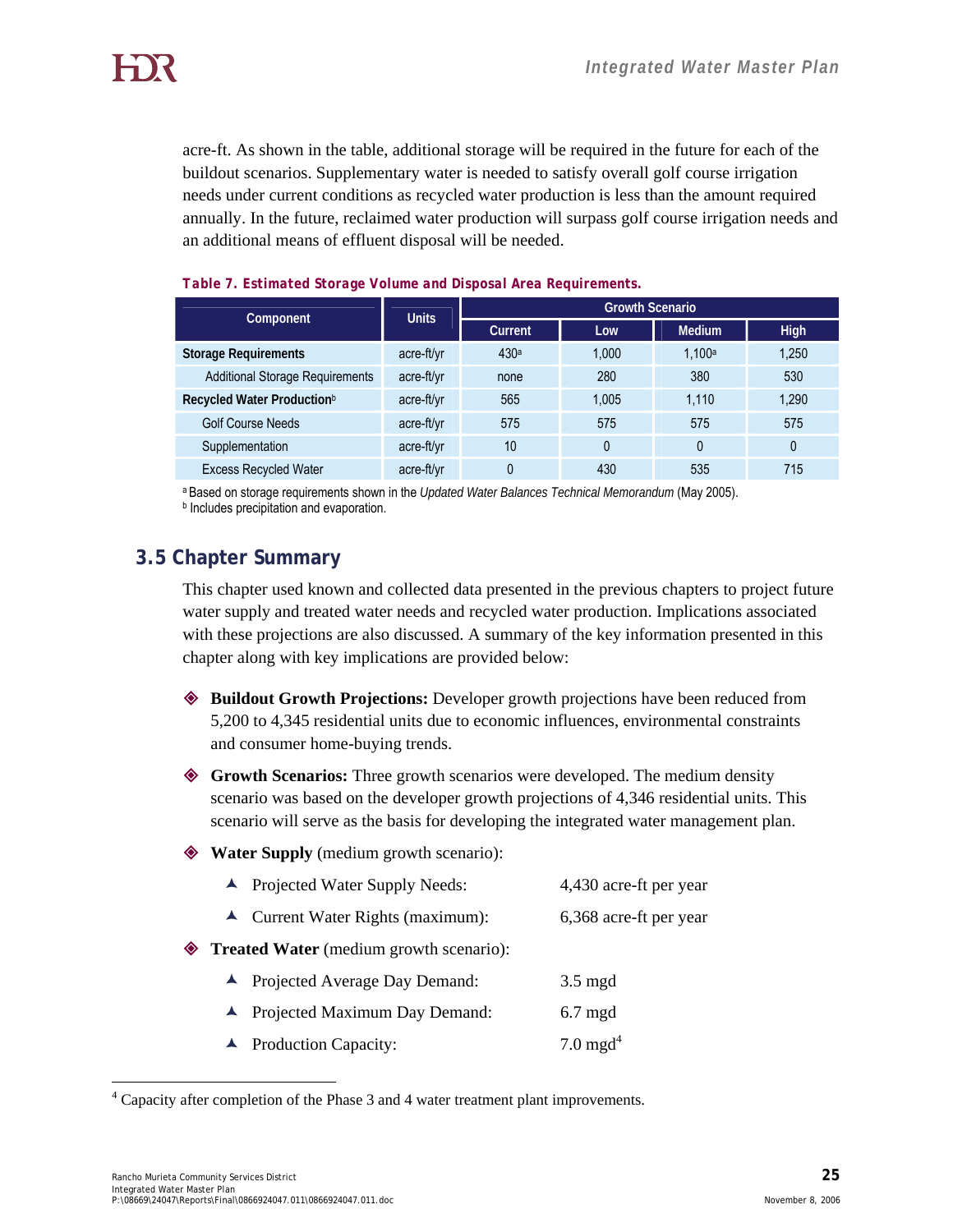# HOR

**Wastewater Treatment** (medium growth scenario):

- ▲ Projected Average Dry Weather Flow: 1.05 mgd
- ▲ Projected Average Annual Flow: 1.11 mgd
- ▲ Treatment Plant Capacity: 1.55 mgd (ADWF)
- **Effluent Storage** (medium growth scenario):
	- ▲ Required Storage Volume: 1,100 acre-ft
	- È Available Storage Capacity: 720 acre-ft
	- È Additional Capacity Required: 380 acre-ft (minimum)

**Recycled Water** (medium growth scenario):

- ▲ Projected Recycled Water Production: 1,110 acre-ft per year
- ▲ Golf Course Irrigation Demands: 575 acre-ft per year
	- 1. Excess Recycled Water: 535 acre-ft per year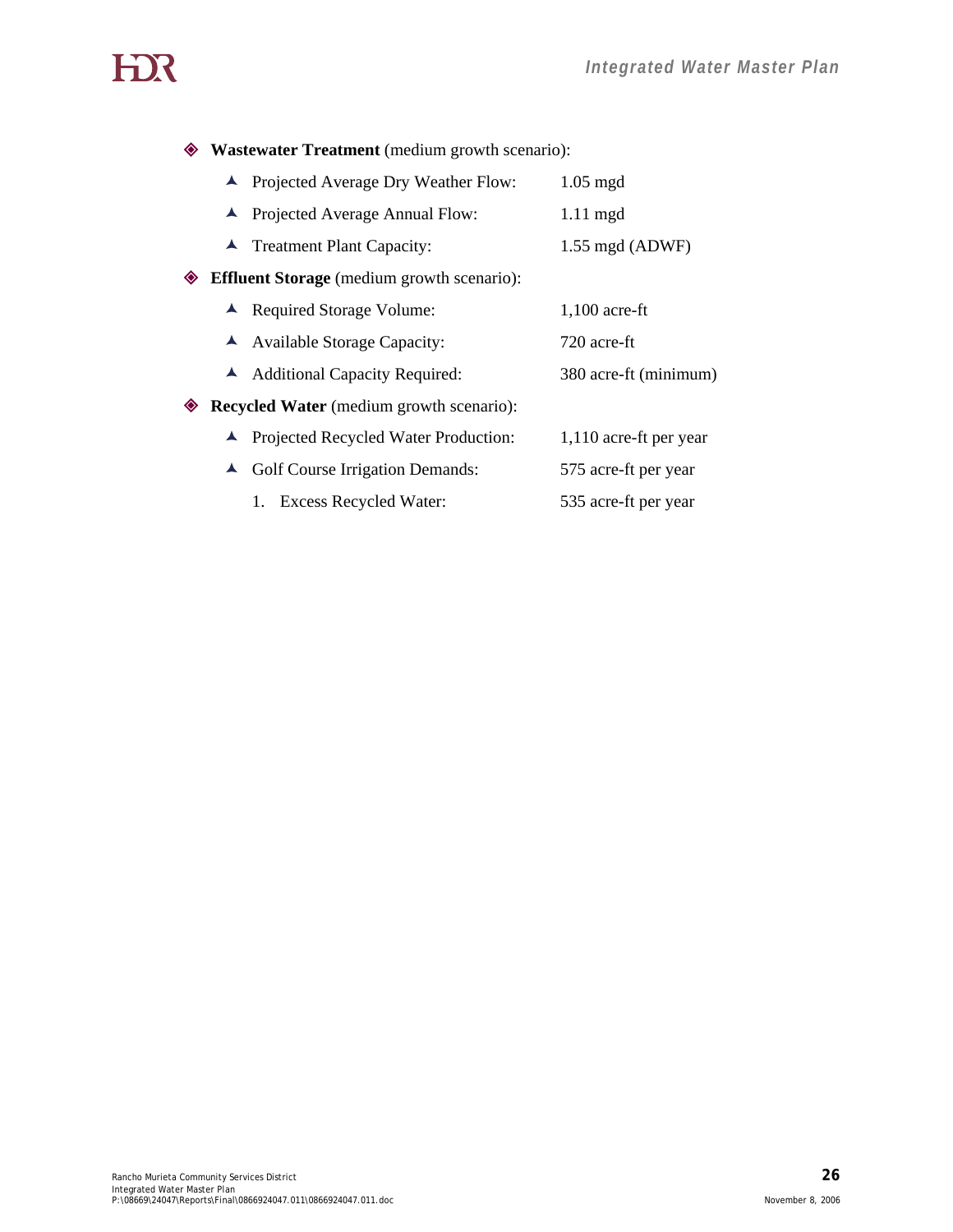## **4.0 Reservoir Implications and Drought Deficits**

The 1990 Giberson drought report used a water balance model to estimate the magnitude of drought deficits, and was based on three primary components: supply, demand and storage. This model was analyzed and re-created as part of the *Infrastructure Program Update Water Supply and Wastewater Disposal Project* to estimate the drought deficit associated with alternative projected buildout scenarios. The re-created model followed the general format of the original Giberson model. Subsequent analyses of the models for past District projects focused on the 200-year drought event at buildout and a 50 percent level of water conservation. For the 200-year drought analysis, the Giberson model simulated a two-year duration from the beginning of the draw down season (June 1) through an average summer draw down, a 200 year drought winter, a drought summer, and followed with a 25-year drought ending May 31. This extreme drought condition in conjunction with a 50 percent level of water conservation serves as the criteria to estimate drought deficits and compare alternative solutions.

The re-created Giberson model was used as a starting point to develop water balance models for the District's water supply system. These water balance models were then used to estimate reservoir water levels during normal and drought conditions and drought deficits. Adjustments were made to the re-created model to reflect existing and future EDU estimates with criteria and model inputs described below.

## **4.1 Supply**

Water balances considered all major available raw water supplies which include river diversions, direct rainfall and runoff as described below.

## **4.1.1 Annual River Diversions**

Annual river diversions were based on the following equation for normal conditions:

$$
= \sum_{i=1}^{12} \text{ConsumptiveUse} + \sum_{i=1}^{12} \text{Storage Requirements} + \sum_{i=1}^{12} \text{Sequence} + \sum_{i=1}^{12} \text{Evaporation}
$$

$$
= \sum_{i=1}^{12} \text{Rain} - \sum_{i=1}^{12} \text{Runoff}
$$

where:  $i = \text{Month}_1, \text{Month}_2, \dots \dots \text{Month}_{12}$ 

Monthly diversions for normal conditions were based on typical diversion percentages obtained from an analysis of historical data.

Monthly river diversions for the 200-year and 25-year drought conditions are shown in Table 8. These values were obtained from the Giberson report. As described in the *Evaluation of Water Supply Augmentation Alternatives Technical Memorandum*, Giberson used regression analyses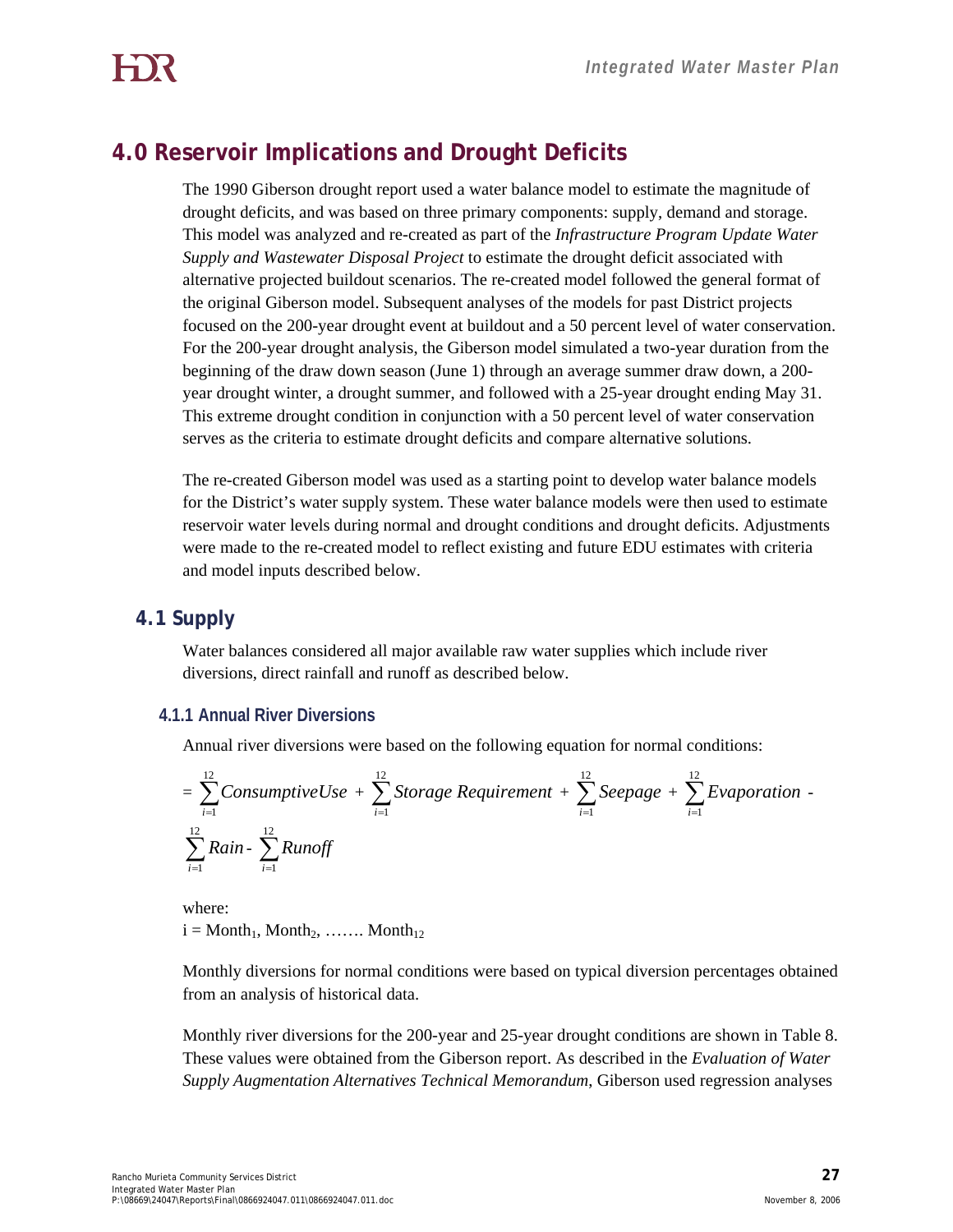to determine available diversions for specific drought conditions. As shown in Table 8, it is estimated 277 and 4,485 acre-ft of water will be available during 200-year or 25-year drought events respectively.

| <b>Month</b>    | <b>River Diversion (acre-ft)</b> |                           |  |  |  |
|-----------------|----------------------------------|---------------------------|--|--|--|
|                 | 200-year Drought Diversion       | 25-year Drought Condition |  |  |  |
| November        | 4                                | 59                        |  |  |  |
| <b>December</b> | 0                                | 122                       |  |  |  |
| January         | 24                               | 457                       |  |  |  |
| February        | 231                              | 1,030                     |  |  |  |
| March           | $\mathbf{0}$                     | 318                       |  |  |  |
| April           | 0                                | 1,250                     |  |  |  |
| May             | 18                               | 1,250                     |  |  |  |
| June            | 0                                | $\mathbf{0}$              |  |  |  |
| July            | $\mathbf{0}$                     | $\theta$                  |  |  |  |
| August          | 0                                | $\mathbf{0}$              |  |  |  |
| September       | $\mathbf{0}$                     | $\mathbf{0}$              |  |  |  |
| October         | $\mathbf{0}$                     | $\theta$                  |  |  |  |
| Total           | 277                              | 4,485                     |  |  |  |

*Table 8. Monthly Diversions for Drought Conditions.* 

## **4.1.2 Direct Rainfall and Runoff**

A secondary minor supply source is from rainfall and watershed runoff. The following summarizes the criteria used to estimate direct rainfall water supply contributions in the water balance model.

#### **4.1.2.1 Normal Conditions**

- Direct rainfall contributions were based on the total combined reservoir surface area of 234 acres. This value is equal to the estimated surface area when all three reservoirs are completely full.
- Rainfall contributions were based on an annual precipitation level of 21 inches, which is Rancho Murieta's mean annual rainfall. Estimated annual contributions from direct rainfall are 410 acre-ft.
- Monthly rainfall contributions were based on the 30-year average monthly precipitation pattern for the Sacramento area.

#### **4.1.2.2 Drought Conditions**

 Total direct rainfall contributions were based on the values provided in the Giberson report for 200-year and 25-year drought conditions of 184 and 392 acre-ft per year, respectively.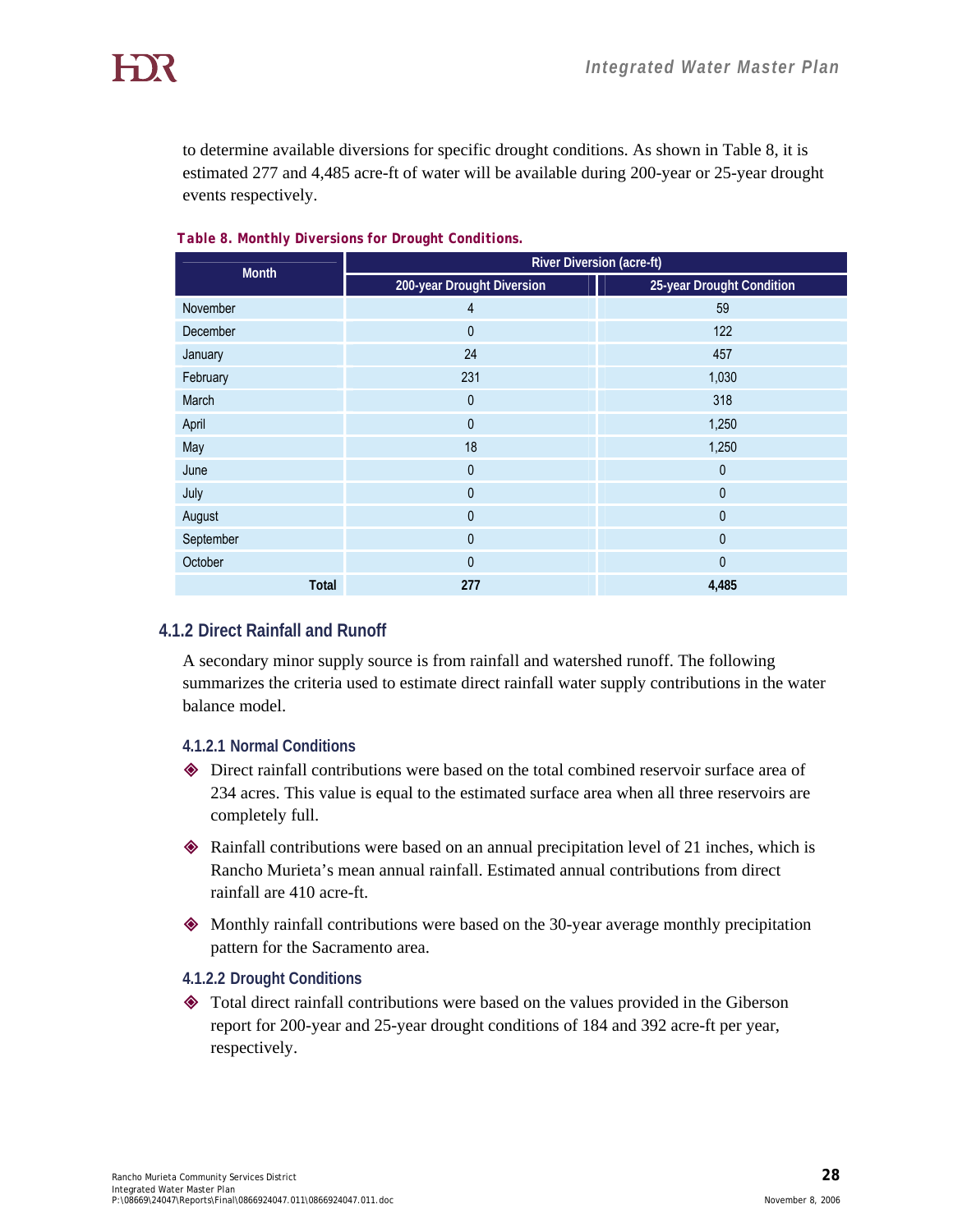Monthly rainfall contributions were based on the 30-year average monthly precipitation pattern for the Sacramento area.

Calero and Chesbro Reservoirs' estimated combined water supply contribution associated with runoff from the Calero and Chesbro watersheds is less than 100 acre-ft per year under normal conditions and less than 40 acre-ft under a 200-year drought event. These contributions are considered negligible compared to overall community water supply needs. By comparison, Clementia has a relatively large watershed encompassing approximately 1,150 acres, which is a significant water supply contribution. Similar to the Giberson report, runoff contributions from the Clementia watershed were added to the overall water supply budget based on annual rainfall totals, monthly precipitation patterns and a runoff coefficient of 0.3.

## **4.2 Storage Capacity and Operation**

As shown in Table 9, three primary storage reservoirs have an estimated total combined storage capacity of 5,123 acre-ft. Each reservoir has a minimum storage volume that cannot be put into use. This minimum storage level is called dead storage. Dead storage volume for the Calero, Chesbro and Clementia Reservoirs are 300, 50, and 50 acre-ft, respectively. Usable reservoir volume is limited to 4,723 acre-ft; this is total combined storage capacity minus dead storage.

| <b>Description</b>                                    | <b>Units</b> |        | <b>Total</b> |                  |          |
|-------------------------------------------------------|--------------|--------|--------------|------------------|----------|
|                                                       |              | Calero | Chesbro      | <b>Clementia</b> | Combined |
| <b>Total Volume without</b><br>freeboard <sup>a</sup> | ac-ft        | 2,872  | 1.244        | 1.007            | 5,123    |
| Surface Area When Full                                | acres        | 118    | 46           | 70               | 234      |
| Dead Storage                                          | ac-ft        | 300    | 50           | 50               | 400      |
| Useable Volume <sup>b</sup>                           | ac-ft        | 2,572  | 1,194        | 957              | 4,723    |

#### *Table 9. Reservoir Storage Capacity.*

a Estimated volume with flashboards.

**b** Total volume minus dead storage.

## **4.2.1 Reservoir Operation**

The following assumptions, similar to assumptions made in previous projects, were used to form the basis of the water balance model:

- All three reservoirs were assumed to be at capacity at the beginning of each model run.
- The reservoirs were drawn down in the following sequence: Calero, Chesbro and Clementia.
- Each reservoir was drawn down until the water reached the dead storage level. Supply then came from the next hierarchical reservoir or directly from river diversion when available.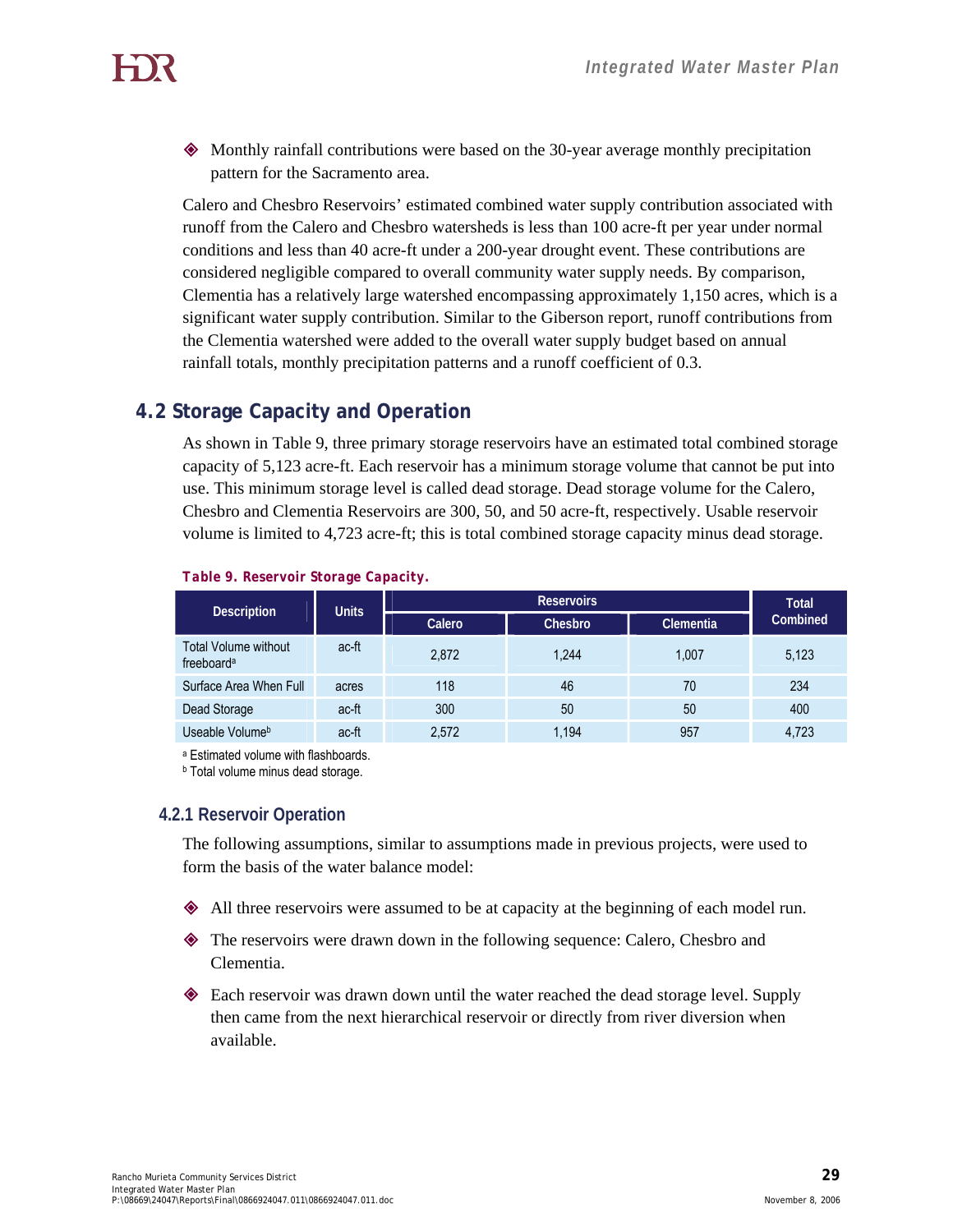- At the beginning of each model run, Calero Reservoir was used to supply consumptive use and any reservoir losses associated with Chesbro such that Chesbro was kept full and at capacity.
- While Clementia was not being used to supply consumptive use, Clementia sustained monthly reservoir losses without supply from Calero or Chesbro.
- Once the reservoir reached dead storage level, it continued to experience losses the following months.
- Once Clementia reaches dead storage, a net system deficit (otherwise known as drought deficit) is calculated from monthly consumptive use rates. A running total deficit is calculated until monthly direct diversions can meet monthly consumptive use rates.

#### **4.2.2 Operating Considerations**

Currently, only Calero and Chesbro Reservoirs are used for residential and municipal supply. Calero is at the highest elevation; it is the first to drain and last to fill. Water is routed from Calero to Chesbro and is withdrawn. From Chesbro, water is directed to the water treatment plants for subsequent treatment and distribution.

Clementia is open to the residents for recreational use, including body contact activities such as swimming. However, Clementia's water level is projected to be five feet below the maximum water level by the end of the summer season due to natural evaporation and seepage. At this level, the swimming area becomes unusable because it is relatively shallow compared to other parts of the reservoir. Under current operating practice, water can be routed from Clementia to smaller irrigation holding lakes and ponds. Raw water stored in Clementia is not currently drawn for consumptive uses during years when the community's water needs can be met from direct diversion and storage from Calero and Chesbro. In the future, use of Clementia for raw water supply is dependent on growth. Table 10 poses questions about the future operation of Clementia:

| <b>Question</b>                                                                                                                                                                                            | <b>Projected Growth Scenario</b> |                      |                                          |  |
|------------------------------------------------------------------------------------------------------------------------------------------------------------------------------------------------------------|----------------------------------|----------------------|------------------------------------------|--|
|                                                                                                                                                                                                            | <b>Low Growth</b>                | <b>Medium Growth</b> | <b>High Growth</b>                       |  |
| 1: Will Clementia Reservoir be required to satisfy raw water<br>demands under normal conditions in the future?<br>In other words, is dead storage reached in Chesbro Reservoir<br>under normal conditions? | No <sup>a</sup>                  | No <sup>a</sup>      | Noa                                      |  |
| 2: Under what drought condition will Clementia Reservoir be<br>required to satisfy raw water demands?<br>In other words, under what drought conditions is dead storage<br>reached in Chesbro Reservoir?    | $> 100 - yr^{b}$                 | $\sim$ 25-vrb        | $\geq$ Normal<br>Conditions <sup>c</sup> |  |

#### *Table 10. Projected Clementia Reservoir Use During Normal and Drought Conditions.*

a Clementia Reservoir will not be completely filled throughout the year. The water level will fluctuate based on evaporation, rainfall, runoff and the amount of water available to refill Clementia Reservoir.<br><sup>b</sup> Based on drought conditions and monthly distributions described in the 1990 Giberson report. Estimates based on a one year drought followed

by normal diversions, rainfall and runoff totals. Second year demands based on 50 percent conservation level.<br>
Chesbro is projected to be within 150 acre-ft of reaching dead storage under normal conditions at buildout. Cal

storage under this condition.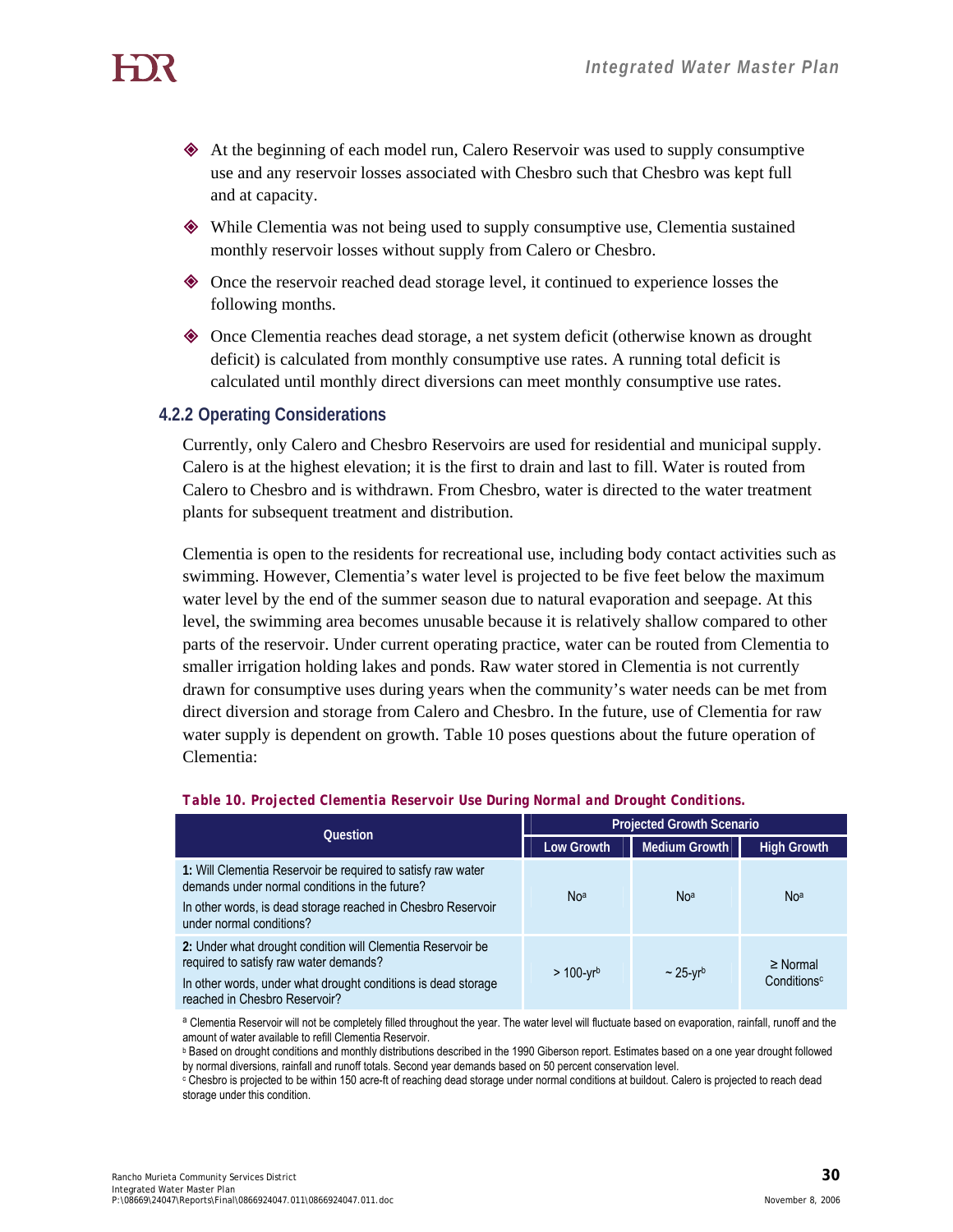## **4.3 Demands**

Demands consist of consumptive and non-consumptive uses. Residential and non-residential demands were included collectively as consumptive use based on projected EDU count and a unit demand of 750 gpd/EDU as previously described. Non-consumptive uses consisted of distribution (system) and reservoir losses from evaporation and seepage. The following is a summary of the criteria used to estimate demands associated with non-consumptive uses:

- **System Losses:** A 9 percent system loss was used in the water balance model to account for system losses.
- **Reservoir Losses:**
	- È **Evaporation**: Monthly evaporation rates were based on an annual evaporation rate of 52.4 inches distributed according to historic monthly records. The previous month's net volume was used as a surrogate to estimate the individual reservoir's open surface area based on fill and draw curves.
	- È **Seepage**: Monthly seepage rates were based on regression analyses of the seepage curves developed for previous reports. These curves show seepage as a function of storage reservoir volume.

## **4.4 Reservoir Implications - Normal Conditions**

One of the objectives of the reservoirs' water balance model is to estimate water levels under normal conditions. Water balance models were developed for two conditions, existing and future, and for the three projected growth scenarios previously described. Table 11 summarizes key model results. If the District desires, this information can be used to make policy decisions and/or to evaluate/form the basis of specific management components and strategy recommendations. As an example, the District could use model results to identify a maximum draw down level for each reservoir and address community concerns over increasing reservoir draw downs.

| <b>Condition and Scenario</b> | Maximum Draw Down <sup>a</sup> - Normal Conditions (ft) |         |                  |  |  |  |  |
|-------------------------------|---------------------------------------------------------|---------|------------------|--|--|--|--|
|                               | Calero                                                  | Chesbro | <b>Clementia</b> |  |  |  |  |
| <b>Existing Conditions</b>    | 14.8                                                    | 0       | 5.3 <sup>b</sup> |  |  |  |  |
| <b>Future Conditions</b>      |                                                         |         |                  |  |  |  |  |
| Low Growth Scenario           | 31.3                                                    | 0       | 5.3 <sup>b</sup> |  |  |  |  |
| Medium Growth<br>Scenario     | 31.4                                                    | 3.8     | 5.3 <sup>b</sup> |  |  |  |  |
| <b>High Growth Scenario</b>   | 31.5                                                    | 29.5    | 5.3 <sup>b</sup> |  |  |  |  |

## *Table 11. Summary of Water Balance Results -- Normal Conditions.*

a Draw down relative to vertical height below reservoir spillway. The maximum depths of Calero, Chesbro, and Clementia are estimated to be 50, 56, and 28 feet, respectively.

**b Draw down is due to naturally occurring evaporation and seepage, not water supply.**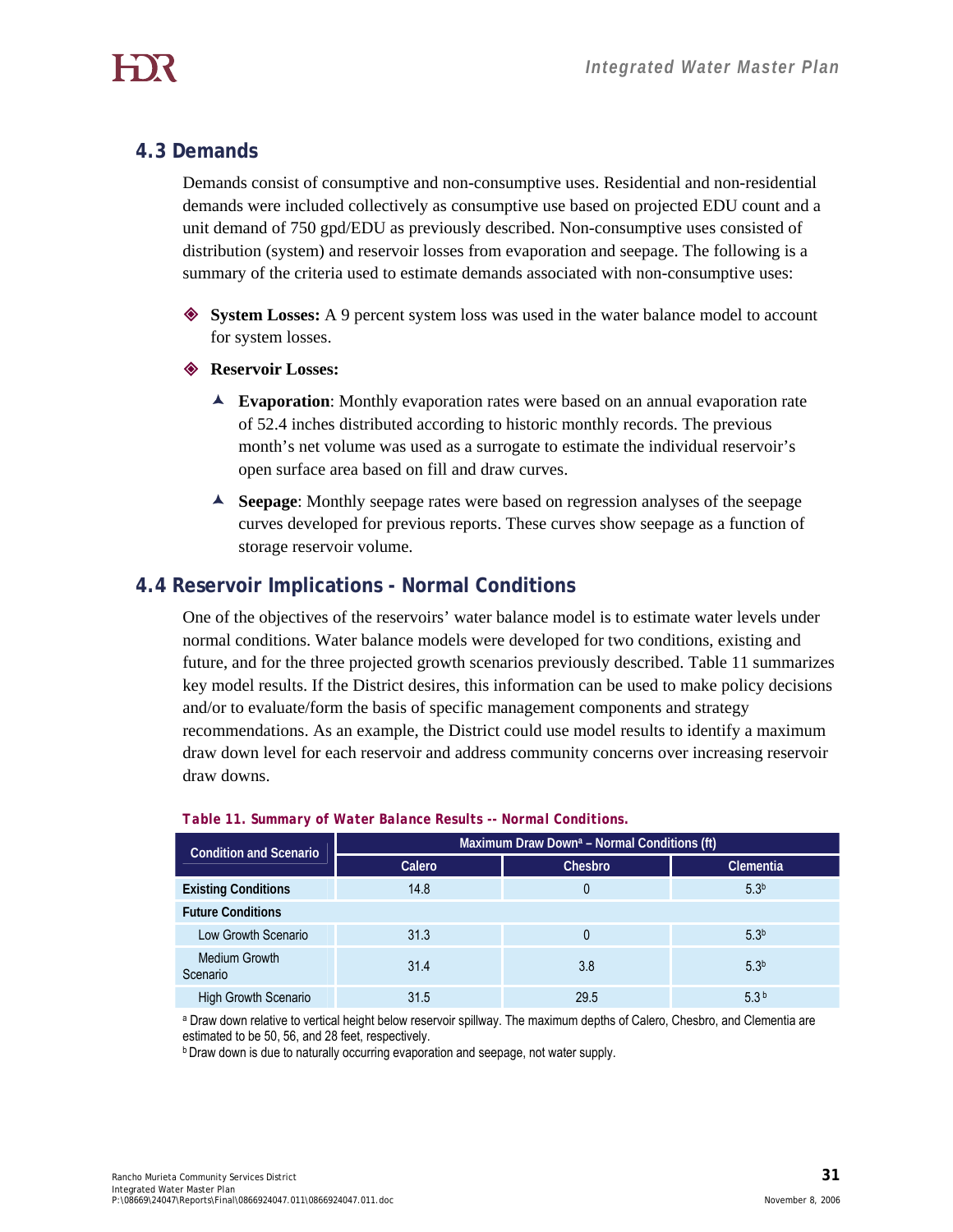Figure 9 and Figure 10 show existing volumes and draw down levels for each individual reservoir under existing and future conditions based on the medium projected growth scenario. Copies of similar figures for the low and high growth scenarios are in Appendix B.

Figure 9 and Figure 10 can be used to predict reservoir volumes and draw down levels throughout the year under normal precipitation conditions. An example for estimating Calero volume and draw down values for September 15 is presented below:

- A vertical line associated with September 15 is drawn in the Calero Curve.
- A horizontal line is drawn at the intersection of the September 15 line and the reservoir draw down curves. From this intersection, a horizontal line is drawn to the right until it intersects the reservoir draw down axis. The value located at the intersection of the horizontal line and the reservoir draw down axis is the estimated draw down level on September 15. For this example, the value is approximately 10 feet.
- A second horizontal line is drawn at the intersection of the September 15 line and the reservoir volume curve. From this intersection, a horizontal line is drawn to the left until it intersects the Calero volume axis. The value located at the intersection of the horizontal line and the Calero volume axis is the estimated Calero volume on September 15. For this example, the value is 1,600 acre-ft.

A review of historic reservoir levels from 2000 to 2005 was conducted to validate projections shown in Figure 9. The following summarizes historic reservoir draw down data.

- Maximum Calero draw downs ranging between 12 and 14 feet have occurred in either October or November.
- Maximum Chesbro draw downs range between 1 and 5 feet and can occur throughout the year.
- Maximum draw downs in Clementia range between 6 and 7 feet and typically occur in fall.

Comparison of these historical values to projections in Figure 9 indicates the following results:

- Overall, draw down projections in Figure 9 correlate well with historic values in regard to draw down magnitude and timing.
- Reservoir draw down projections are based on a planning level water demand of 750 gpd per EDU. Projected draw downs are expected to be greater than historic values because actual water demands (approximately 655 gpd per EDU) are less than the 750 gpd per EDU used for planning purposes.
- Reservoir draw down projections are based on assumed operating conditions. Actual operating conditions may vary from the assumed conditions presented in the water balance projections. For example, Chesbro may have been used to supply the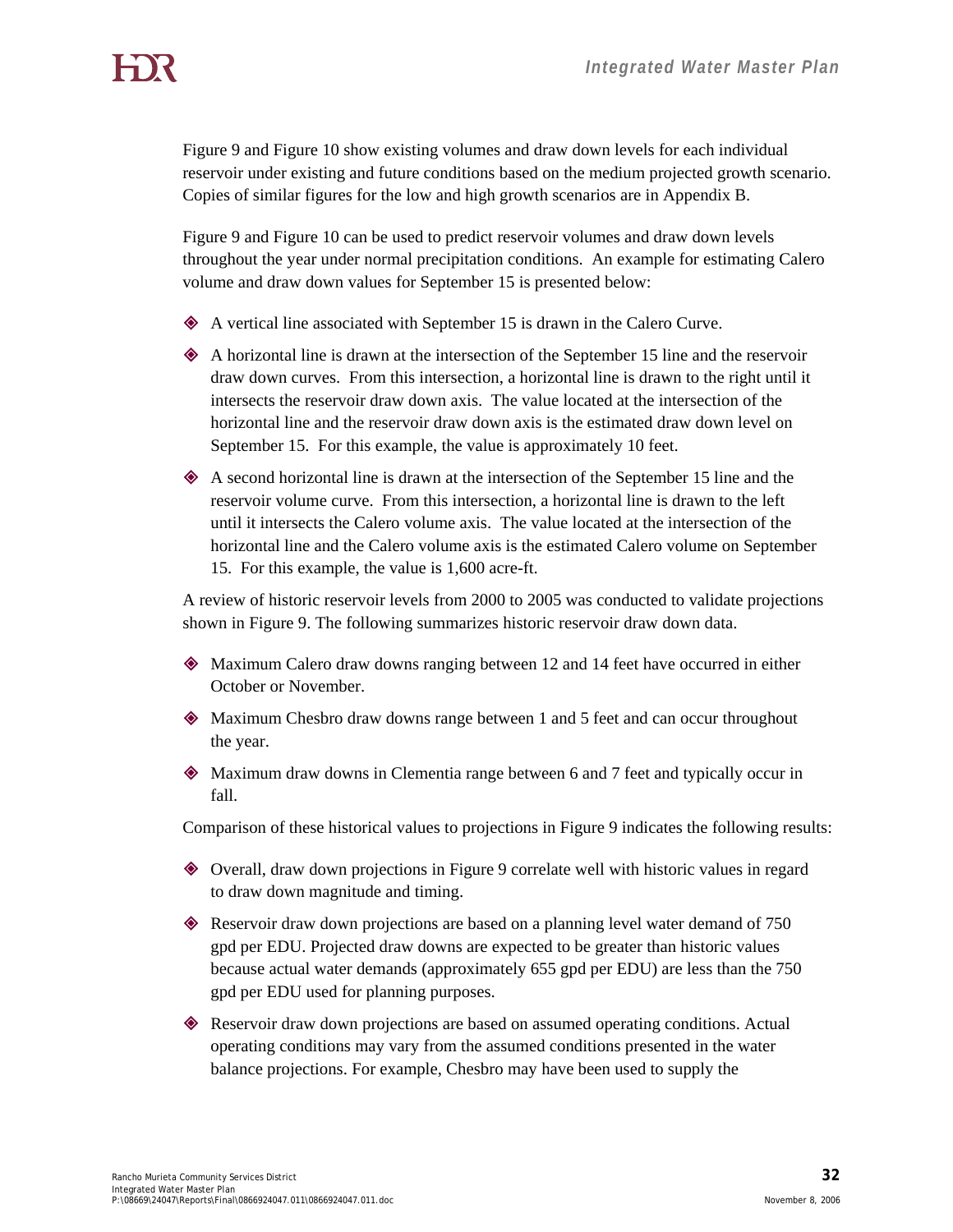





*Figure 9. Estimated Reservoir Volumes and Draw Down Levels--Existing Conditions.*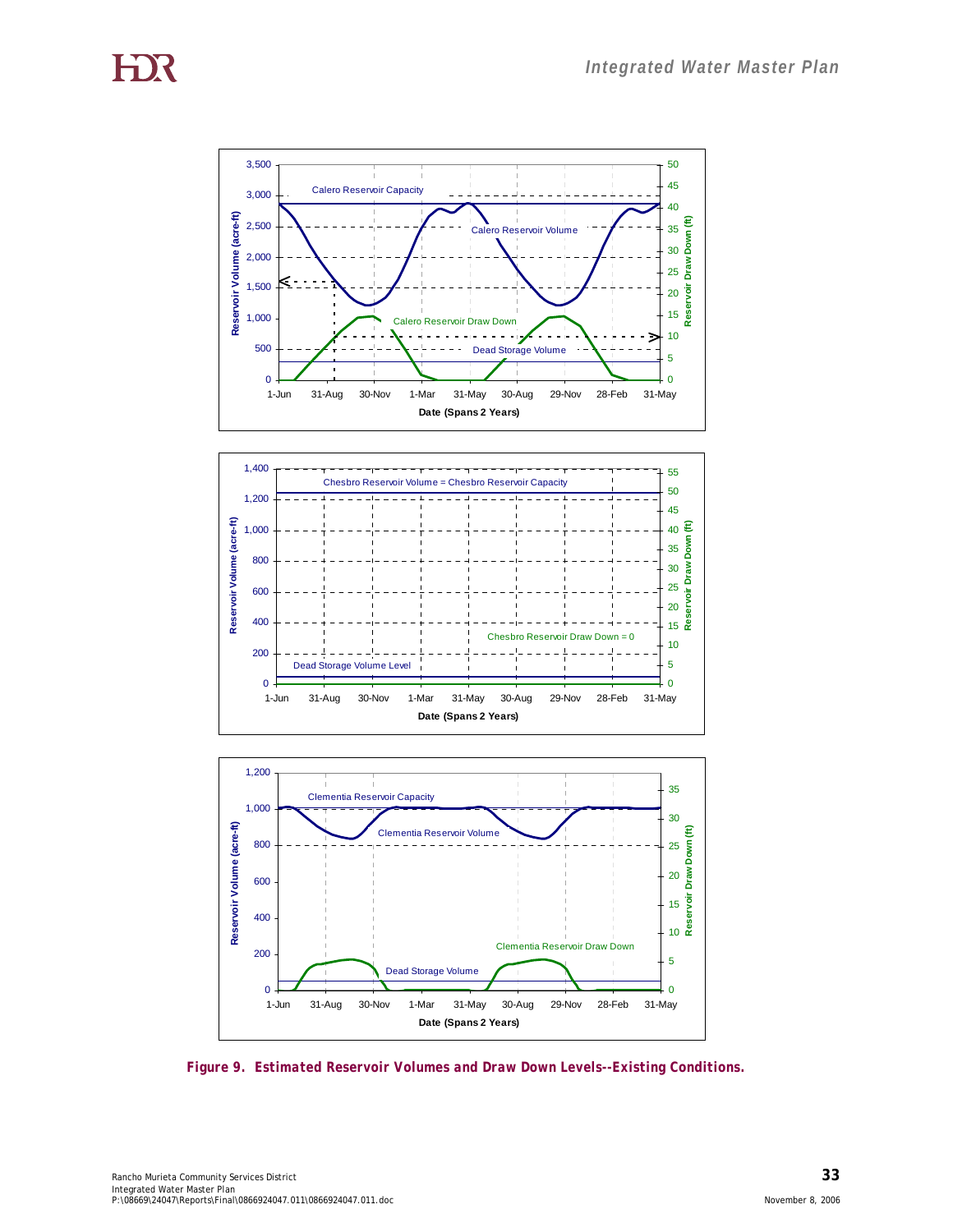





*Figure 10. Estimated Reservoir Levels and Draw Downs -- Future Conditions (Medium Growth Scenario).*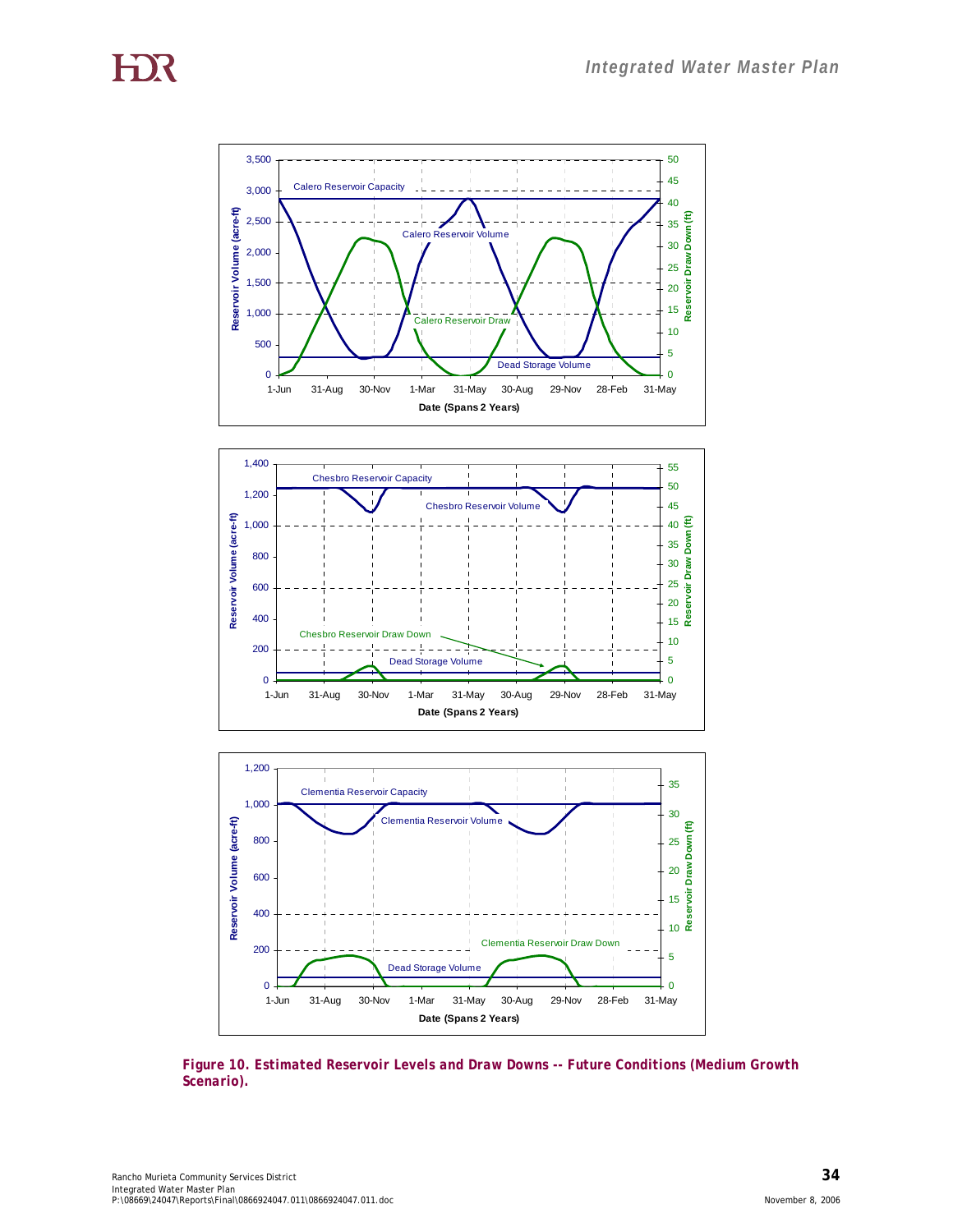community's water for a portion of the year, increasing its draw down while reducing Calero's draw down.

As shown in Figure 9, Calero is the only reservoir required to meet the community's water supply needs under existing conditions. Operating the reservoirs in a hierarchical fashion (Calero, Chesbro, Clementia) is expected to result in a 15 foot draw down of Calero occurring in November of each year. Chesbro is projected to be full throughout the year due to replenishment from Calero. As shown in Figure 9, Clementia does experience volume and draw down fluctuation throughout the year. However, these fluctuations are attributed to natural reservoir losses (evaporation and seepage) and are *not* associated with meeting the community's water supply needs.

In the future, Calero is expected to reach dead storage level in October and November which corresponds to the maximum draw down level of approximately 31.5 feet. Additional water supply is needed from Chesbro to meet anticipated water demands. The volume of Chesbro will have to be reduced by approximately 155 acre-ft to provide additional water, which corresponds to a maximum draw down of approximately four feet in November. Similar to existing conditions, Clementia experiences volume and draw down fluctuations throughout the year due to natural causes.

## **4.5 Estimated Drought Deficits**

Figure 11 shows projected available water volumes in the three reservoirs during a severe drought event (i.e., a 200-yr drought event followed by 25-year drought event) for the medium growth scenario. As shown, all three reservoirs are required to meet the community's water needs. The estimated drought deficit associated with this scenario is 210 ac-ft based on a 50 percent level of water conservation.

Table 12 summarizes maximum draw downs and storage deficits associated with drought conditions and future buildout scenarios. Each of the projected growth scenarios require supply from all three reservoirs under severe drought conditions. Clementia is projected to reach a minimum volume of 90 acre-ft (very close to the 50 acre-ft dead storage) under the projected low growth scenario. However, this growth scenario is not projected to experience drought deficit. Both Calero and Chesbro are projected to reach dead storage under all three projected growth scenarios. The varying maximum draw down levels shown for Chesbro and Clementia are associated with the time when dead storage volume is reached and continued evaporation and seepage.

In keeping with the recommendations of past studies and reports, HDR recommends that a safety factor approximately equal to one month's water demand is added to the estimated drought deficit. A volume of 435 acre-ft will be used to evaluate and compare integrated water management strategies and components described in the next chapter which includes a 225 acre-ft safety contingency.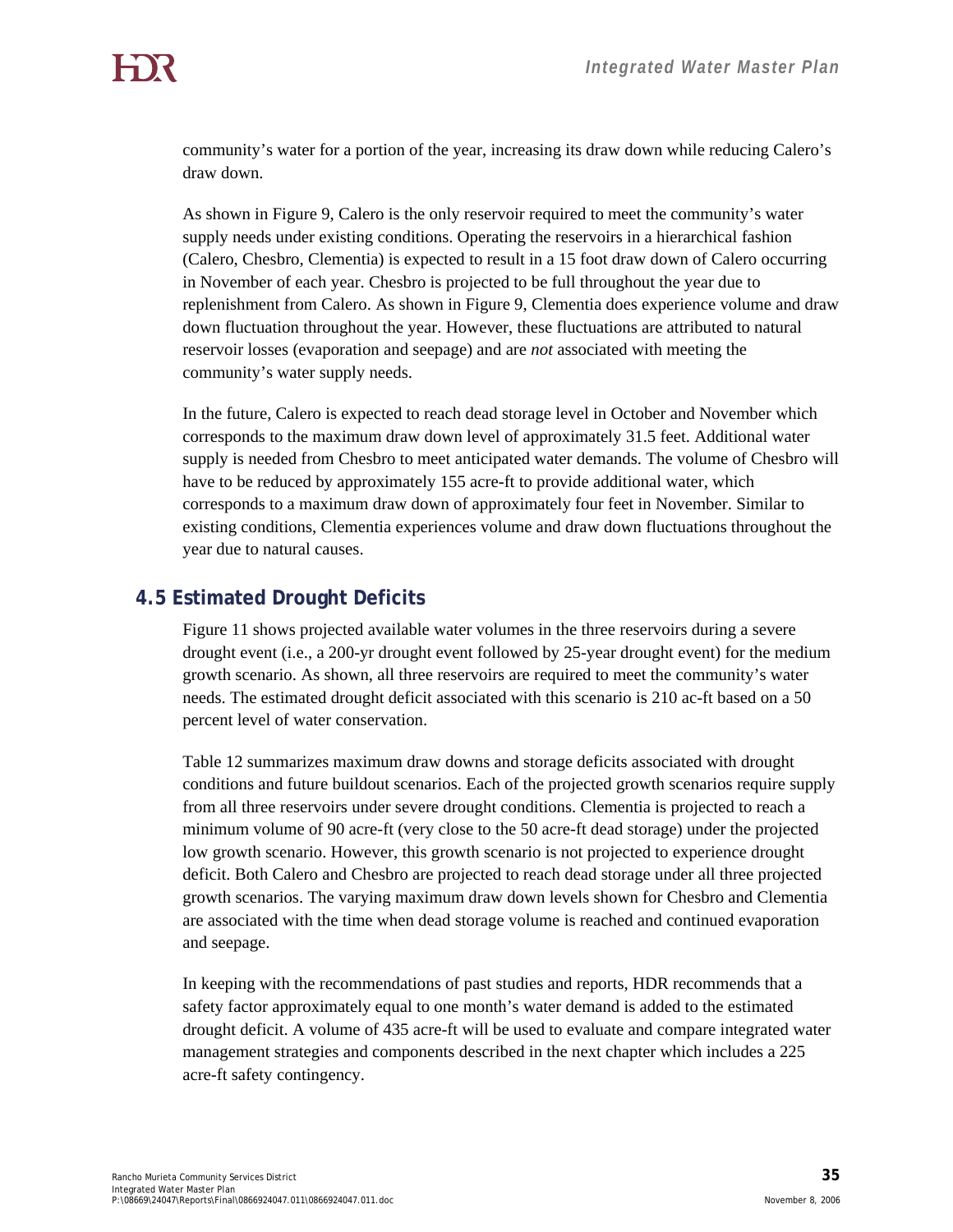

*Figure 11. Drought Condition Reservoir Draw Down Curves – Medium Growth Scenario and 50 Percent Level of Water Conservation.* 

| <b>Projected Growth</b> |        | Maximum Draw Down <sup>a</sup> – Normal Conditions (ft) |           | <b>Estimated Drought</b>        | <b>Drought Deficit Plus</b> |  |
|-------------------------|--------|---------------------------------------------------------|-----------|---------------------------------|-----------------------------|--|
| Scenario                | Calero | Chesbro                                                 | Clementia | Deficits <sup>b</sup> (acre-ft) | Contingencyc<br>(acre-ft)   |  |
| Low Growth              | 33.9   | 38.9                                                    | 22.2      | None                            | 185                         |  |
| Medium Growth           | 33.9   | 39.2                                                    | 24.1      | 210                             | 435                         |  |
| High Growth             | 33.9   | 39.8                                                    | 26.3      | 1,830                           | 2,055                       |  |

*Table 12. Estimated Draw Down and Deficits -- Drought Conditions.* 

a Draw down relative to vertical height below reservoir spillway. The maximum working depths of Calero, Chesbro, and Clementia are estimated to be 50, 56, and 28 feet, respectively.

**b** Deficits based on the three existing reservoirs only. If an additional reservoir were to be built to satisfy a projected deficit, additional capacity would be required to compensate for evaporation and seepage.

C Values equal to estimated drought deficit plus 225 acre-ft (one month contingency).

## **4.6 Water Rights and Normal Condition Draw Down Considerations**

According to District staff, the District's water rights permit currently provides an allotment for aesthetics and environmental purposes. Moreover, California is currently in need of identifying additional water supplies to meet its future projected water demands. Given those two results,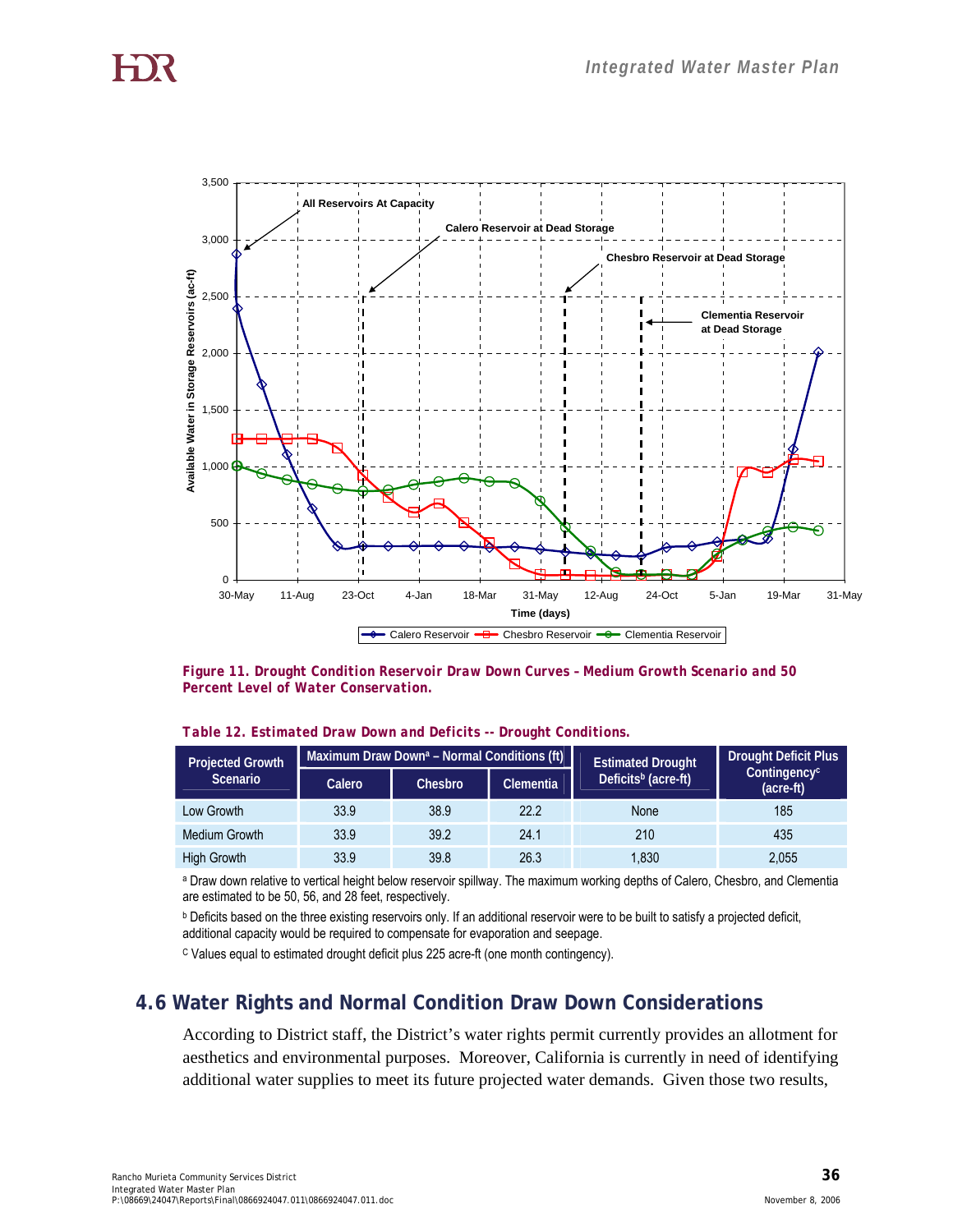it is unlikely that modifications to the District's existing water rights or the addition of a new surface water storage reservoir used to lessen the community's reservoir draw down levels will be permitted for aesthetic or environmental conditions. However, the addition of a new surface water storage reservoir to address the drought deficit may be possible.

## **4.7 Reservoir Draw Down Constraints**

It is understood that the District is not held to a specific maximum draw down level. Therefore, this report assumes that the District can operate the water supply reservoirs in accordance with the standard operation procedures and requirements. As such, fluctuations in reservoir depth and volume are acceptable and expected to occur to accommodate water demands and annual replenishment needs, and are supported by the water rights diversions and storage replenishment allotments.

## **4.8 Chapter Summary**

A reservoir water balance model was developed to estimate reservoir volumes and water levels during normal and drought conditions. Adjustments were made to the model to reflect existing and future (buildout) conditions. The model output was compared to historic monthly reservoir data. Overall, draw down projections were found to correlate well with historic values in regard to draw down magnitude and timing. The following assumptions were used to form the basis for reservoir operation:

- The model assumed that the reservoirs were drawn down in the following sequence: Calero, Chesbro, and Clementia.
- Each reservoir was drawn down until the water level reached dead storage or diversion began. Supply then came from the next hierarchical reservoir or directly from river diversion when available.
- At the beginning, Calero was used to supply consumptive use and any reservoir losses associated with Chesbro such that Chesbro was kept at capacity.
- While Clementia was not being used to supply consumptive use, Clementia sustained monthly reservoir losses, due to naturally occurring evaporation and seepage, without supply from Calero or Chesbro.
- If Clementia reached dead storage, a net system deficit (otherwise known as drought deficit) was calculated from monthly consumptive uses. A running total deficit was calculated until monthly diversions can meet monthly consumptive use rates.

The following is a summary of model results for current conditions and normal levels of precipitation:

- Calero's volume is sufficient to meets the community's water supply needs. Calero's maximum draw down is estimated to be approximately 15 feet and is expected to occur in October or November.
- $\diamond$  Chesbro is expected to be full throughout the year.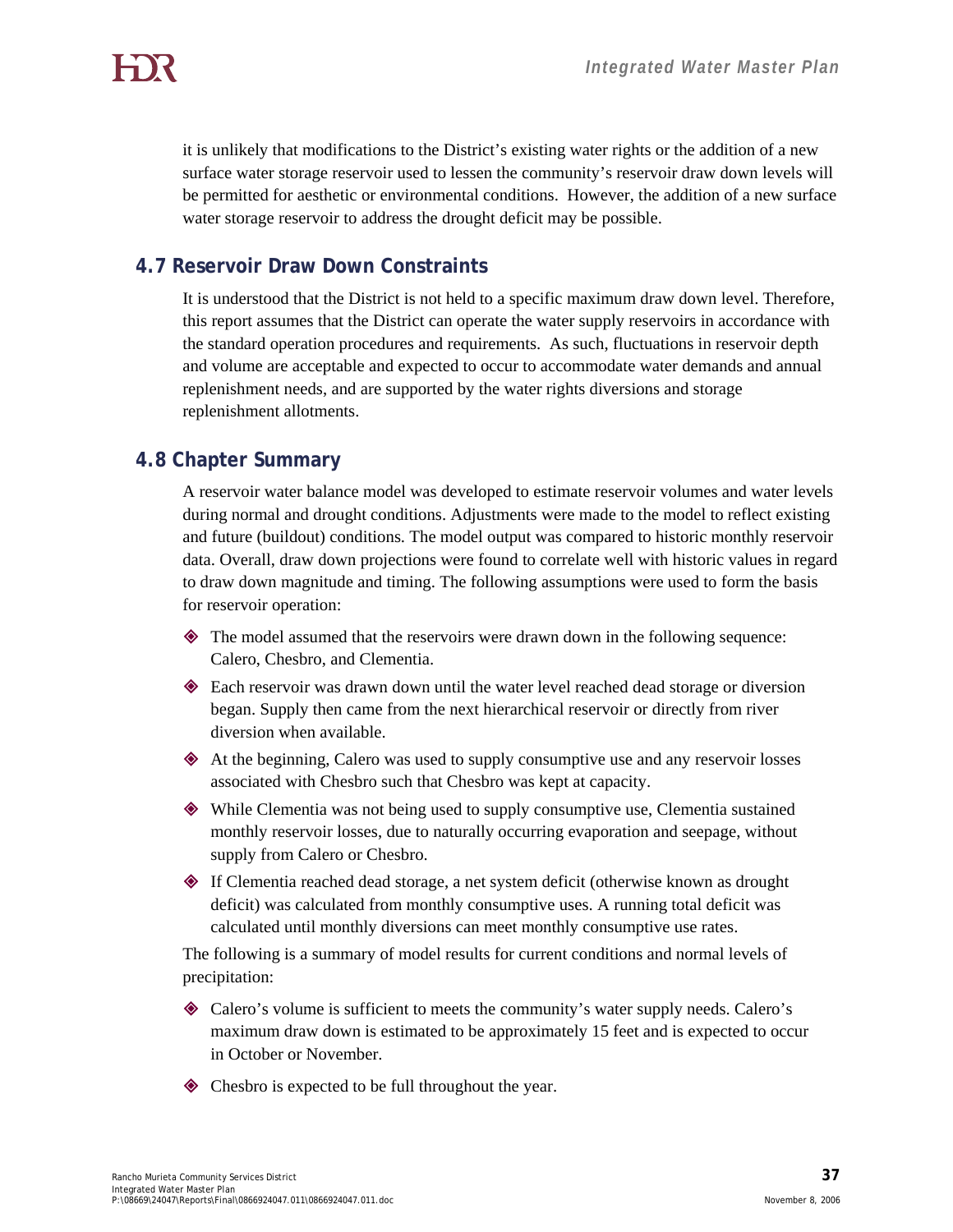Clementia experiences a maximum draw down of approximately 5 feet due to naturally occurring evaporation and seepage. Clementia is not needed for water supply under this condition.

The following is a summary of model results based on buildout conditions and normal levels of precipitation (medium growth scenario):

- Both Calero and Chesbro will be needed to meet the community's water supply needs.
- $\triangle$  Calero is expected to be at dead storage between October and November.
- Chesbro is required to supply water once Calero reaches dead storage. Its maximum draw down is projected to be approximately 4 feet.
- Clementia experiences a maximum draw down of approximately 5 feet due to naturally occurring evaporation and seepage. Clementia is not needed for water supply under this condition.

An additional water supply of 435 acre-ft will be needed under severe drought conditions. Under these conditions all three reservoirs are expected to reach dead storage. The 435 acre-ft supply includes a safety factor approximately equal to one month's water demand in addition to the estimated drought deficit.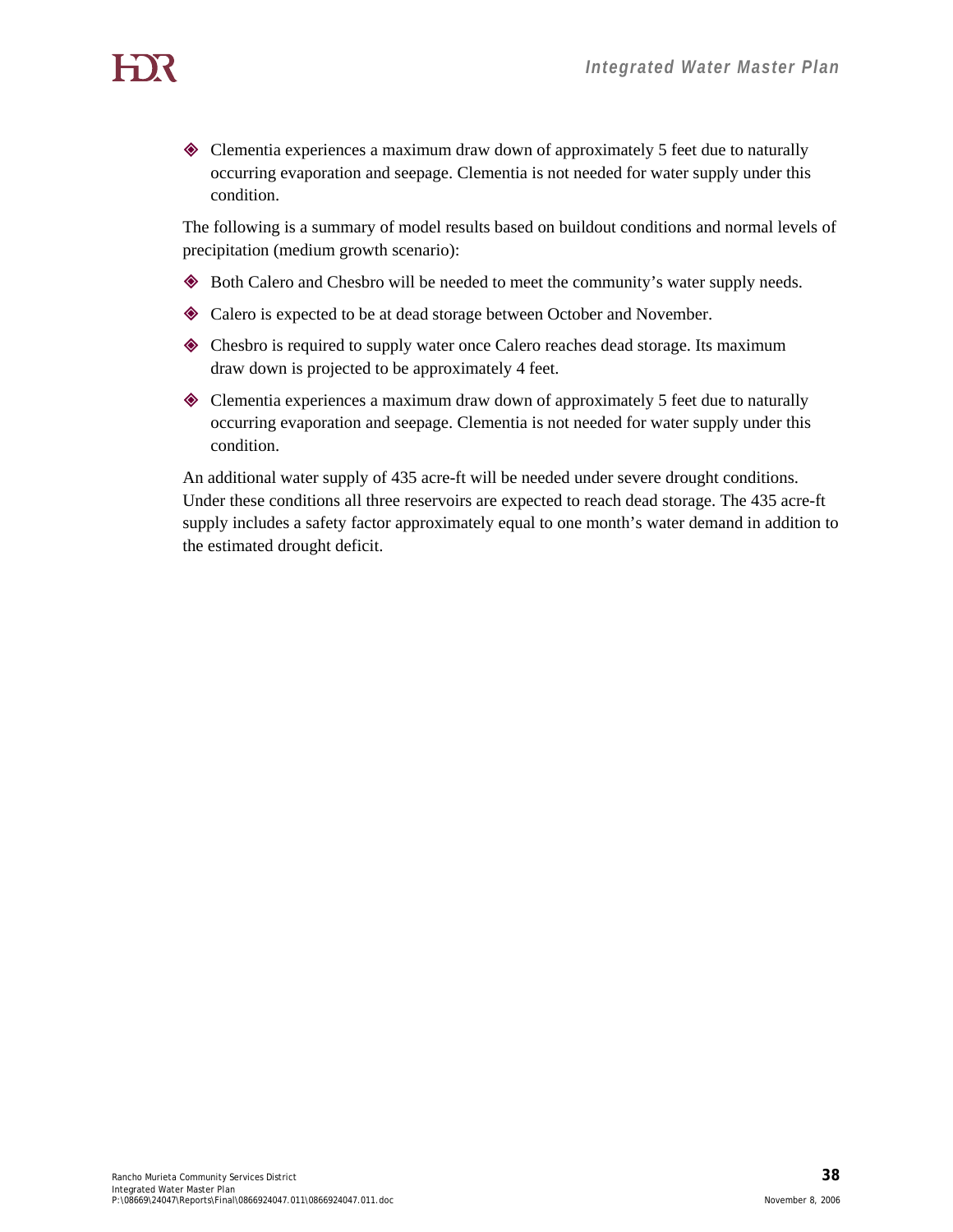## **5.0 Potential Integrated Management Components and Strategies**

Workshops were held with District staff on May 17, June 27, October 27, 2005 and September 20, 2006 to present preliminary project results and obtain public input. The workshops were also used to identify, describe and evaluate potential components and strategies that could be used to address drought deficits and fluctuating reservoir water levels. Table 13 presents a summary of potential integrated management components and strategies discussed during the initial workshop. This information is based on projected medium growth scenario (base scenario) and an estimated drought deficit of 435 acre-ft. This table also describes relative advantages and disadvantages and describes the options the District chose not to consider further during the workshop.

Each of the components or strategies described in Table 13 can be grouped into potential policy components or physical improvements categories. In general, policy components would be implemented to address fluctuating reservoir levels, whereas physical improvements would be implemented to address drought deficits. In some cases however, policy components would provide added benefit since they address a portion of the anticipated drought deficit. More detailed descriptions are presented later in this chapter regarding potential management strategies and components the District elected to pursue.

## **5.1 Potential Policy Components**

Policy components are described below which could be adopted by the District. Except for the mandatory water reduction option, these components could be implemented to address reservoir draw downs under normal conditions.

## **5.1.1 Mandatory Water Reductions**

During droughts, demands tend to decrease temporarily in response to water shortages. Therefore, annual average water use rates cannot be used to predict total water consumption during periods of drought. A 50 percent level of water conservation has been the base line used in this and past projects to estimate drought deficits. Accordingly it is recommended that the District implement a formal policy pertaining to drought cutbacks. This policy could include a collective series of initial voluntary and subsequently mandatory demand management measures as described in Table 14. There are several potential demand reduction measures that have been commonly implemented by various water agencies during normal and period of water shortages. A list of potential measures is provided in Table 15. As shown in listed Table 15, most of the measures pertain to outdoor uses.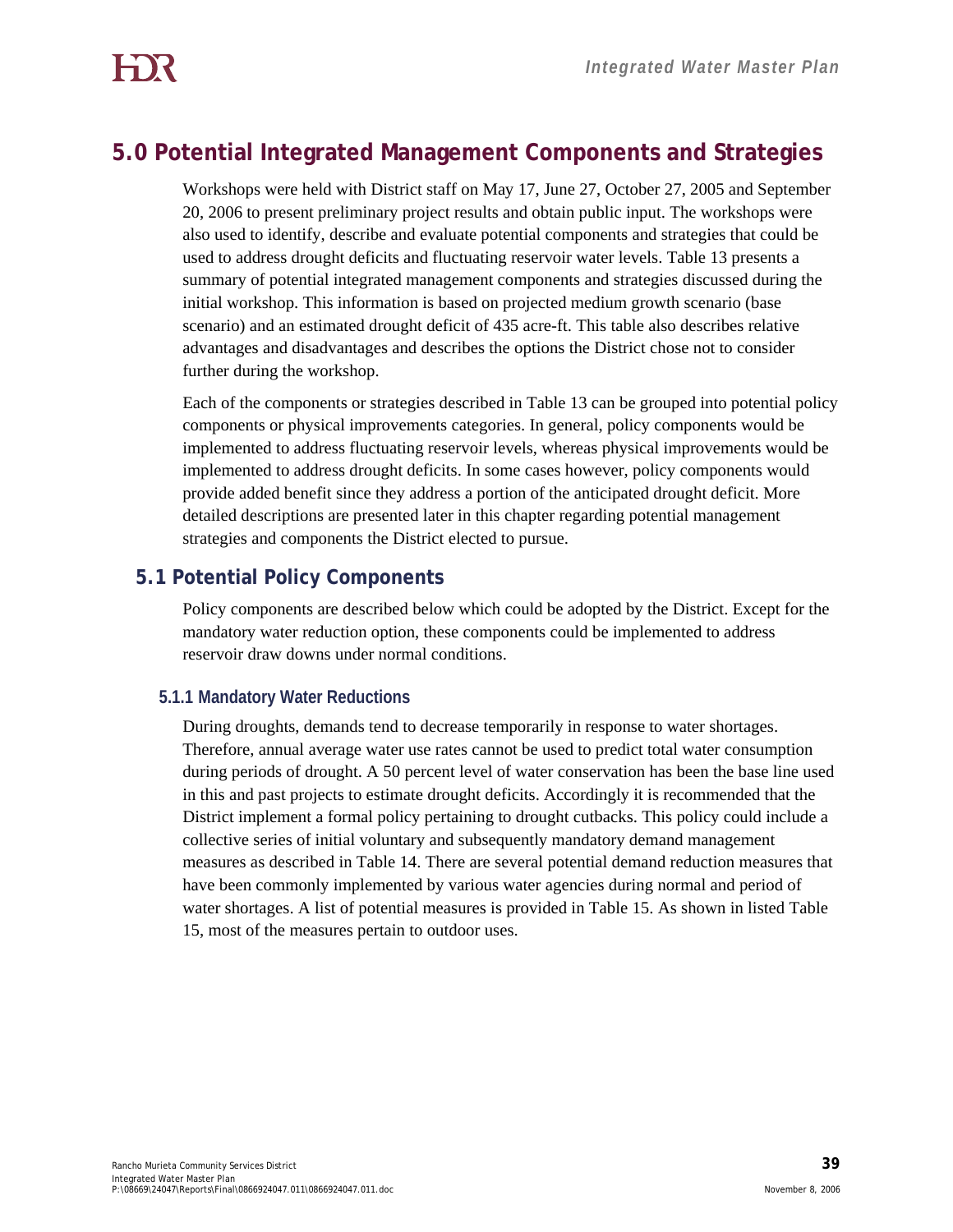## *Integrated Water Master Plan*

#### *Table 13. Potential Integrated Management Components and Strategies.*

| Management Strategy or Component Title                                                                                                                                                                                                                                                                | Policy Component or         | <b>Estimated Water Supply</b>              | Projected Impact (%)          |                                                                                |                                |                                                                                                                                                                |                                                                                                                                                                                                                                                |                                      |
|-------------------------------------------------------------------------------------------------------------------------------------------------------------------------------------------------------------------------------------------------------------------------------------------------------|-----------------------------|--------------------------------------------|-------------------------------|--------------------------------------------------------------------------------|--------------------------------|----------------------------------------------------------------------------------------------------------------------------------------------------------------|------------------------------------------------------------------------------------------------------------------------------------------------------------------------------------------------------------------------------------------------|--------------------------------------|
| and Description                                                                                                                                                                                                                                                                                       | <b>Physical Improvement</b> | <b>Increase or Savings</b><br>(acre-ft/yr) | Calero Draw Down <sup>a</sup> | Drought Deficit <sup>b</sup>                                                   | <b>Order of Magnitude Cost</b> | <b>Relative Advantages</b>                                                                                                                                     | <b>Relative Disadvantages</b>                                                                                                                                                                                                                  | Decision <sup>c</sup>                |
| Surface Storage:<br>Provide additional surface water storage<br>capacity to address projected drought deficit.<br>Discussions with District staff indicate added<br>supply could only be used to eliminate or<br>reduce drought deficits.                                                             | <b>Physical Improvement</b> | 435                                        | 0 <sup>d</sup>                | 100                                                                            | \$5 to 13.5 millione           | Completely addresses drought<br>deficit<br>Visible to the community<br>$\blacksquare$                                                                          | Most costly option<br>$\mathbf{u}$ .<br>Potential for siting and land<br>acquisition constraints<br>Lowest cost to benefit ratio<br>due operating constraints<br>and projected deficit.                                                        | Consider for<br>further analysis     |
| <b>Mandatory Water Reductions:</b><br>Implement policies which become effective<br>when drought conditions are projected or occur.                                                                                                                                                                    | <b>Policy Component</b>     | Not applicable                             | 0                             | 50% level<br>conservation level<br>included in drought<br>deficit calculations | \$25,000 to 50,000             | Promotes greater understanding<br>of water uses within the<br>community<br>May promote water conscious<br>landscaping                                          | Adverse economic impact<br>on users<br>Alone this is not adequate<br>to address 200-year<br>drought deficit<br>Reduced monthly fees                                                                                                            | Consider for<br>further analysis     |
| <b>Groundwater Supply:</b><br>Install groundwater wells with suitable capacity<br>to address projected drought deficit.<br>Discussions with District staff indicate added<br>supply could only be used to eliminate or<br>reduce drought deficits if groundwater recharge<br>is not provided.         | <b>Physical Improvement</b> | 435                                        | 0 <sup>d</sup>                | 100                                                                            | \$1 to 2.5 million             | Completely addresses drought<br>deficit<br>Visible to the community<br>$\blacksquare$<br>Can provide back up supply if<br>WTP is out of service.               | Costly option<br>Potential siting and water<br>right constraints<br>Low cost to benefit ratio<br>due to operating constraints<br>and projected costs                                                                                           | Consider for<br>further analysis     |
| <b>Reduced Water Allocation:</b><br>Reduce water allocations for all or specific lot<br>classifications. It is assumed reduced<br>allocations would be enacted for future<br>customers only.                                                                                                          | <b>Policy Component</b>     | 65 to 125                                  | 0 <sup>9</sup>                | 15 to 30                                                                       | \$25,000 to 50,000             | No impact on existing customers<br>Could be initiated throughout the<br>community to reduce reservoir<br>draw downs<br>Promotes water conscious<br>landscaping | Difficult to monitor to verify<br>reduced usage<br>Reduced monthly fees<br>Water allocation<br>discrepancy between<br>existing and future<br>customers in same user lot<br>class                                                               | Consider for<br>further analysis     |
| <b>Demand Management Pricing:</b><br>Conserve water by implementing management<br>demand pricing control measures. Control<br>measures would be in continuous effect to<br>reduce water demand in all conditions.                                                                                     | <b>Policy Component</b>     | 0 to 125                                   | 0 <sup>9</sup>                | 0 to 60                                                                        | \$50,000 to 100,000            | Low cost option<br>Enhances community perception<br>Likely to result in increased<br>monthly fees                                                              | No assurance pricing will<br>effect dry season demands<br>Typically too little too late<br>for addressing droughts<br>Requires ongoing public<br>outreach and involvement<br>to maximize effectiveness                                         | Consider for<br>further analysis     |
| Aquifer Recharge:<br>Fully utilize diversion rights. Maximize water<br>production during diversion season. Percolate<br>excess water into the local aquifer. Bank any<br>excess diversion water to storage, lower<br>reservoir draw downs during the summer<br>season and eliminate drought deficits. | <b>Physical Improvement</b> | 0 to 1,940h                                | 0 to 40                       | 100                                                                            | \$4 to 7 million               | Banking provides for recovery<br>from drought conditions                                                                                                       | Higher treatment may be<br>required based on<br>perceived beneficial uses<br>Aquifer may not need<br>replenishment<br>Likely requires regional<br>implementation and<br>coordination<br>Potential water rights<br>issues<br>Regulatory hurdles | Eliminate; not<br>considered further |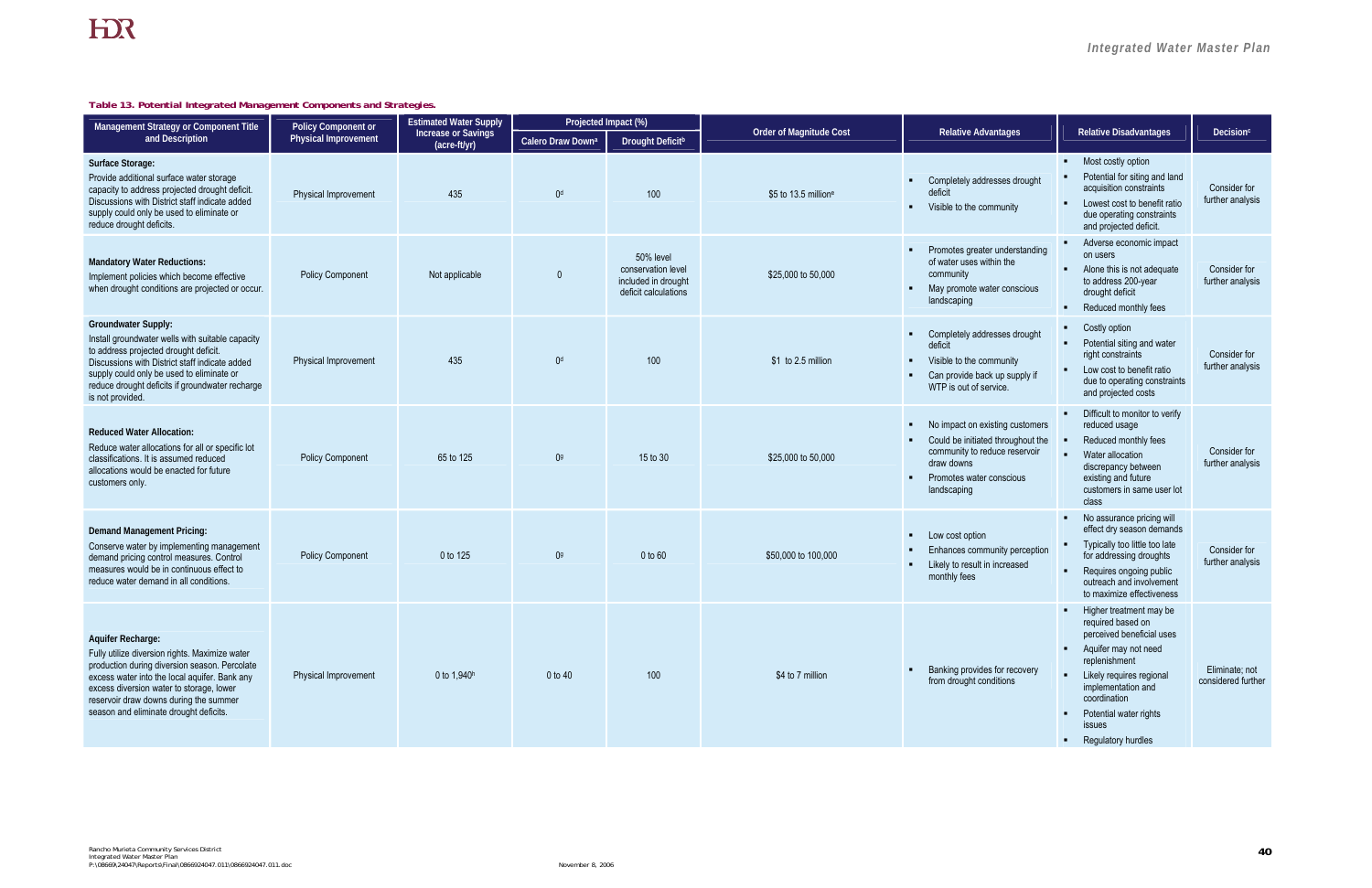## *Integrated Water Master Plan*

## HER

| Management Strategy or Component Title                                                                                                                                                                                                                                                                                               | <b>Policy Component or</b>                   | <b>Estimated Water Supply</b>              | Projected Impact (%)          |                         |                                                     |                                                                                                                                                                                                                                                                              |                                                                                                                                                                                                                                                                                                                 |                                      |
|--------------------------------------------------------------------------------------------------------------------------------------------------------------------------------------------------------------------------------------------------------------------------------------------------------------------------------------|----------------------------------------------|--------------------------------------------|-------------------------------|-------------------------|-----------------------------------------------------|------------------------------------------------------------------------------------------------------------------------------------------------------------------------------------------------------------------------------------------------------------------------------|-----------------------------------------------------------------------------------------------------------------------------------------------------------------------------------------------------------------------------------------------------------------------------------------------------------------|--------------------------------------|
| and Description                                                                                                                                                                                                                                                                                                                      | <b>Physical Improvement</b>                  | <b>Increase or Savings</b><br>(acre-ft/yr) | Calero Draw Down <sup>a</sup> | <b>Drought Deficitb</b> | <b>Order of Magnitude Cost</b>                      | <b>Relative Advantages</b>                                                                                                                                                                                                                                                   | <b>Relative Disadvantages</b>                                                                                                                                                                                                                                                                                   | Decision <sup>c</sup>                |
| <b>Expand Recycled Water Service:</b><br>Use future recycled water surplus to offset<br>potable water demands within the community<br>and install additional recycled water storage.                                                                                                                                                 | Physical Improvement                         | 535                                        | 20                            | 100                     | \$5 to 7.5 million                                  | Maximizes beneficial uses of<br>$\mathbf{R}$ .<br>resource<br>Addresses future effluent<br>$\blacksquare$<br>disposal concerns<br>Potentially reduces water<br>treatment plant expansions after<br>Phase 4 due to reduced potable<br>water demand for outdoor<br>irrigation. | Potential need for<br>$\mathbf{u} \in \mathbb{R}^n$<br>infrastructure<br>reconstruction and<br>retrofitting<br><b>Administration services</b><br>associated with on-going<br>system management<br>Install new recycled water<br>$\mathbf{R}^{\prime}$<br>storage reservoir                                      | Consider for<br>further analysis     |
| <b>Exchange Recycled Water For Surface</b><br><b>Water Rights</b><br>Exchange excess recycled for surface water<br>rights. Draw down and drought deficit<br>reductions are based on a one to one<br>exchange.                                                                                                                        | <b>Policy Component</b>                      | 535                                        | 20                            | $\Omega$                | \$1.5 to 2.5 million                                | Maximizes beneficial uses of<br>resource<br>Addresses future effluent<br>$\mathbf{u}$ .<br>disposal concerns<br>Use of beneficial recycled water<br>٠<br>nutrients if applied in agricultural<br>use<br>Increases water supply reliability<br>$\blacksquare$                 | • New surface water source<br>likely to be impacted by<br>drought conditions<br>Potential for varying<br>$\blacksquare$<br>effluent demand<br>Long term viability for<br>$\mathbf{r}$<br>disposal of excess recycled<br>water<br>Infrastructure needs: new<br>$\blacksquare$<br>delivery and storage<br>systems | Eliminate: not<br>considered further |
| <b>Exchange Recycled Water For Ground</b><br><b>Water Rights:</b><br>Exchange excess recycled for ground water<br>rights. Draw down and drought deficit<br>reductions are based on a one to one<br>exchange. Assume groundwater would be<br>conveyed directly to one of the existing storage<br>reservoirs for subsequent treatment. | Policy Component and<br>Physical Improvement | 535                                        | 20                            | 100                     | \$2 to 4 million                                    | Maximizes beneficial uses of<br>$\blacksquare$<br>resource<br>Addresses future effluent<br>$\blacksquare$<br>disposal concerns<br>Use of beneficial recycled water<br>$\blacksquare$<br>nutrients if applied in agricultural<br>use                                          | Potential for varying<br>effluent demand<br>Long term viability for<br>disposal of excess recycled<br>water<br>Infrastructure needs: new<br>delivery and storage<br>systems                                                                                                                                     | Consider for<br>further analysis     |
| Recycled Water Aquifer Recharge:<br>Recharge local aquifer with excess recycled<br>water for potential future use. This strategy only<br>addresses future treated effluent disposal<br>needs and does not address draw down or<br>drought deficits.                                                                                  | <b>Policy Component</b>                      | Not Applicable                             | Not Applicable                | Not Applicable          | Unknown - dependent upon regulatory<br>requirements | Maximizes beneficial uses of<br>resource<br>Addresses future effluent<br>$\mathbf{r}$<br>disposal concerns                                                                                                                                                                   | Aquifer may not need<br>$\blacksquare$<br>replenishment<br>Aquifer contamination<br>Public perception<br>Regional implementation<br>and concerns<br>Water rights<br>$\blacksquare$<br>May require a higher<br>degree of treatment<br>• Regulatory hurdles                                                       | Eliminate: not<br>considered further |

<sup>a</sup> Percent of projected draw down reduced.

<sup>d</sup> Based on discussions with District staff, the added water supply associated with a new reservoir and groundwater (without some type of groundwater recharge) source could not be used to address the fluctuating reservoir e Updated order of magnitude cost based on meeting 435 acre-ft drought deficit. Unit costs developed previously in the Evaluation of the Full Buildout Water Supply Augmentation Alternatives Technical Memorandum were used a inflation rate of 5 percent. It is estimated that the minimum volume of a new reservoir would be approximately 620 acre-ft based on estimated evaporation and seepage rates associated with the three existing reservoirs. f Based on minimum and maximum water allocation reductions or 50 and 100 gpd/sf for all future estate lots greater than 12,000 sf.

<sup>g</sup> Savings used to decrease minimum draw downs in Chesbro.

h Maximum value represents the difference between current water rights and buildout diversion needs.

b Percent of drought deficit reduced.

c Strategy or component eliminated or considered for further analysis.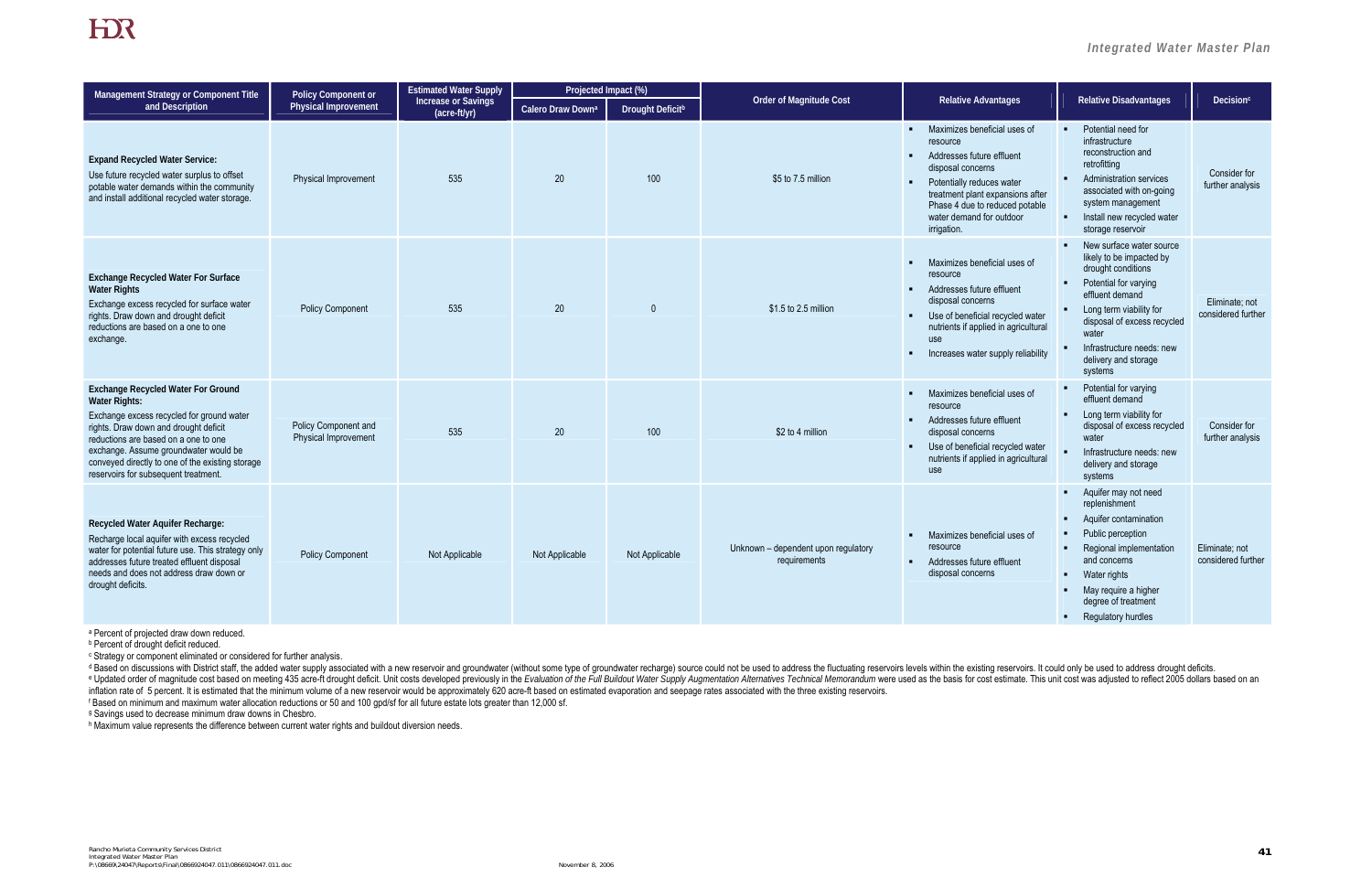| <b>Target Conservation</b><br>Level | <b>Potential Drought</b><br>Condition <sup>a</sup> | <b>Demand Management Measures</b>                | <b>Potential Reduction</b><br>Targets (%) |
|-------------------------------------|----------------------------------------------------|--------------------------------------------------|-------------------------------------------|
|                                     | <b>All Conditions</b>                              | Voluntary                                        | 8 to 10                                   |
| $\mathbf{I}$                        | 10-year                                            | Voluntary                                        | 15 to 20                                  |
| III                                 | 25-year                                            | Voluntary                                        | 20 to 30                                  |
| IV                                  | 50-year                                            | Major restrictions                               | 30 to 35                                  |
| V                                   | 100-year                                           | Mandatory shutoffs required for<br>outdoor uses  | 35 to 40                                  |
| VI                                  | 200-year                                           | Enforced – no outdoor uses<br>throughout drought | 50                                        |

#### *Table 14. Potential Target Levels of Water Conservation.*

a Describes drought conditions during which the District may elect to implement various levels of water conservation.

|  |  | Table 15. Potential Demand Management Measures. |  |
|--|--|-------------------------------------------------|--|
|  |  |                                                 |  |

| <b>Description</b>                                   | <b>Potential Reduction in Water Use</b>        |
|------------------------------------------------------|------------------------------------------------|
| <b>Potential Indoor Measures</b>                     |                                                |
| Plumbing-Related                                     | 10-25 Percent of Overall Indoor Use            |
| <b>Low Flush Toilets</b>                             | 2-3 gallons/flush (10-15 gpd/home unit)        |
| <b>Toilet Displacement Devices</b>                   | 0.5-1 gallon/flush (3-5 gpd/home unit)         |
| Low Flow Showerheads                                 | 5-7 gallons/shower (10-15 gpd/home unit)       |
| <b>Faucet Aerators</b>                               | 2-10 gpd/home unit                             |
| <b>Pressure Reduction</b>                            | 1-5 gpd per 5 psi decrease reported            |
| Low-Load Laundry/Wash Cycles                         | 5-10 gpd/home unit                             |
| Grey Water System                                    | 20-30 gpd/unit potential offset in outdoor use |
| Reduced Garbage Grinder Use                          | 1-2 gpd/home unit                              |
| Hot Water Pipe Insulation                            | 5-10 gpd/home unit                             |
| <b>Outdoor Measures - Landscaping</b>                |                                                |
| Landscaping                                          | 25-40 Percent of Overall Outdoor Use           |
| More Efficient Irrigation Practices:                 | 10-100 gpd/home unit                           |
| Reduced/Adjusted Watering Times                      | site dependent                                 |
| <b>Modified Watering Schedules</b>                   | site dependent                                 |
| <b>Adjusted Sprinkler Head Patterns</b>              | site dependent                                 |
| Drain Evaporative Coolers to Landscape               | 10-20 gpd/home unit                            |
| Redesign for Lower Maintenance/Water Use (Xeriscape) | 50-200 gpd/home unit                           |
| Cutback in Typical Over Watering                     | 25-100 gpd/home unit                           |
| <b>Outdoor Measures - Pools and Spas</b>             |                                                |
| Covering When Not in Use                             | 50-500 gallons/month                           |
| Adjusted Filtering/Backwash Schedules                | 10-100 gallons/month                           |
| Pool Backwash to Landscape                           | 20-50 gpd/home unit w/ pool                    |
| <b>Outdoor Measures - Other</b>                      |                                                |
| Use Broom/Blower to Clean Walks/Driveway             | 10-50 gallons/occurrence                       |
| Use Bucket to Wash Car/Boat                          | 50-125 gallons/occurrence                      |
| Wash Pets/Cool off Children on Landscaped Areas      | 10-80 gallons/occurrence                       |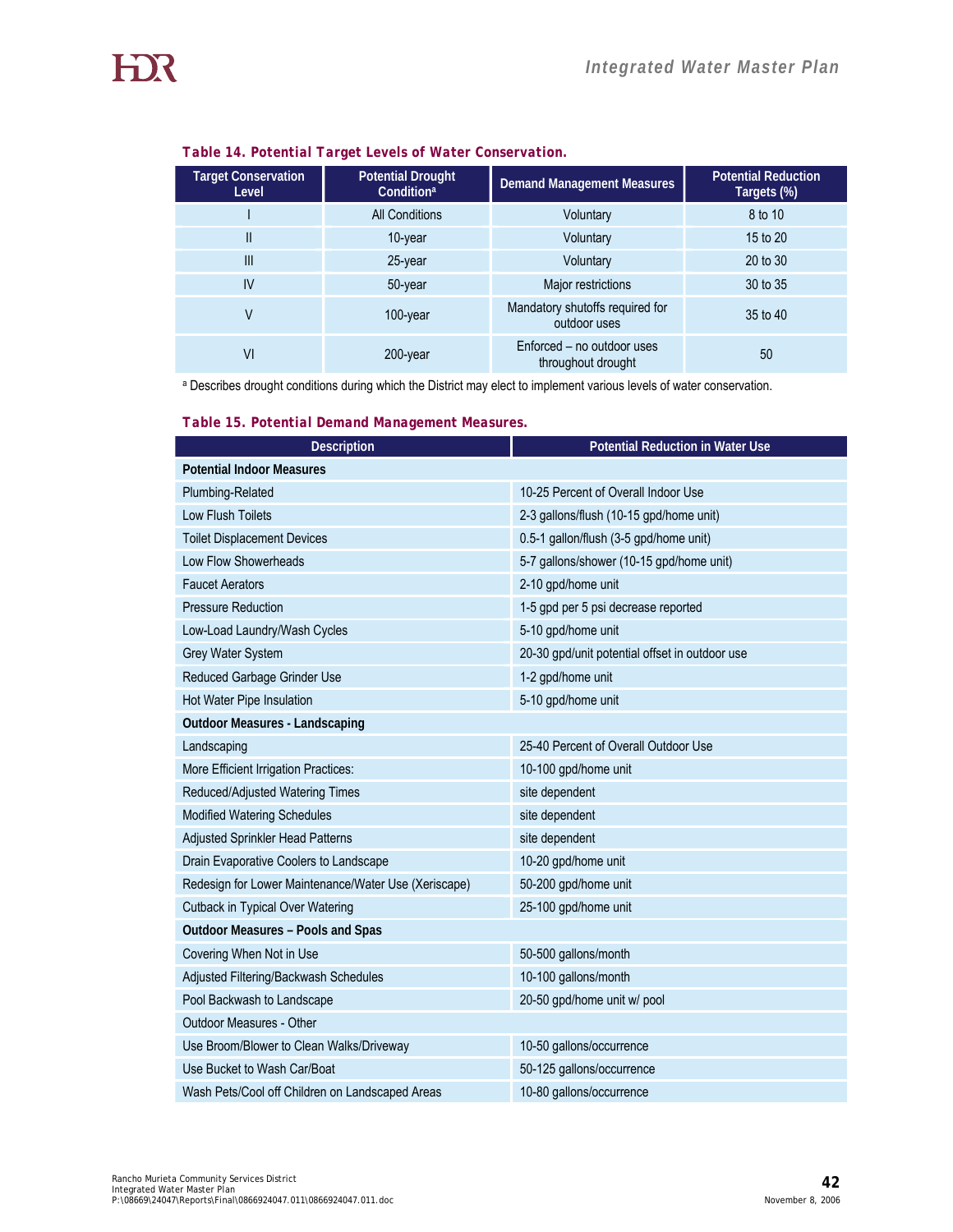Sizable reductions in overall water demand are a necessity during periods of extreme drought. As previously shown in Figure 4, approximately 50 percent of the community's overall water demand is for outdoor uses; these can be significantly reduced during severe drought conditions. Under such conditions the District's potential total usage should be cut back by 50 percent. Table 16 shows the potential percentage targets by which each water use component could be cut back to attain the 50 percent goal. As shown, outdoor residential and nonresidential uses are expected to encounter the largest cutbacks at 70 and 75 percent respectively. Lower reduction levels, especially for outdoor use, may also be required as best management practices during times of less extreme water shortages and/or emergencies.

| <b>Water Use Category</b> |                  | <b>Normal Conditions</b> | <b>Several Drought Conditions</b> |                   |  |
|---------------------------|------------------|--------------------------|-----------------------------------|-------------------|--|
| and Components            | Percent of Total | Demand (gpd/unit)        | <b>Percent of Total</b>           | Demand (gpd/unit) |  |
| Residential               | 72               | 485                      | 51                                | 246               |  |
| Indoor                    | 34               | 229                      | 26                                | 169               |  |
| Outdoor                   | 38               | 256                      | 70                                | 77                |  |
| Non-Residential           | 19               | 127                      | 44                                | 56                |  |
| Indoor                    | $6\phantom{1}$   | 40                       | 15                                | 34                |  |
| Outdoor                   | 13               | 87                       | 75                                | 22                |  |
| <b>Total Demand</b>       | 91               | 612                      | 49                                | 302               |  |
| <b>System Losses</b>      | 9                | 61                       | 45                                | 33                |  |
| <b>Total</b>              | 100              | 673                      | 50                                | 336               |  |
| <b>Indoor Subtotal</b>    | 40               | 269                      | 61                                | 204               |  |
| <b>Outdoor Subtotal</b>   | 51               | 343                      | 29                                | 99                |  |

|  | Table 16. Potential Water Cutbacks for Several Drought Events for a 50 Percent Reduction Goal. |
|--|------------------------------------------------------------------------------------------------|
|  |                                                                                                |

#### **5.1.2 Reduced Water Allocation**

The relative impact on managing water demands by reducing water allocation for a specific lot or user classification has been evaluated. According to Table 3, approximately 53 percent of all future growth within the community will be large estate lots greater than 12,000 sf. As previously described, these units have a projected water use of 750 gpd per unit since these units represent one equivalent dwelling unit. If these new estates were allowed the same water allocation as existing large estates, their demand alone would represent 950 of the total 1,635 acre-ft demand increase (58 percent of total increase). According to District staff, several dwelling units within this classification have demands in excess of the 750 gpd allotment. If this demand were to occur with the new estates, the District would experience higher water demands than currently projected.

One potential water management strategy reduces water allocated for all future large estates. Figure 12 shows projected water demand and savings associated with future estate lots. If this strategy were implemented, it may be possible to reduce water allocations to the next lower water allocation, or 650 gpd per large estate. In this scenario, both large and small estates are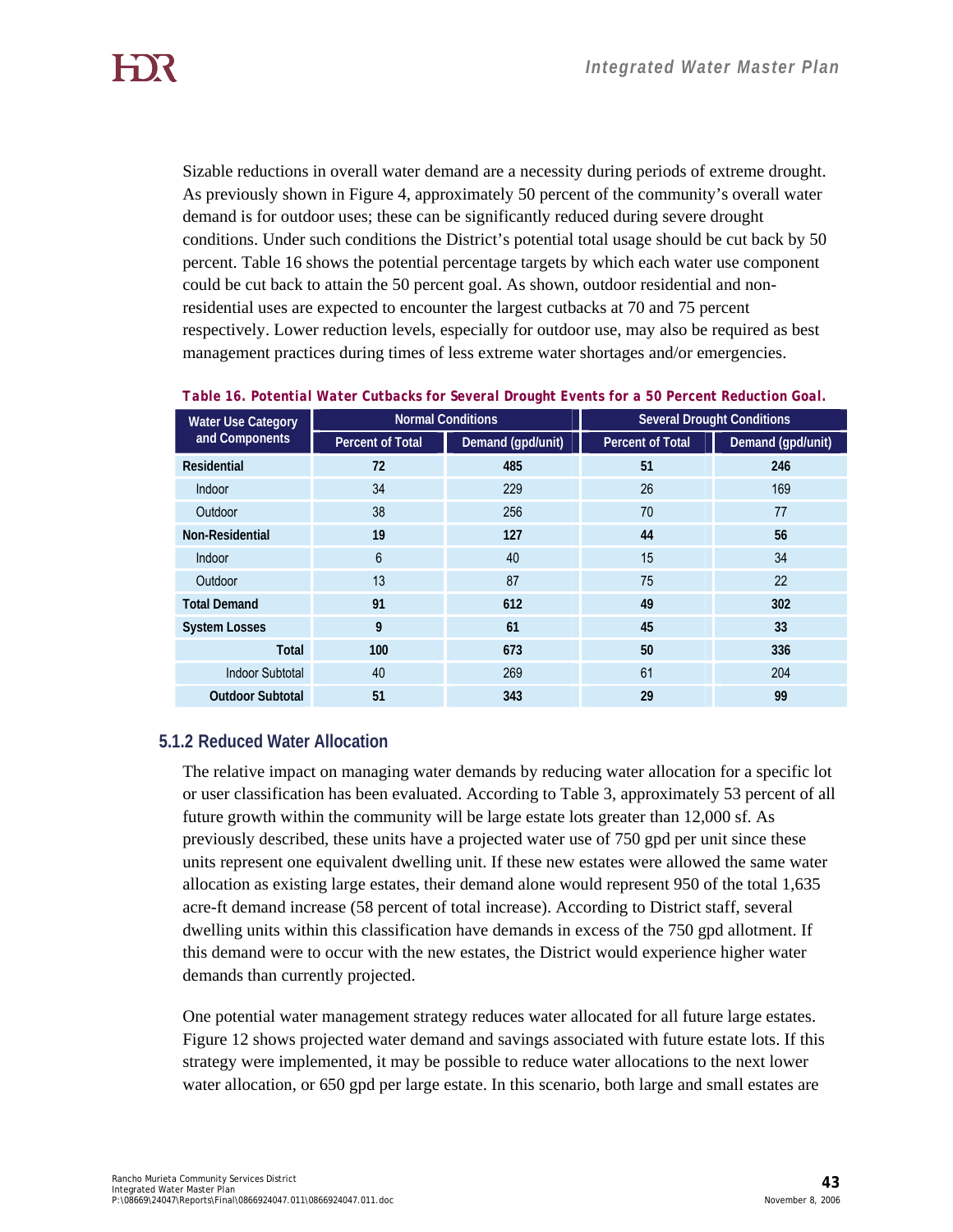allocated the same amount of water. Estimated water savings associated with this scenario are 125 acre-ft per year as shown in Figure 12. These water savings will not impact draw down levels at Calero since it is less than the volume required to be withdrawn from Chesbro annually under buildout conditions. However, this is expected to decrease the maximum draw down in Chesbro by 50 percent (reduced from four to two feet).



*Figure 12. Water Allocation Reduction - Water Demand and Savings.* 

#### **5.1.3 Demand Management Pricing**

The demand for water is inelastic. In other words, when the price of water increases, the expected reaction is smaller than the price increase. Table 17 summarizes the results of HDR's review of several reports and studies regarding demand management pricing; the price increase for each source was 10 percent. The corresponding demand reduction ranged from 1 to 7 percent. The overall estimated demand reduction was estimated at 3.5 percent. This degree of reduction was assumed to evaluate this particular management strategy for Rancho Murieta.

The potential water savings for this strategy is estimated at 125 acre-ft per year, equal to the savings shown for the reduced water allocation example. Similarly, savings will not impact Calero draw down levels, but will decrease the maximum draw down in Chesbro by 50 percent.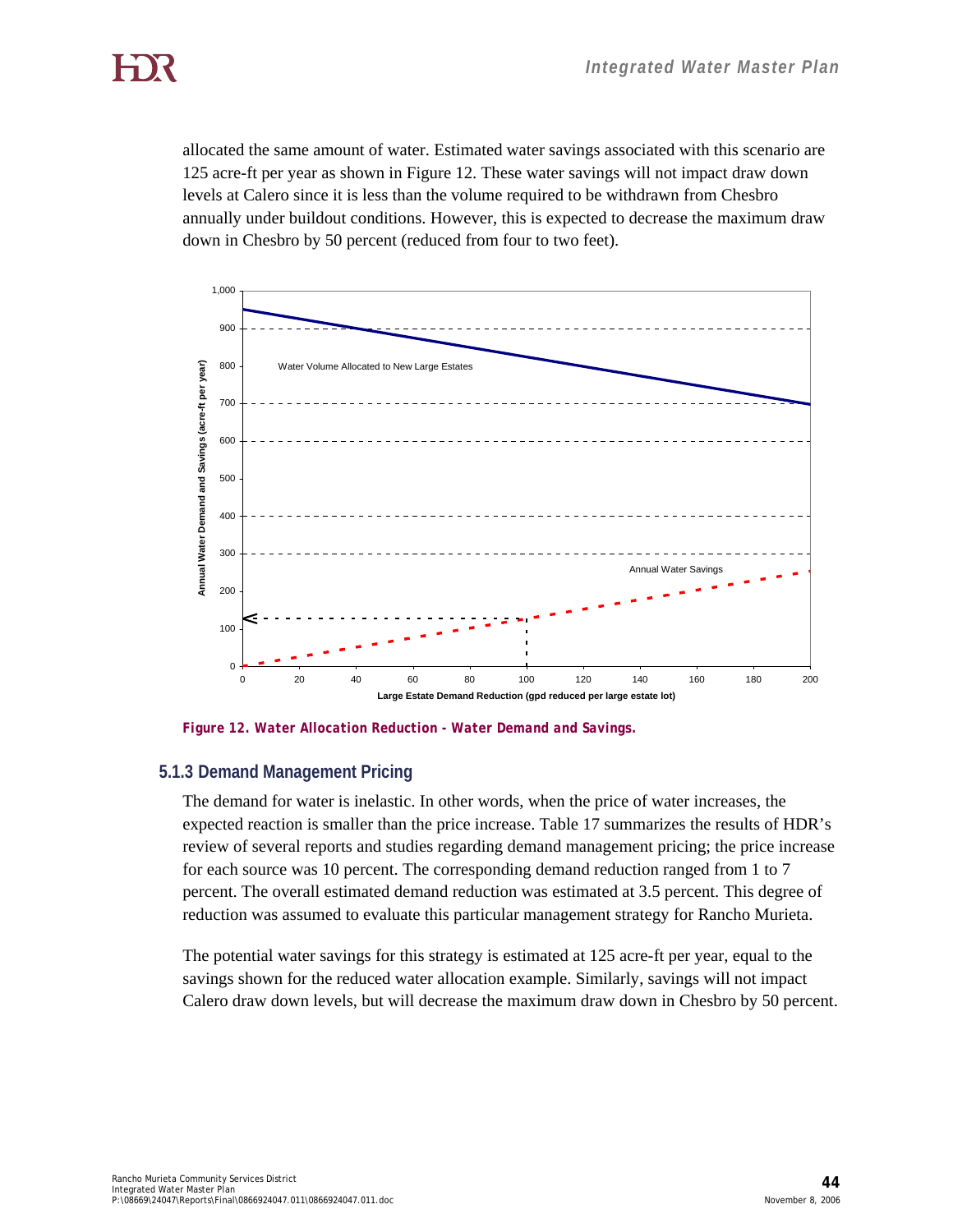| Water Price Increase (%) | <b>Measured Demand Reduction</b> | Source                                                                                                                                                 |
|--------------------------|----------------------------------|--------------------------------------------------------------------------------------------------------------------------------------------------------|
| 10                       | 1.6                              | Measuring the Price Responsiveness of Residential Water<br>Demand in California's Urban Areas (California Department of<br>Water Resources. May 1998). |
| 10                       |                                  | How to Conserve Water and Use It Effectively (EPA, April<br>1995)                                                                                      |
| 10                       | $2$ to 4                         | Conservation Pricing of Water and Wastewater (Stallworth,<br>April 2000)                                                                               |
| 10                       | 1 to 5                           | Orange Water and Sewer Authority Conservation Pricing<br>Study (January, 2003)                                                                         |
| <b>Estimated Average</b> | 3.5                              | Approximately equal to the arithmetic average.                                                                                                         |

*Table 17. Water Pricing Increases and Corresponding Demand Reductions.* 

## **5.2 Potential Physical Improvements**

The following describes the physical improvements which could be adopted by the District to address the projected 435 acre-ft drought deficit.

#### **5.2.1 Expand Recycled Water Service**

This and past reports have shown that an additional means for wastewater effluent disposal will be needed in the future because treated effluent production will surpass golf course irrigation needs. Expansion of the District's recycled water program within the community is one way to address this issue along with reduced draw down levels and drought deficits. The estimated annual treated effluent surpluses for normal and drought conditions are estimated at 535 and 420 acre-ft, respectively.<sup>5</sup>

One of the most cost effective means for expanding the recycled water program is installing the required infrastructure for new customers during construction. The total annual treated water demand for new customers is projected to be 1,635 acre-ft per year. Of this, approximately 835 acre-ft per year is projected for outdoor use. Comparison of this 835 acre-ft demand with the projected recycled water surpluses indicate all of the excess recycled water could be utilized for outdoor irrigation, assuming all outdoor water use is supplied by recycled water. However, implementing this alternative would require additional recycled water storage. This strategy is expected to eliminate draw down in Chesbro altogether and reduce Calero draw down by approximately 6.5 feet (20 percent) under normal conditions.

During drought conditions, outdoor annual use is projected to decrease from 1,810 to 515 acreft/yr based on the water use cutbacks shown in Table 16 and the medium growth scenario. If this strategy were implemented, one benefit for new customers is that an additional 420 acre-ft would be available for outdoor irrigation during drought conditions. If this surplus was dedicated to new residences, outdoor allocation would only have to be reduced by 50 percent

 $\overline{a}$ 

<sup>5</sup> The 390 acre-ft drought recycled water surplus is based on the average of the values presented in the *Wastewater Disposal Study* (Table 20). Buildout projections used to prepare these estimates are within 1 percent of the medium growth projections described in this report.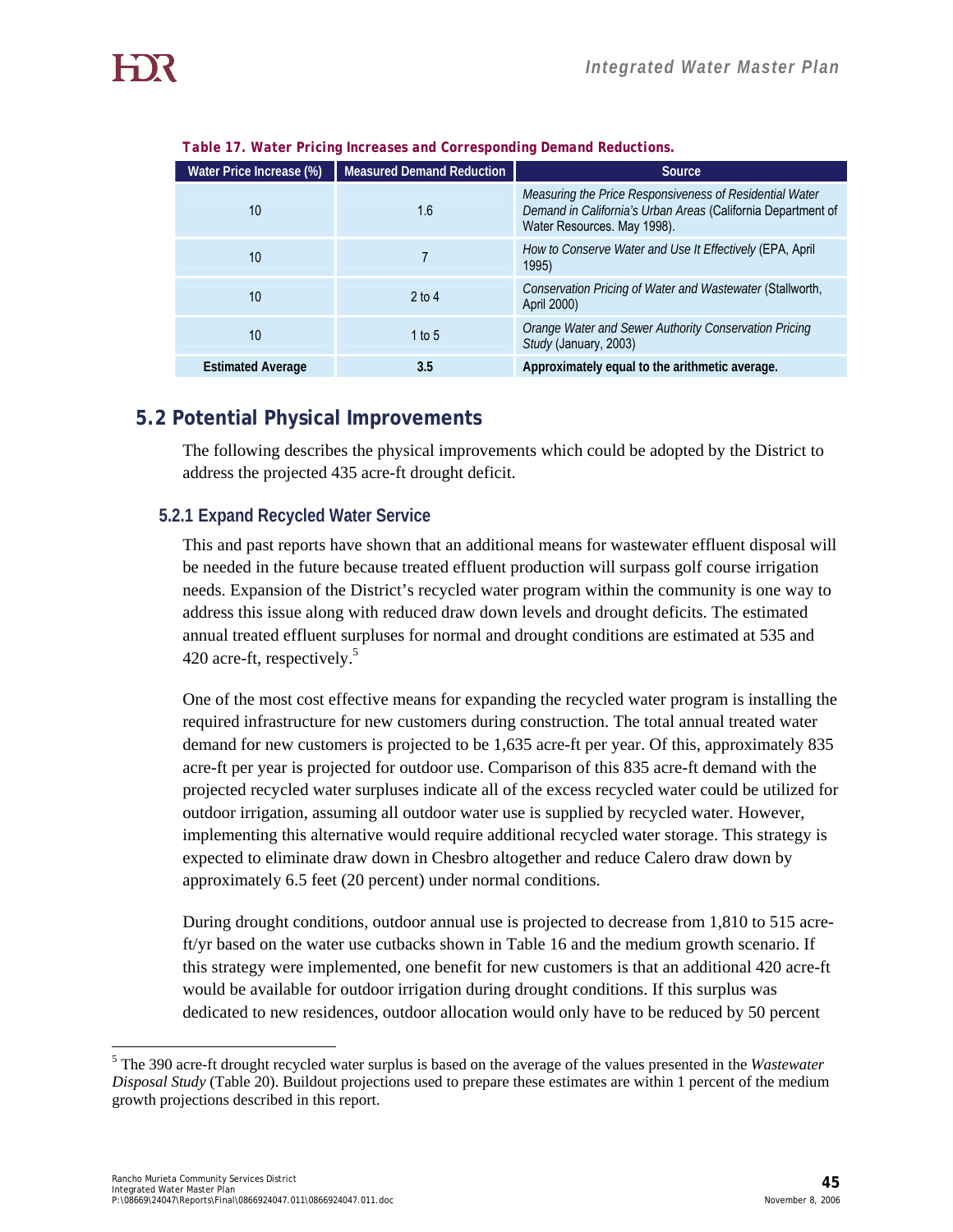instead of the 70 percent previously described. In addition, this strategy could reduce water treatment plant expansion needs after Phase 4 due to reduced potable water demands from outdoor irrigation.

One drawback associated with this strategy is the need for the District to manage and oversee the recycled water program to ensure it is in compliance with recycled water regulations for residential use. Potential managerial and administrative tasks include verifying that lawn and landscaping runoff does not enter the storm drain system, that distribution systems are properly labeled and marked accordingly, and initiating and maintaining a cross-connection prevention program.

#### **5.2.2 Surface Storage**

Previous studies evaluated and compared potential reservoirs sites. The total estimated amount of water diverted to storage reservoirs is estimated to be 2,840 acre-ft for normal buildout conditions. Based on this review, it appears the new reservoir could be supplied with diverted river water provided the new reservoir is added to the existing permit.

As previously described, the new reservoir could only be used during droughts. This strategy would have no impact on reservoir draw down levels during normal conditions.

#### **5.2.3 Groundwater (Conjunctive) Supply**

Previous studies show that providing new groundwater supply is more cost effective than installing a new off stream storage reservoir. Preliminary well field explorations show that potential well fields exist within close proximity of Rancho Murieta. Preliminary findings indicate an individual well could provide up to 600 gpm. However, a capacity of only 400 gpm would be required if this option were used to eliminate drought deficit only. A detailed description of the infrastructure required for this option was presented in the *Evaluation of the Full Buildout Water Supply Augmentation Alternatives Technical Memorandum*.

This conjunctive option could use groundwater during both normal and drought conditions along with stored surface water, as well as during emergency conditions. This is only one of the two options that could potentially be used to significantly reduce reservoir draw down while eliminating drought deficits.

## **5.2.4 Water Exchange: Trade Recycled Water for Ground Water Supply**

There are several agricultural fields in close proximity of Rancho Murieta. Potentially, the District could form an agreement with a local rancher or farmer to trade recycled water for groundwater. This option requires installation of pipeline and conveyance infrastructure to route raw water from the groundwater well to Chesbro Reservoir, and recycled water from the storage reservoir to the agricultural application area.

This option provides the most benefits relative to other options; it could address the issues of reservoir draw down under normal conditions, drought deficits and future treated effluent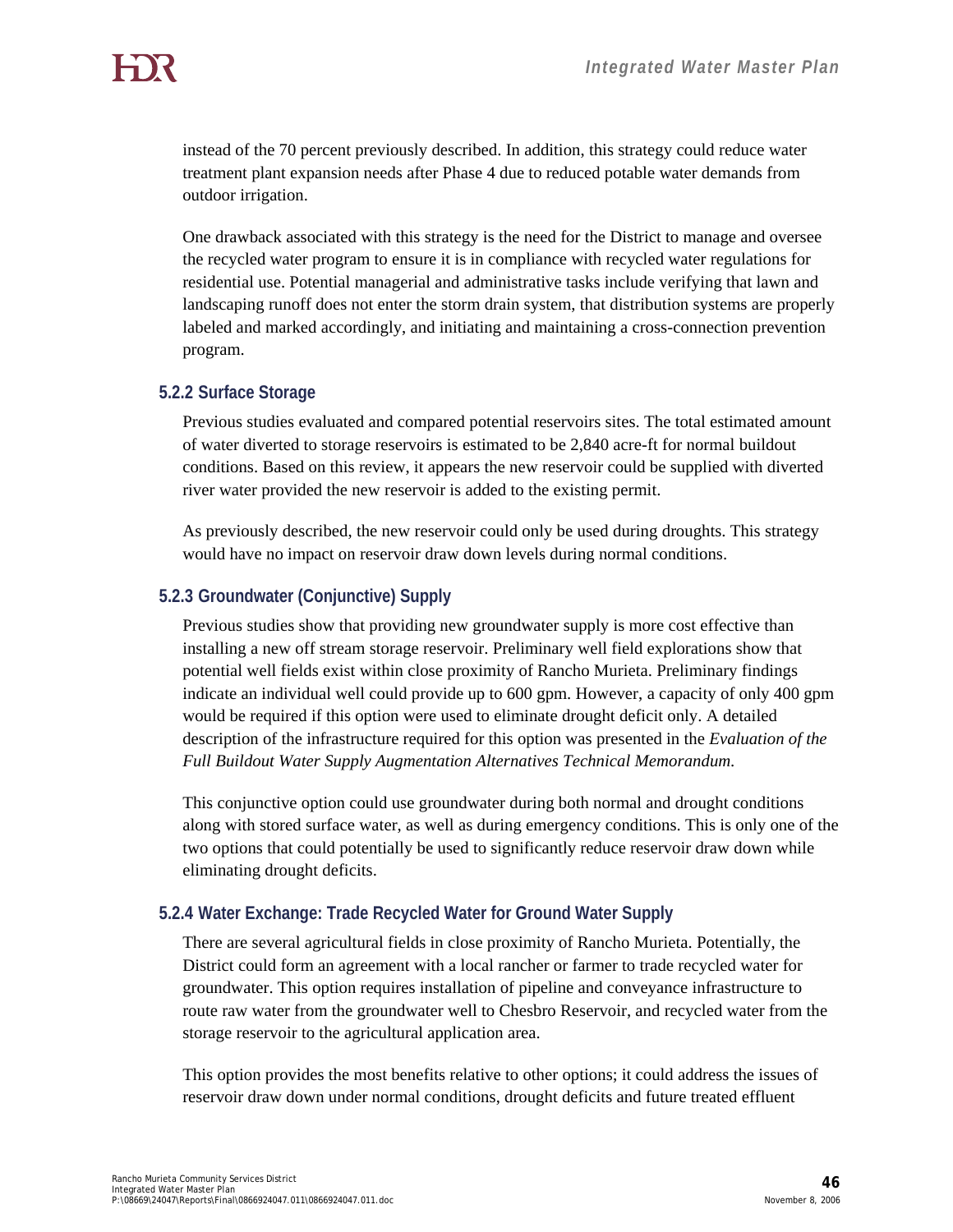disposal needs. Similar to the previous option, it also uses groundwater during normal and drought conditions to significantly reduce reservoir draw down while eliminating drought deficits. The primary drawback of this option is District reliance on a rancher or farmer to dispose of excess recycled water. If the District elects to pursue this option, HDR recommends the District pursue long-term contracts with more than one rancher or farmer if possible.

## **5.3 Chapter Summary**

Workshops were held with District staff on May 17, June 27, October 27, 2005, and September 20, 2006 to present preliminary findings and project results. Potential components and strategies that could be used to address the degraded waterline aesthetics and projected drought deficits were also discussed during the workshops. Of the potential components and strategies discussed, the following were considered as viable options. In general the viable options can be grouped into potential policy components or physical improvements as described below.

 **Mandatory Water Reductions** (Policy Component): A 50 percent level of water conservation has been the base line used in this and past projects to estimate drought deficits. Accordingly it is recommended that the District implement a formal policy pertaining to drought cutbacks.

 **Reduced Water Allocation** (Policy Component): Over half of all future growth within the community is from large estates which have the highest projected water use. One potential management strategy is to reduce water allocation for all future large estates. The following is a summary of potential water savings for this alternative based on reducing water allocations for large estates by 100 gpd per dwelling unit:

- È Impacted Condition (drought or normal): Normal
- ▲ Estimated Water Savings: 125 acre-ft per year
- È Draw Down Impact (Normal Conditions):

| 1. Calero Reservoir:                     | None                               |
|------------------------------------------|------------------------------------|
| 2. Chesbro Reservoir:                    | 50 percent (reduce from 4 to 2 ft) |
| 3. Clementia Reservoir:                  | None                               |
| ▲ Projected Drought Deficit at Buildout: | 435 acre-ft                        |

 **Demand Management Pricing** (Policy Component): The demand for water is inelastic; when the price of water increased, the expected reaction is smaller than the price increase. The following is a summary of potential water savings for this alternative:

| $\blacktriangle$ Impacted Condition (drought or normal): | Normal               |
|----------------------------------------------------------|----------------------|
| $\blacktriangle$ Estimated Water Savings:                | 125 acre-ft per year |
| • Draw Down Impact (Normal Conditions):                  |                      |

1. Calero Reservoir: None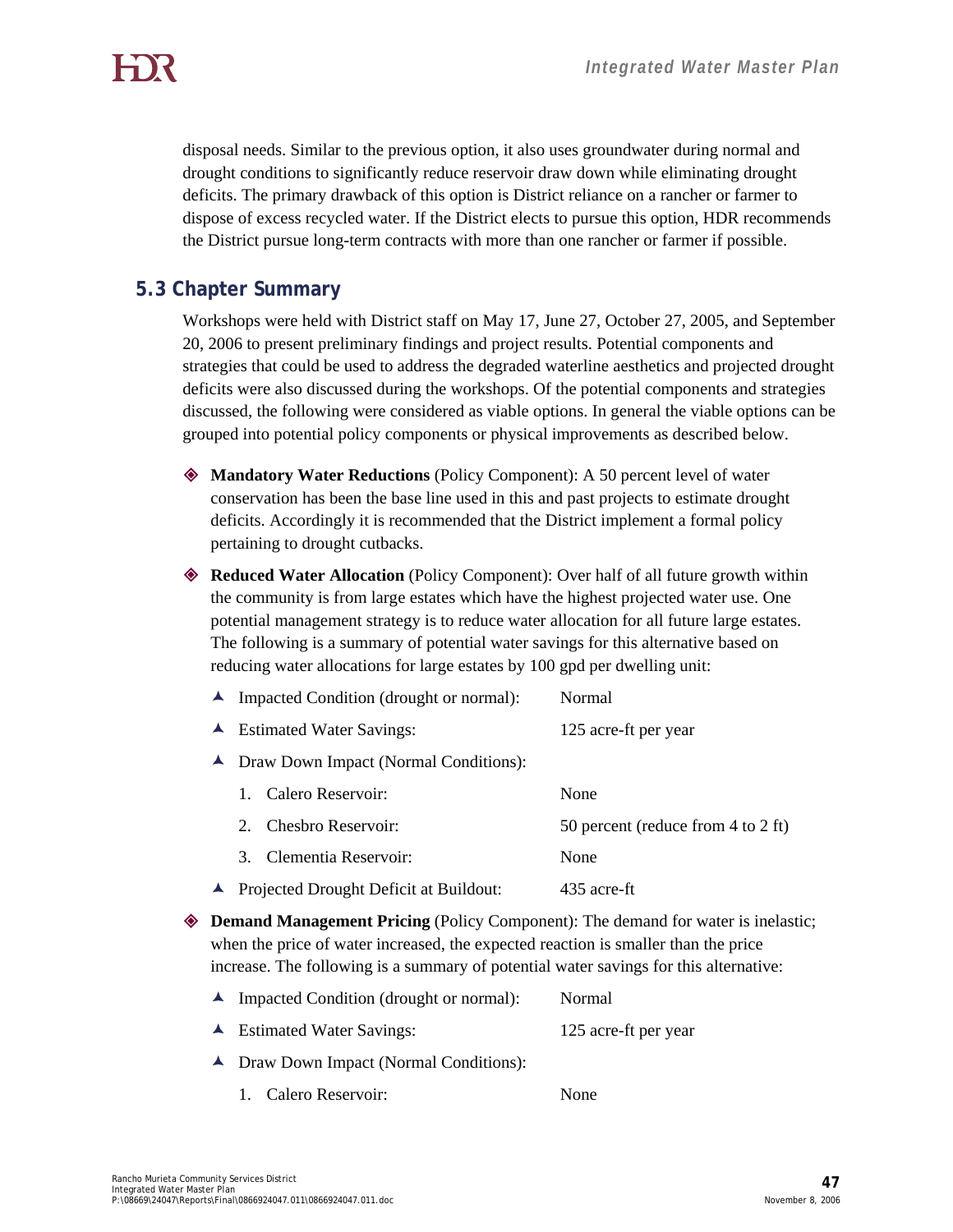| 2. Chesbro Reservoir:                    | 50 percent (reduce from 4 to 2 ft) |
|------------------------------------------|------------------------------------|
| 3. Clementia Reservoir:                  | None                               |
| ▲ Projected Drought Deficit at Buildout: | 435 acre-ft                        |

 **Expand Recycled Water Service** (Policy and Physical Improvement): Expansion of the District's recycled water program is one way to reduce reservoir draw downs and drought deficits as well as disposing of excess recycled water in the future. The following is a summary of potential water savings for this alternative:

| $\blacktriangle$ Impacted Condition (drought or normal): | Normal and Drought                  |  |  |  |  |  |
|----------------------------------------------------------|-------------------------------------|--|--|--|--|--|
| $\blacktriangle$ Estimated Water Savings:                | $5356$ and 420 acre-ft per year     |  |  |  |  |  |
| ▲ Draw Down Impact (Normal Conditions):                  |                                     |  |  |  |  |  |
| 1. Calero Reservoir:                                     | 6.5 ft reduction                    |  |  |  |  |  |
| 2. Chesbro Reservoir:                                    | 100 percent (reduce from 4 to 0 ft) |  |  |  |  |  |
| 3. Clementia Reservoir:                                  | None                                |  |  |  |  |  |
| ▲ Projected Drought Deficit at Buildout:                 | 15 acre-ft                          |  |  |  |  |  |

 **Surface Storage** (Physical Improvement): A new surface storage reservoir could be constructed to address the drought deficits. The following is a summary of potential water savings for this alternative:

|                  | $\blacktriangle$ Impacted Condition (drought or normal):<br>Drought |                      |      |  |  |  |  |  |  |
|------------------|---------------------------------------------------------------------|----------------------|------|--|--|--|--|--|--|
|                  | $\blacktriangle$ Estimated Water Savings:                           | None                 |      |  |  |  |  |  |  |
| $\blacktriangle$ | Draw Down Impact (Normal Conditions):                               |                      |      |  |  |  |  |  |  |
|                  | $\mathbf{1}$                                                        | Calero Reservoir:    | None |  |  |  |  |  |  |
|                  | 2.                                                                  | Chesbro Reservoir:   | None |  |  |  |  |  |  |
|                  | 3                                                                   | Clementia Reservoir: | None |  |  |  |  |  |  |
| $\blacktriangle$ | Projected Drought Deficit at Buildout:                              | None                 |      |  |  |  |  |  |  |

 **Groundwater Supply** (Physical Improvement): Of all of the options discussed, this is only one of the two options that could potentially be used to significantly reduce reservoir draw down while eliminating drought deficits. The following is a summary of potential water savings for this alternative:

- ▲ Impacted Condition (drought or normal): Normal and Drought
- ▲ Estimated Water Savings: None
- È Draw Down Impact (Normal Conditions):

 $\overline{a}$ 

 $6$  Projected residential outdoor water demand for new customers is estimated to be 690 acre-ft/yr.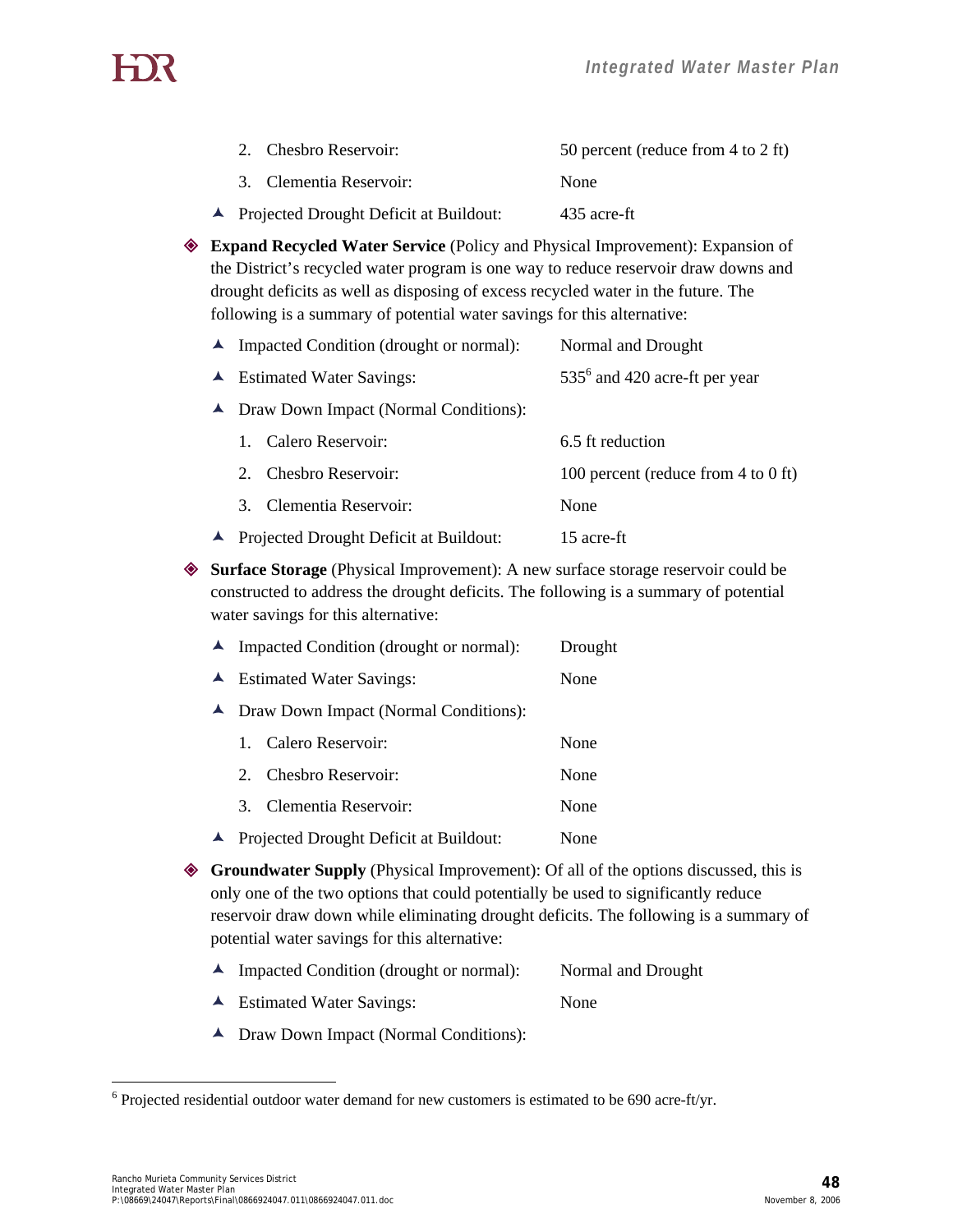# HX

| ▲ Projected Drought Deficit at Buildout: |                         | None                  |
|------------------------------------------|-------------------------|-----------------------|
|                                          | 3. Clementia Reservoir: | None                  |
|                                          | 2. Chesbro Reservoir:   | 100 percent reduction |
|                                          | 1. Calero Reservoir:    | 100 percent reduction |

 **Water Exchange: Trade Recycled Water for Ground Water Supply** (Policy and Physical Improvement): Of all the options discussed, this is only one of the two options that could potentially be used to significantly reduce reservoir draw down while eliminating drought deficits. In addition, this option addresses the District's concerns regarding excess recycled water in the future. The following is a summary of potential water savings for this alternative:

|               | ▲ Impacted Condition (drought or normal): | Normal and Drought    |
|---------------|-------------------------------------------|-----------------------|
|               | $\blacktriangle$ Estimated Water Savings: | None                  |
|               | ▲ Draw Down Impact (Normal Conditions):   |                       |
| 1             | Calero Reservoir:                         | 100 percent reduction |
| $\mathcal{D}$ | Chesbro Reservoir:                        | 100 percent reduction |
| $\mathcal{E}$ | Clementia Reservoir:                      | None                  |
|               | ▲ Projected Drought Deficit at Buildout:  | None                  |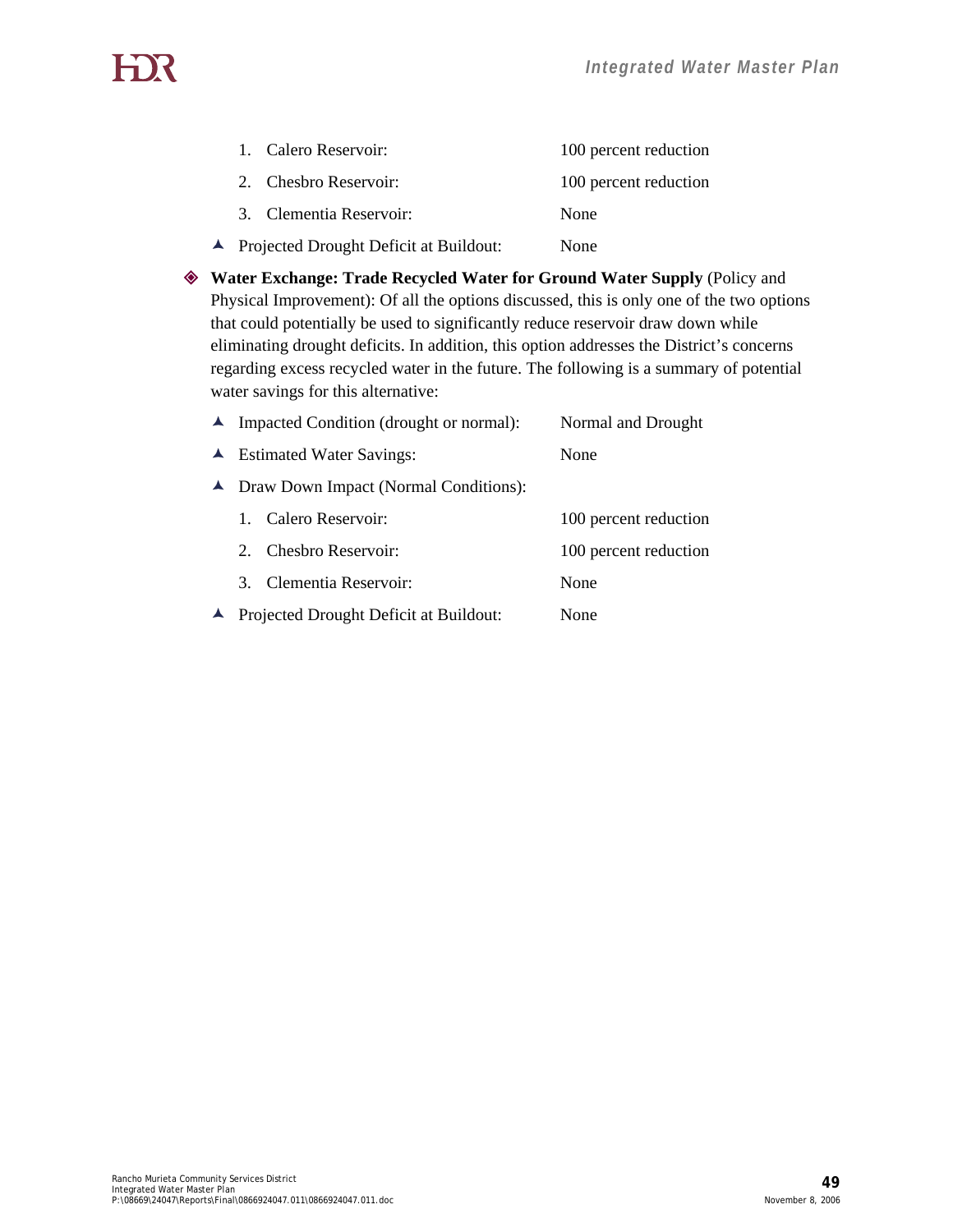## **6.0 Recommendations**

A multi-faceted and integrated solution is required to reduce reservoir draw downs and eliminate the drought deficit. Figure 13 illustrates the recommended approach for addressing these issues.



*Figure 13. Recommended Policy Components and Physical Improvements.* 

The solution is comprised of the four components described below, the first three of which are policy related. The fourth component is comprised of three competing options all of which are physical improvements. These options will be compared as part of the District's upcoming buildout expansion and financing plan project that is expected to be initiated in January 2007. At this time, it is envisioned that a single option would be selected from these three options.

- **Mandatory Water Reductions During Severe Drought:** Policy implementation describes the level of service to be provided during severe drought conditions to the community. The policy should be based on achieving a 50 percent level of water conservation during severe drought conditions, since this was established as the baseline conservation rate in both this and past planning projects.
- **Reduced Water Allocations for Large Estates:** Policy implementation provides the District the ability to influence water demands associated with highest future growth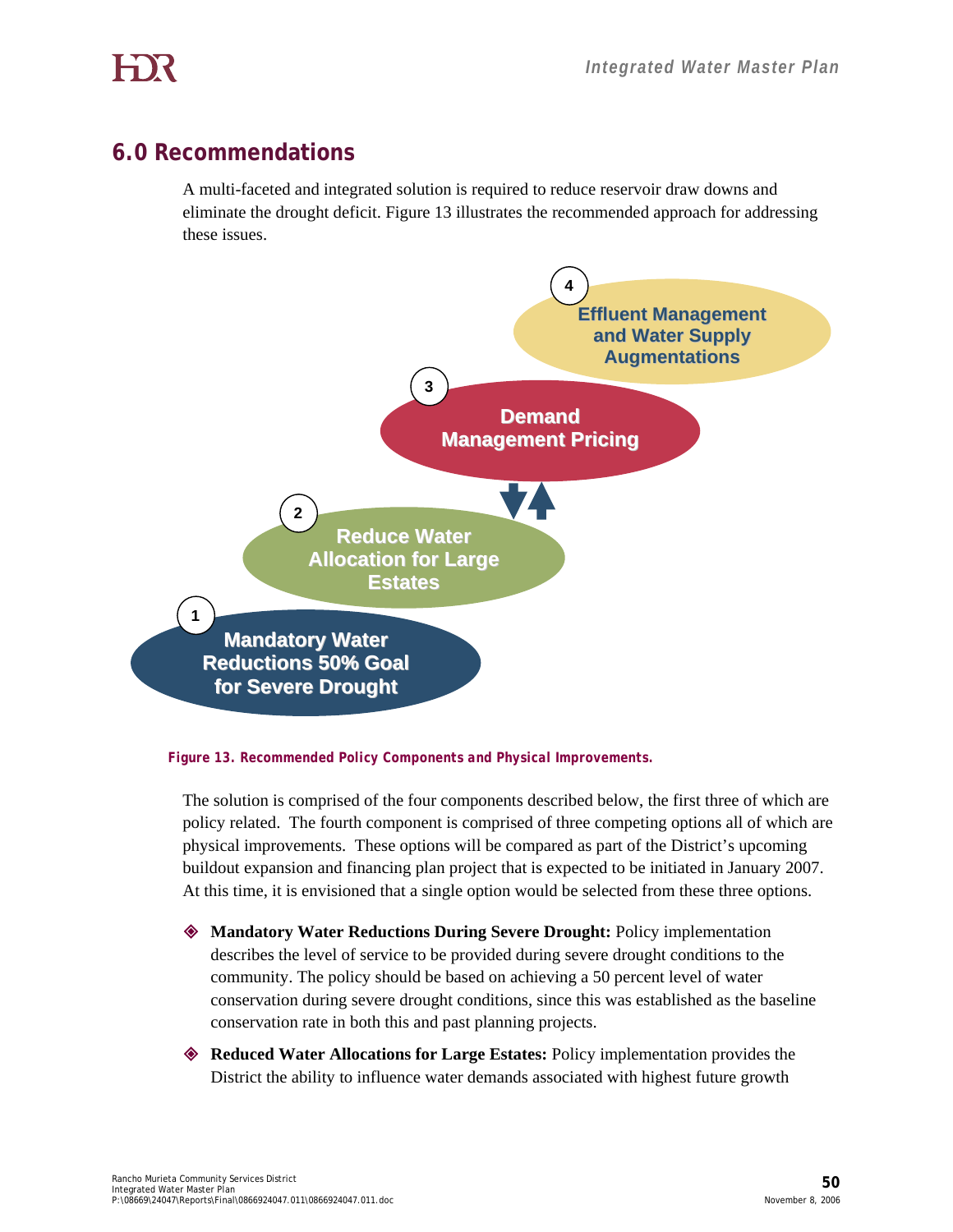classification. Can be used as the stepping stone to set forth allocations for other lot classifications and promote water conscious landscaping throughout the community. Policy can be used to describe level of service to be provided during normal conditions for specific or all lot classifications.

- **Demand Management Pricing:** Policy implementation provides a mechanism for enforcing mandatory water reductions and reduced water allocations.
- **Effluent Management and Water Supply Augmentation:** Each of the options listed below are physical improvements which maximize the use of all available water resources, provides additional supply for normal, drought, and emergency conditions, and addresses the community's long-term treated effluent disposal needs.
	- $\blacktriangle$  Exchange recycled water for local groundwater supply.
	- $\blacktriangle$  Expand recycled water service to new residential customers.
	- È Convey recycled water to a local rancher. Independently obtain new groundwater supply to address normal and drought water supply needs.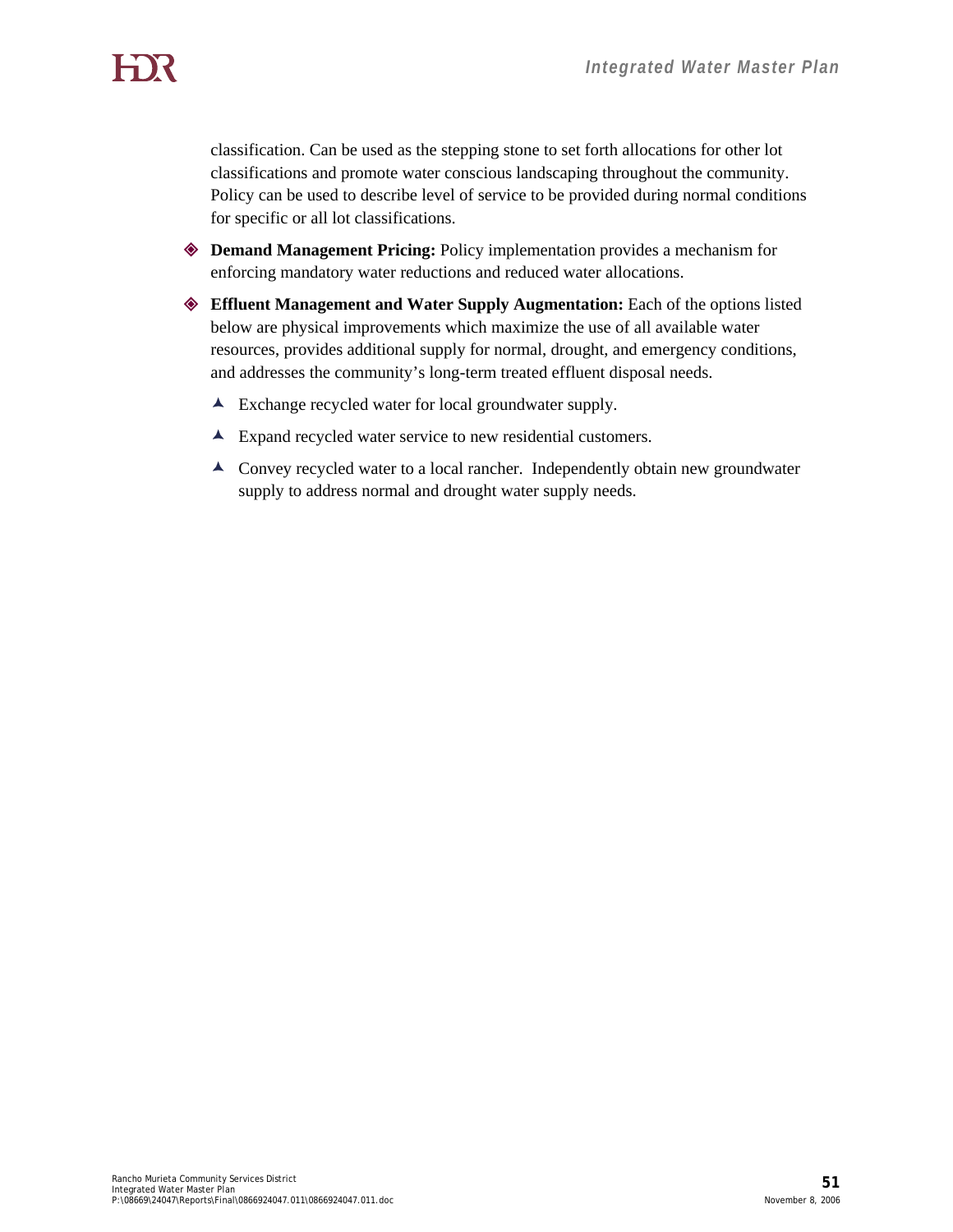## **Appendix A**

**Projected EDUs and Water Supply Needs**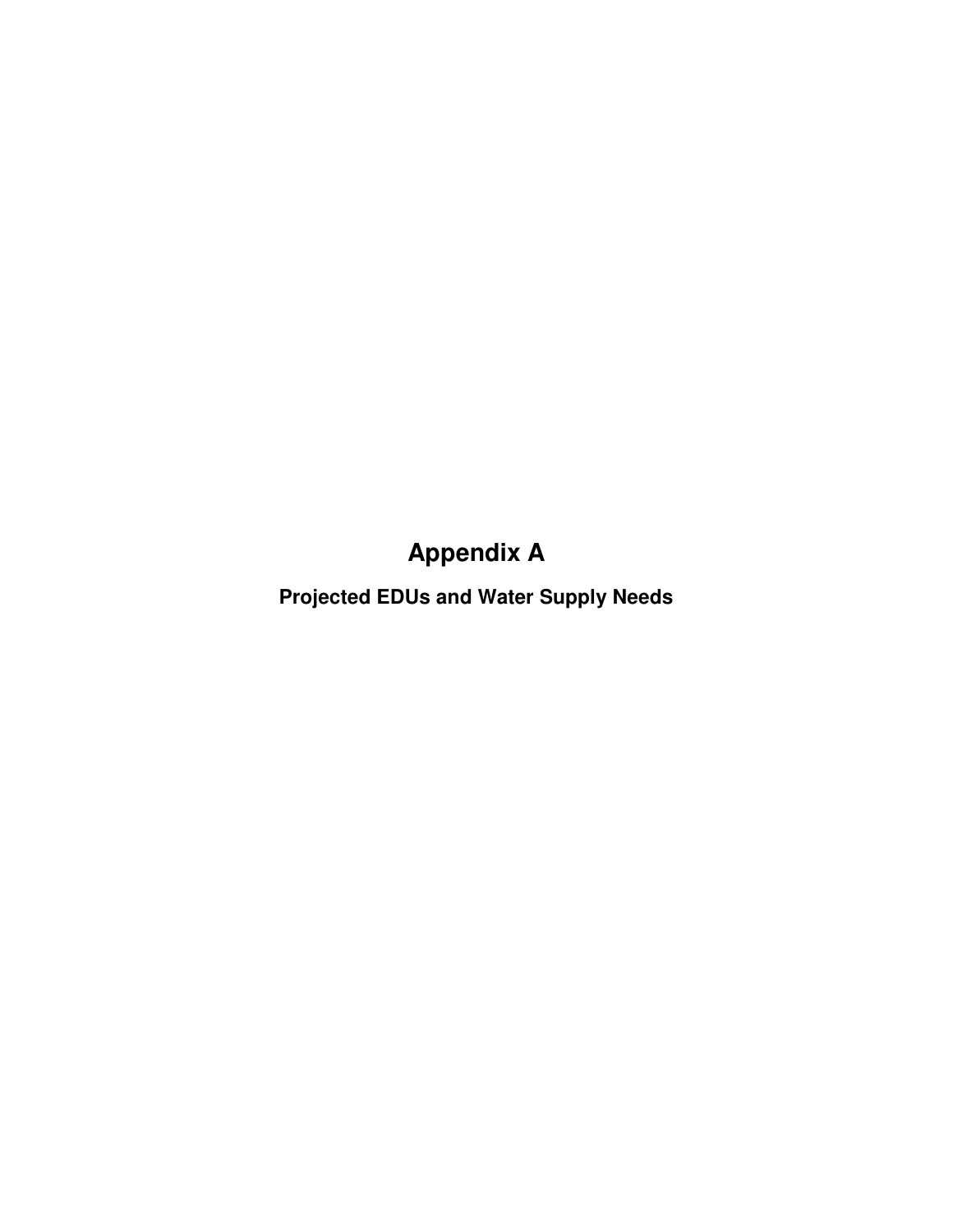| <b>TYPE OF LOT</b>                             | STD USAGE<br>(gpd) | EDU CONV RATIO | EST NUMBER OF CONNECTION<br>(Current) | <b>EST NUMBER OF EDUS</b><br>(Current) | <b>COMMENTS</b>                                                 |
|------------------------------------------------|--------------------|----------------|---------------------------------------|----------------------------------------|-----------------------------------------------------------------|
| NORTH, SOUTH, AND ADDITIONAL RESIDENTIAL AREAS |                    |                |                                       |                                        |                                                                 |
| Cottage                                        | 500                | 0.7            | 281                                   | 187                                    | Number of connections derived from south/north residential info |
| Circle                                         | 550                | 0.7            | 457                                   | 335                                    | Number of connections derived from south/north residential info |
| Estate > 12000SF                               | 750                | 1.0            | 752                                   | 752                                    | Number of connections derived from south/north residential info |
| Estate $<$ 12000SF                             | 650                | 0.9            | 561                                   | 486                                    | Number of connections derived from south/north residential info |
| Townhouse                                      | 350                | 0.5            | 248                                   | 116                                    | Number of connections derived from south/north residential info |
| Halfplex                                       | 400                | 0.5            | 59                                    | 31                                     | Number of connections derived from south/north residential info |
| Moble home                                     | 200                | 0.3            | 189                                   | 50                                     | Number of connections derived from south/north residential info |
| <b>Subtotal</b>                                |                    |                | 2,547                                 | 1,958                                  | March 15, 2005 EDU Count indicates 2,437 connections            |
| <b>MISCELLANEOUS AREAS</b>                     |                    |                |                                       |                                        |                                                                 |
| Commercial/Industrial                          | 744                | 0.99           | 272                                   | 270                                    | Obtained from March 15, 2005 EDU Count                          |
| Parks                                          | 744                | 0.99           | 54                                    | 54                                     | Obtained from March 15, 2005 EDU Count                          |
| School                                         | 744                | 0.99           |                                       |                                        |                                                                 |
| <b>Subtotal</b>                                |                    |                | 326                                   | 324                                    |                                                                 |
| <b>TOTAL</b>                                   |                    |                | 2.873                                 | 2,282                                  |                                                                 |

Notes:

1. Existing number of connections to be based on approved connections shown on the March 15, 2005 EDU Count Sheet.

2. Breakdown of residential units provided by Ed Crouse totals 2,537 residential units whereas March 15, 2005 EDU Count shows a total of 2,547 units

3. Difference of 10 units allocated evenly between cottages, circle, Estate > 12,000 sf, Estate < 12,000 SF, and townhous lots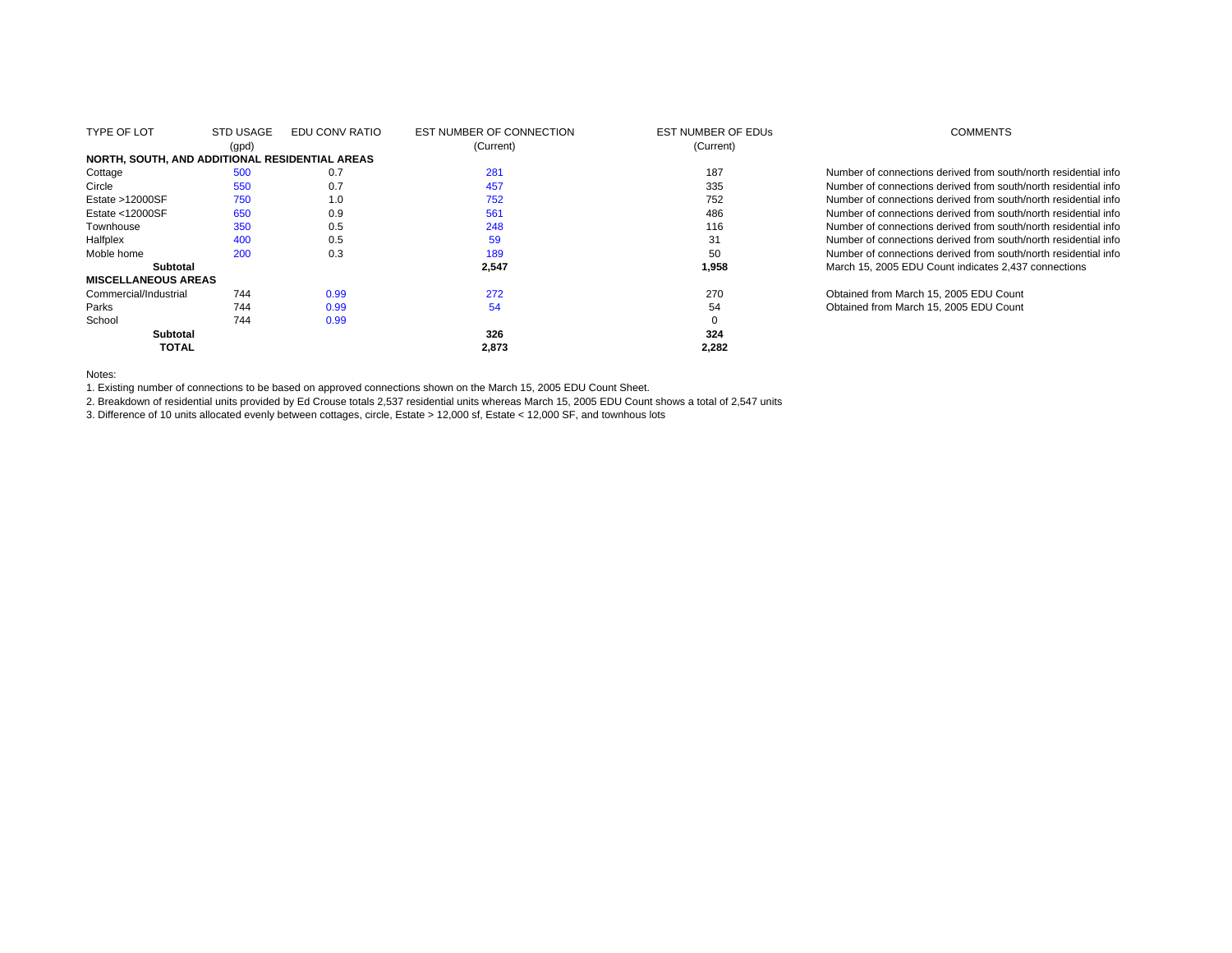Difference Between Medium and Low/High Density Scenarios = 500

#### **CURRENT AND INCREASED CONNECTIONS**

|                                                |                  |                |                      |                     | GROWTH SCENARIO = LOW DENSITY   GROWTH SCENARIO = MEDIUM DENSITY (BASELINE)  GROWTH SCENARIO = HIGH DENSITY |                     |                      |                     |
|------------------------------------------------|------------------|----------------|----------------------|---------------------|-------------------------------------------------------------------------------------------------------------|---------------------|----------------------|---------------------|
| <b>TYPE OF LOT</b>                             | <b>STD USAGE</b> | EDU CONV RATIO | <b>INCREASE</b>      | <b>EDU INCREASE</b> | <b>INCREASE</b>                                                                                             | <b>EDU INCREASE</b> | <b>INCREASE</b>      | <b>EDU INCREASE</b> |
|                                                | (gpd)            |                | (Future Connections) | (Future)            | (Future Connections)                                                                                        | (Future)            | (Future Connections) | (Future)            |
| NORTH, SOUTH, AND ADDITIONAL RESIDENTIAL AREAS |                  |                |                      |                     |                                                                                                             |                     |                      |                     |
| Cottage                                        | 500              | 0.7            |                      |                     | 108                                                                                                         | 72                  |                      |                     |
| Circle                                         | 550              | 0.7            |                      |                     | 108                                                                                                         | 79                  |                      |                     |
| Estate >12000SF                                | 750              | 1.0            | 1,299                | 1,299               | 1,132                                                                                                       | 1,132               | 2,653                | 2653                |
| Estate <12000SF                                | 650              | 0.9            |                      |                     | 271                                                                                                         | 235                 |                      |                     |
| Townhouse                                      | 350              | 0.5            |                      |                     | 90                                                                                                          | 42                  |                      |                     |
| Halfplex                                       | 400              | 0.5            |                      |                     | 90                                                                                                          | 48                  |                      |                     |
| Moble home                                     | 200              | 0.3            |                      |                     |                                                                                                             |                     |                      |                     |
| <b>Subtotal</b>                                |                  |                | 1,299                | 1,299               | 1,799                                                                                                       | 1,608               |                      |                     |
| <b>MISCELLANEOUS AREAS</b>                     |                  |                |                      |                     |                                                                                                             |                     |                      |                     |
| Commercial/Industrial                          | 744              | 0.99           | 102                  | 101                 | 102                                                                                                         | 101                 | 102                  | 101                 |
| Parks                                          | 744              | 0.99           | 217                  | 215                 | 217                                                                                                         | 215                 | 217                  | 215                 |
| School                                         | 744              | 0.99           | 24                   | 24                  | 24                                                                                                          | 24                  | 24                   | 24                  |
| <b>Subtotal</b>                                |                  |                | 343                  | 340                 | 343                                                                                                         | 340                 | 343                  | 340                 |
| <b>TOTAL</b>                                   |                  |                |                      |                     |                                                                                                             |                     |                      |                     |

#### **Breakdown Provided by Ed Crouse on July 25, 2005 for Future Proposed Medium Scenario Only**

| <b>North Area</b> |     |     |                     |       |       |  |
|-------------------|-----|-----|---------------------|-------|-------|--|
| <b>MBA</b>        | 750 |     |                     | 1,093 | 1,093 |  |
| Apt. Size         | 375 | 0.5 |                     | 180   | 90    |  |
| <b>River West</b> | 750 |     |                     | 39    | 39    |  |
| South Area        |     |     |                     |       |       |  |
| Riverview         | 675 | 0.9 |                     | 154   | 139   |  |
| Lakeview          | 675 | 0.9 |                     | 117   | 105   |  |
| South of Highway  |     |     |                     |       |       |  |
| Murieta Gardens   | 525 | 0.7 |                     | 216   | 151   |  |
|                   |     |     | <b>Total Future</b> | 1,799 | 1,617 |  |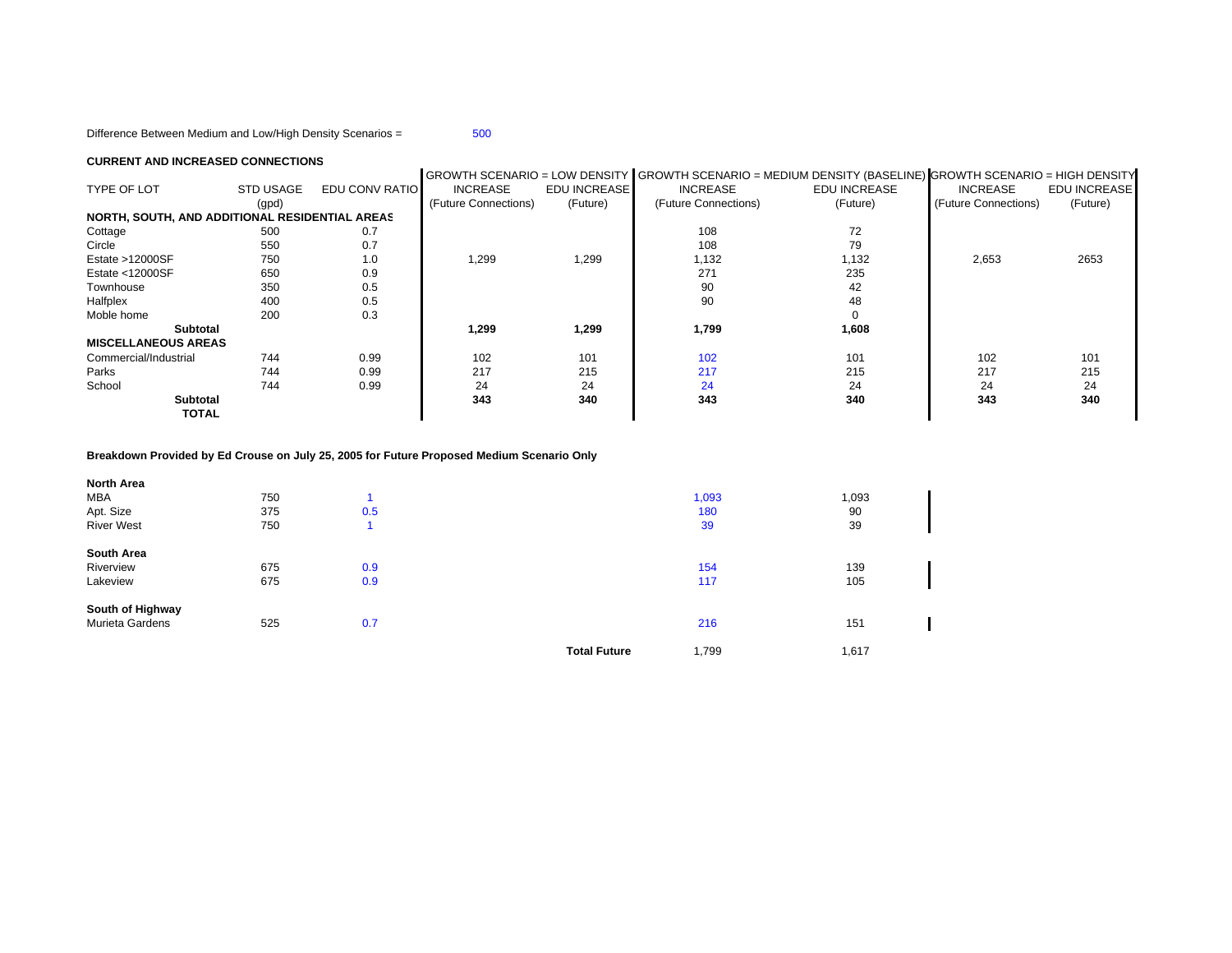#### **CURRENT AND INCREASED CONNECTIONS**

|                                                |                  |                |                      |                           | GROWTH SCENARIO = LOW DENSITY I GROWTH SCENARIO = MEDIUM DENSITY (BASELINE) IGROWTH SCENARIO = HIGH DENSITY |                     |                      |              |
|------------------------------------------------|------------------|----------------|----------------------|---------------------------|-------------------------------------------------------------------------------------------------------------|---------------------|----------------------|--------------|
| <b>TYPE OF LOT</b>                             | <b>STD USAGE</b> | EDU CONV RATIO | <b>INCREASE</b>      | EDU INCREASE <sup>1</sup> | <b>INCREASE</b>                                                                                             | <b>EDU INCREASE</b> | <b>INCREASE</b>      | EDU INCREASE |
|                                                | (gpd)            |                | (Future Connections) | (Future)                  | (Future Connections)                                                                                        | (Future)            | (Future Connections) | (Future)     |
| NORTH, SOUTH, AND ADDITIONAL RESIDENTIAL AREAS |                  |                |                      |                           |                                                                                                             |                     |                      |              |
| Cottage                                        | 500              | 0.7            | 281                  | 187                       | 389                                                                                                         | 259                 | 281                  | 187          |
| Circle                                         | 550              | 0.7            | 457                  | 335                       | 565                                                                                                         | 414                 | 457                  | 335          |
| Estate >12000SF                                | 750              | 1.0            | 2,051                | 2,051                     | 1,884                                                                                                       | 1,884               | 3,405                | 3,405        |
| Estate <12000SF                                | 650              | 0.9            | 561                  | 486                       | 832                                                                                                         | 721                 | 561                  | 486          |
| Townhouse                                      | 350              | 0.5            | 248                  | 116                       | 338                                                                                                         | 158                 | 248                  | 116          |
| Halfplex                                       | 400              | 0.5            | 59                   | 31                        | 149                                                                                                         | 79                  | 59                   | 31           |
| Moble home                                     | 200              | 0.3            | 189                  | 50                        | 189                                                                                                         | 50                  | 189                  | 50           |
| <b>Subtotal</b>                                |                  |                | 3,846                | 3,257                     | 4,346                                                                                                       | 3,566.3             | 5,200                | 4,611        |
| <b>MISCELLANEOUS AREAS</b>                     |                  |                |                      |                           |                                                                                                             |                     |                      |              |
| Commercial/Industrial                          | 744              | 0.99           | 374                  | 371                       | 374                                                                                                         | 371                 | 374                  | 371          |
| Parks                                          | 744              | 0.99           | 271                  | 269                       | 271                                                                                                         | 269                 | 271                  | 269          |
| School                                         | 744              | 0.99           | 24                   | 24                        | 24                                                                                                          | 24                  | 24                   | 24           |
| <b>Subtotal</b>                                |                  |                | 669                  | 664                       | 669                                                                                                         | 664                 | 669                  | 664          |
| <b>TOTAL</b>                                   |                  |                | 4,515                | 3,921                     | 5,015                                                                                                       | 4,230               | 5,869                | 5,275        |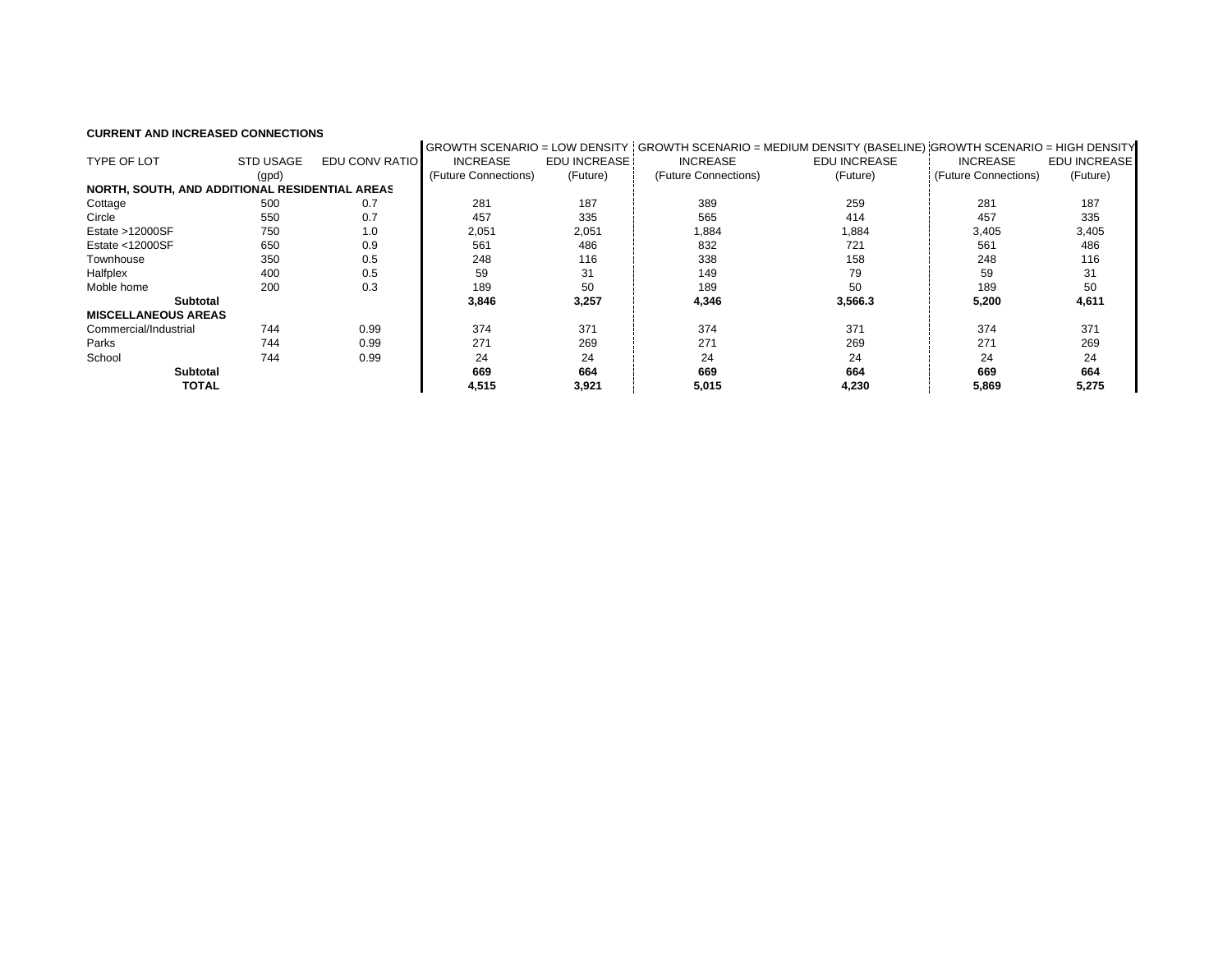| TYPE OF LOT                                    |         |       | <b>EST NUMBER OF EDUS</b>               |       | AVE DAY WATER DEMAND (GPD) |           |           | ANNUAL WATER DEMAND (AFY)               |         |       |                                         |       |
|------------------------------------------------|---------|-------|-----------------------------------------|-------|----------------------------|-----------|-----------|-----------------------------------------|---------|-------|-----------------------------------------|-------|
|                                                | Current |       | Future - Low Future - Med Future - High |       | Current                    |           |           | Future - Low Future - Med Future - High | Current |       | Future - Low Future - Med Future - High |       |
| NORTH, SOUTH, AND ADDITIONAL RESIDENTIAL AREAS |         |       |                                         |       |                            |           |           |                                         |         |       |                                         |       |
| Cottage                                        | 187     | 187   | 259                                     | 187   | 140.500                    | 140.500   | 194.500   | 140.500                                 | 157     | 157   | 218                                     | 157   |
| Circle                                         | 335     | 335   | 414                                     | 335   | 251.350                    | 251.350   | 310.750   | 251.350                                 | 282     | 282   | 348                                     | 282   |
| Estate >12000SF                                | 752     | 2,051 | 1,884                                   | 3,405 | 564,000                    | 1,538,250 | 1,413,000 | 2,553,750                               | 632     | 1,723 | 1,583                                   | 2,861 |
| Estate <12000SF                                | 486     | 486   | 721                                     | 486   | 364.650                    | 364.650   | 540,800   | 364,650                                 | 408     | 408   | 606                                     | 408   |
| Townhouse                                      | 116     | 116   | 158                                     | 116   | 86.800                     | 86,800    | 118.300   | 86,800                                  | 97      | 97    | 133                                     | 97    |
| Halfplex                                       | 31      | 31    | 79                                      | 31    | 23.600                     | 23,600    | 59,600    | 23,600                                  | 26      | 26    | 67                                      | 26    |
| Moble home                                     | 50      | 50    | 50                                      | 50    | 37.800                     | 37,800    | 37,800    | 37,800                                  | 42      | 42    | 42                                      | 42    |
| Subtotal                                       | 1.958   | 3,257 | 3,566                                   | 4,611 | 1.468.700                  | 2,442,950 | 2,674,750 | 3,458,450                               | 1,645   | 2,737 | 2,996                                   | 3,874 |
| <b>MISCELLANEOUS AREAS</b>                     |         |       |                                         |       |                            |           |           |                                         |         |       |                                         |       |
| Commercial/Industrial                          | 270     | 371   | 371                                     | 371   | 202.475                    | 278.404   | 278.404   | 278.404                                 | 227     | 312   | 312                                     | 312   |
| Parks                                          | 54      | 269   | 269                                     | 269   | 40.197                     | 201.731   | 201.731   | 201,731                                 | 45      | 226   | 226                                     | 226   |
| School                                         |         | 24    | 24                                      | 24    |                            | 17.865    | 17.865    | 17,865                                  |         | 20    | 20                                      | 20    |
| Subtotal                                       | 324     | 664   | 664                                     | 664   | 242.673                    | 498.000   | 498.000   | 498,000                                 | 272     | 558   | 558                                     | 558   |
| <b>TOTALI</b>                                  | 2.282   | 3,921 | 4,230                                   | 5,275 | 1.711.373                  | 2,940,950 | 3,172,750 | 3,956,450                               | 1,917   | 3,295 | 3,554                                   | 4,432 |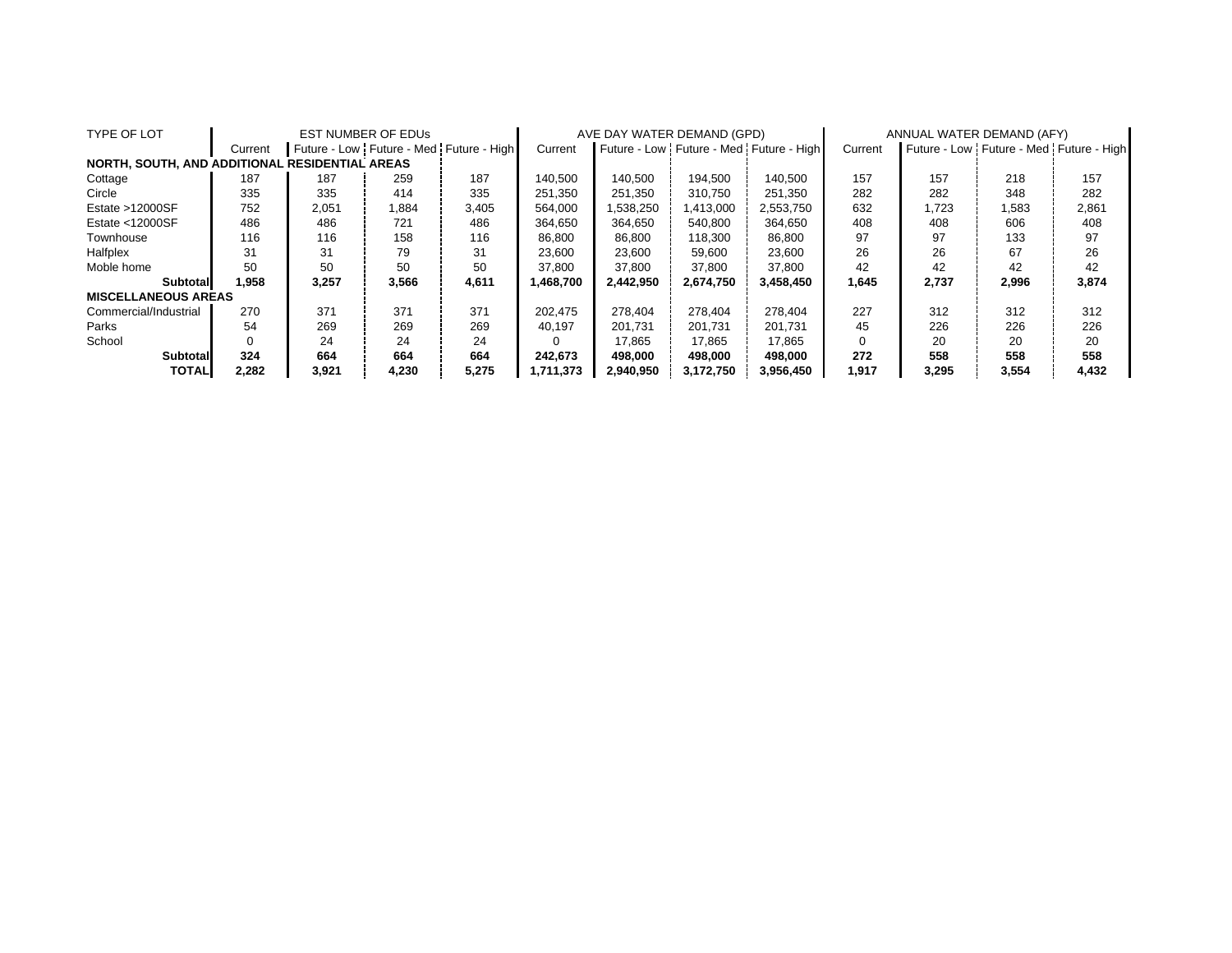## **Appendix B**

**High and Low Growth Scenario Results**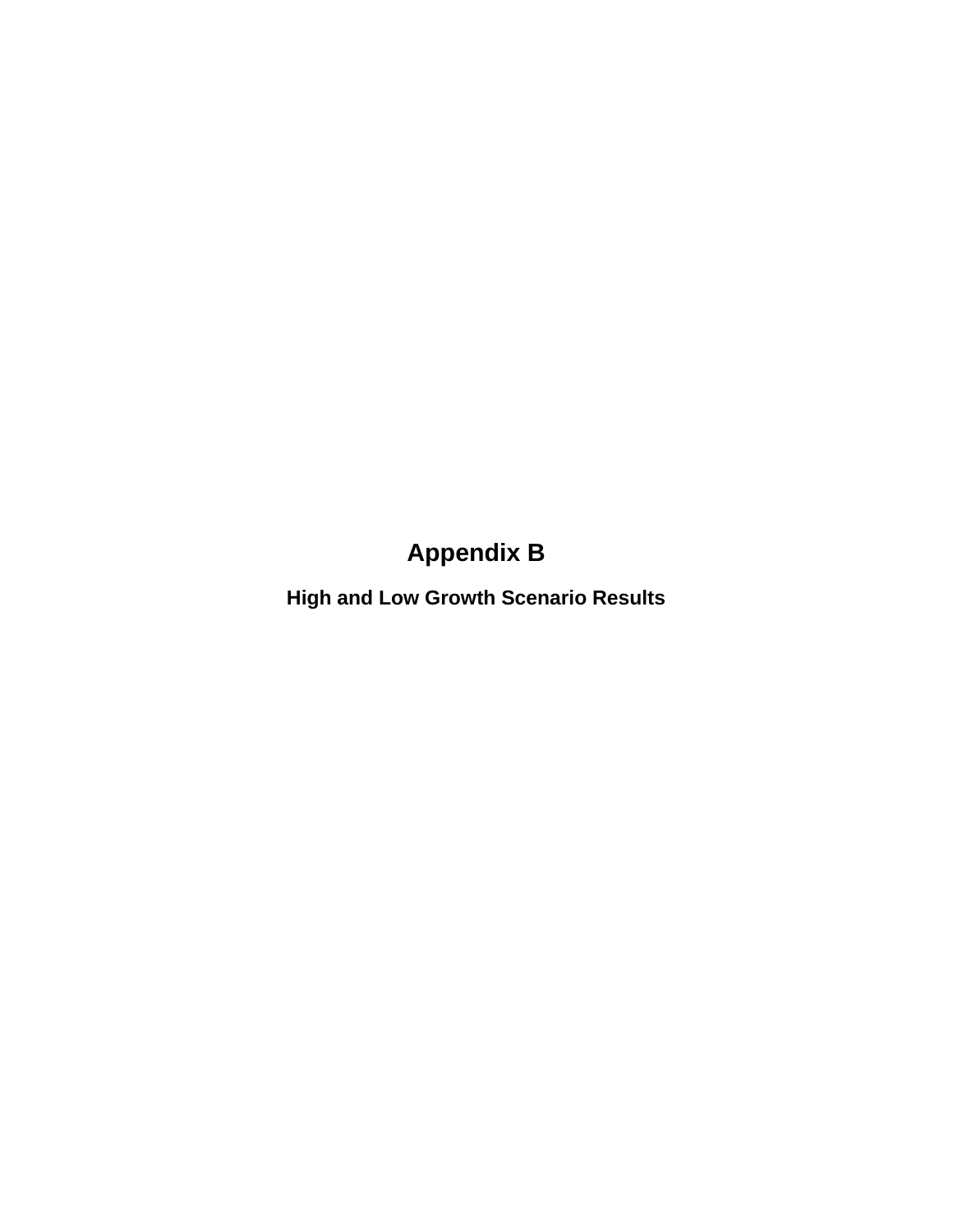## **Low Growth Scenario Results**

The following is a summary of key implications based on the Low Growth Scenario described in the report. This scenario is based on the future connections associated with the Medium Growth Scenario less 500 residential units. All future connections are assumed to be estate lots greater than 12,000 square feet (equal to 1 EDU). This scenario shows a total of 3,846 residential units and a total of 3,921 EDUs at buildout.

◆ Water Supply (low growth scenario):

|   | $\blacktriangle$ | Projected Water Supply Needs:                      | 4,145 acre-ft per year |  |  |  |
|---|------------------|----------------------------------------------------|------------------------|--|--|--|
|   |                  | ▲ Current Water Rights (maximum):                  | 6,368 acre-ft per year |  |  |  |
|   |                  | Treated Water (low growth scenario):               |                        |  |  |  |
|   |                  | Projected Average Day Demand:                      | $2.9 \text{ mgd}$      |  |  |  |
|   | ▲                | Projected Maximum Day Demand:                      | $6.2$ mgd              |  |  |  |
|   | ▲                | Production Capacity:                               | 7.0 $mgd1$             |  |  |  |
| ◈ |                  | <b>Wastewater Treatment</b> (low growth scenario): |                        |  |  |  |
|   | ▲                | Projected Average Dry Weather Flow:                | $0.95$ mgd             |  |  |  |
|   | ▲                | Projected Average Annual Flow:                     | $1.00$ mgd             |  |  |  |
|   | $\blacktriangle$ | <b>Treatment Plant Capacity:</b>                   | 1.55 mgd (ADWF)        |  |  |  |
|   |                  | <b>♦ Effluent Storage</b> (low growth scenario):   |                        |  |  |  |
|   |                  | ▲ Required Storage Volume:                         | $1,000$ acre-ft        |  |  |  |
|   |                  | A Available Storage Capacity:                      | 720 acre-ft            |  |  |  |
|   | $\blacktriangle$ | <b>Additional Capacity Required:</b>               | 280 acre-ft (minimum)  |  |  |  |
| ◈ |                  | <b>Recycled Water</b> (low growth scenario):       |                        |  |  |  |
|   | ▲                | Projected Recycled Water Production:               | 1,005 acre-ft per year |  |  |  |
|   | A                | <b>Golf Course Irrigation Demands:</b>             | 575 acre-ft per year   |  |  |  |
|   |                  | Excess Recycled Water:<br>1.                       | 430 acre-ft per year   |  |  |  |

Figure B-1 shows the estimated volumes and draw downs for each individual reservoir based on the low growth scenario and buildout conditions. The results of this growth scenario are not expected to modify or alter the recommendations presented in Chapter 6.

 $\overline{a}$ 

<sup>&</sup>lt;sup>1</sup> Capacity after completion of the Phase 3 and 4 water treatment plant improvements.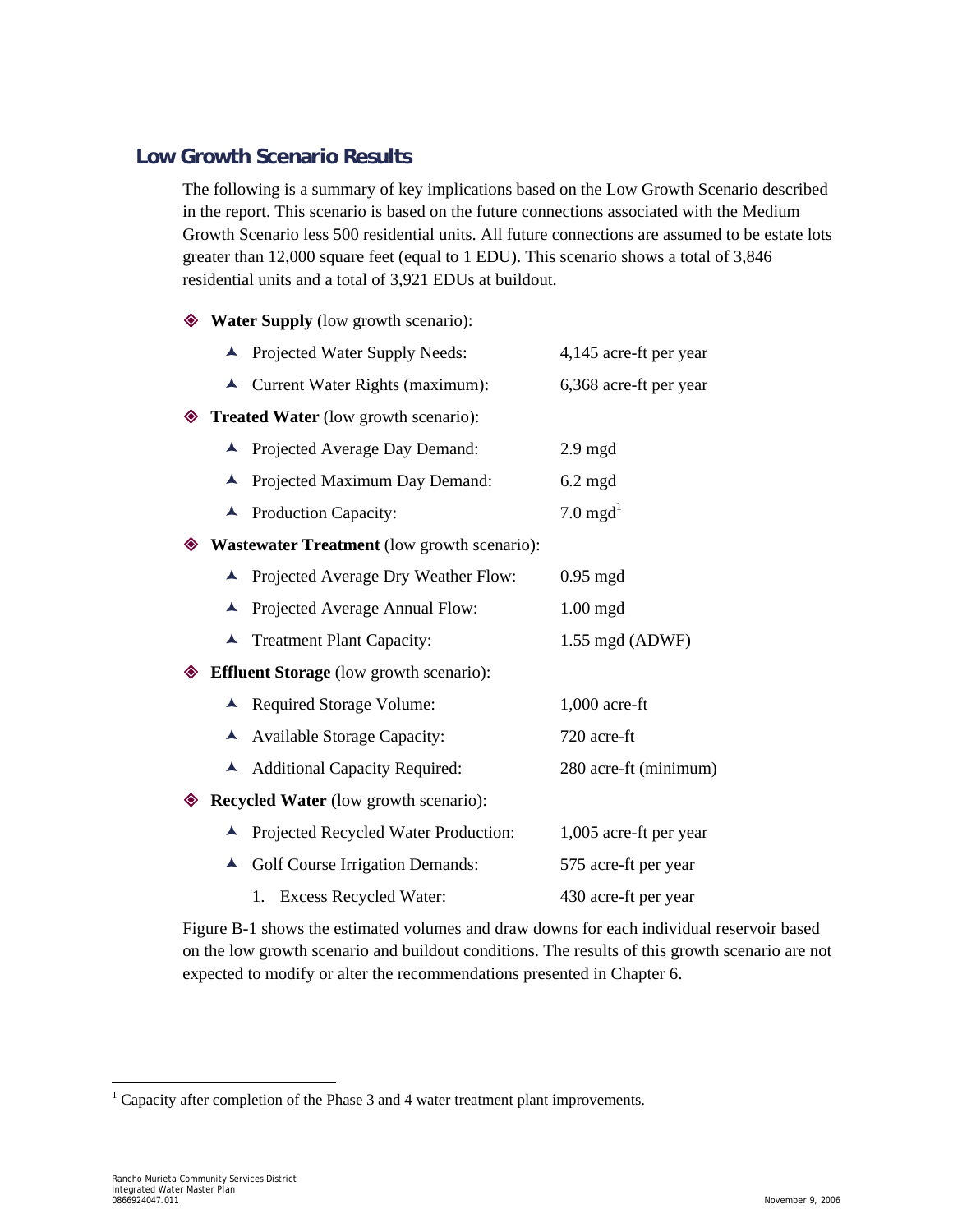





**Figure B1. Estimated Reservoir Volumes and Draw Down Levels - Buildout Conditions, Low Growth Scenario**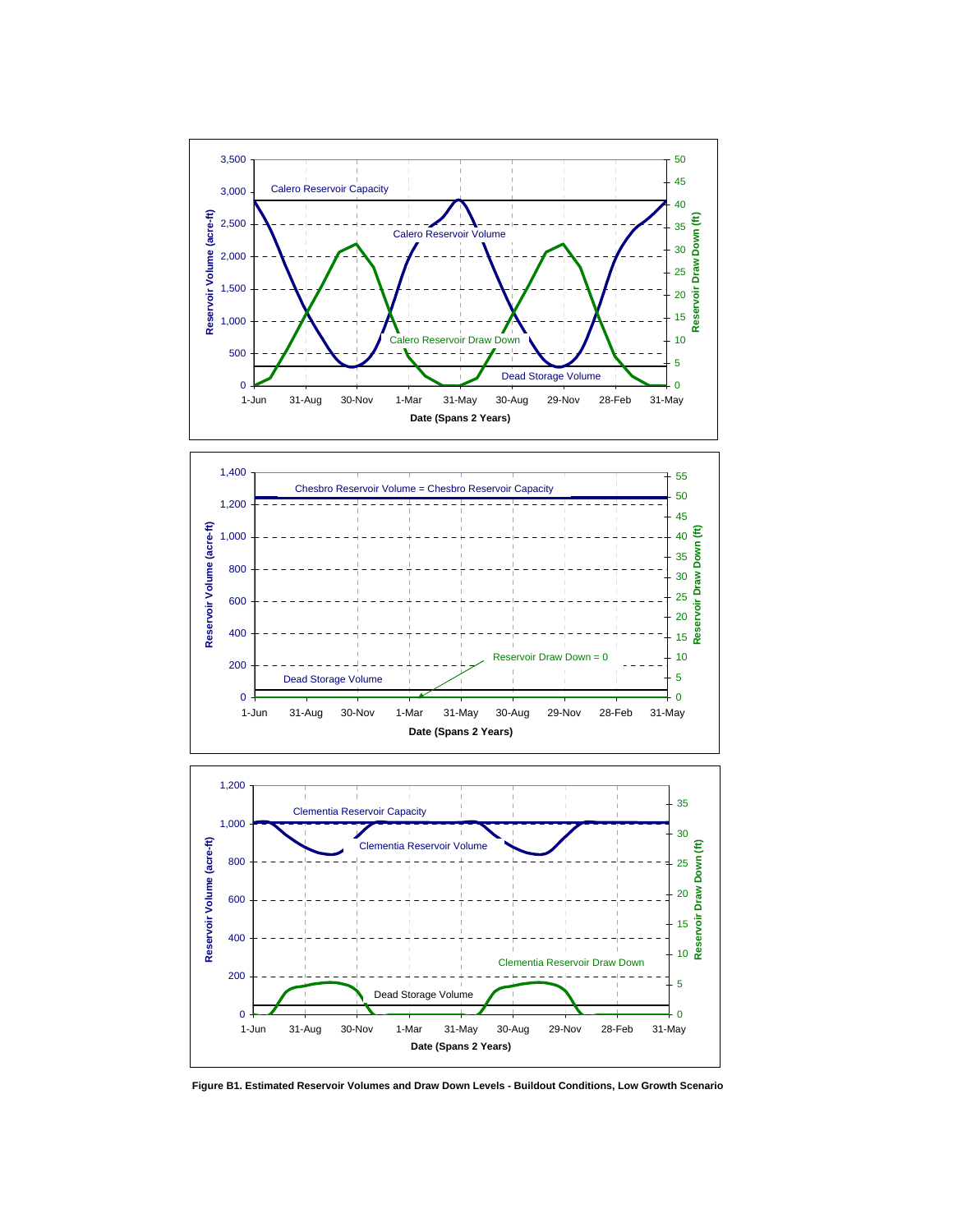## **High Growth Scenario Results**

The following is a summary of key implications based on the High Growth Scenario described in the report. This scenario is based on a total of 5,200 residential units at buildout. All future connections are assumed to be estate lots greater than 12,000 square feet (equal to 1 EDU). This scenario shows a total of 5,200 residential units and a total of 5,275 EDUs at buildout.

- **Water Supply** (high growth scenario):
	- ▲ Projected Water Supply Needs: 5,395 acre-ft per year  $\triangle$  Current Water Rights (maximum): 6,368 acre-ft per year
- **Treated Water** (high growth scenario):
	- ▲ Projected Average Day Demand: 4.0 mgd
	- È Projected Maximum Day Demand: 8.3 mgd
	- $\blacktriangle$  Production Capacity:  $7.0 \text{ mgd}^2$
- **Wastewater Treatment** (low growth scenario):
	- ▲ Projected Average Dry Weather Flow: 1.23 mgd
	- ▲ Projected Average Annual Flow: 1.29 mgd
	- È Treatment Plant Capacity: 1.55 mgd (ADWF)
- **Effluent Storage** (low growth scenario):
	- ▲ Required Storage Volume: 1,250 acre-ft
	- È Available Storage Capacity: 720 acre-ft
	- ▲ Additional Capacity Required: 530 acre-ft (minimum)
- **Recycled Water** (low growth scenario):
	- ▲ Projected Recycled Water Production: 1,290 acre-ft per year ▲ Golf Course Irrigation Demands: 575 acre-ft per year 2. Excess Recycled Water: 715 acre-ft per year

Figure B-2 shows the estimated volumes and draw downs for each individual reservoir based on the high growth scenario and buildout conditions. The results of this growth scenario are not expected to modify or alter the recommendations presented in Chapter 6.

 $\overline{a}$ 

 $2$  This growth scenario requires that the capacity upgrade assocaited with the Phase 3 and 4 water treatment expansion be increased from 7.0 to 8.3 mgd.